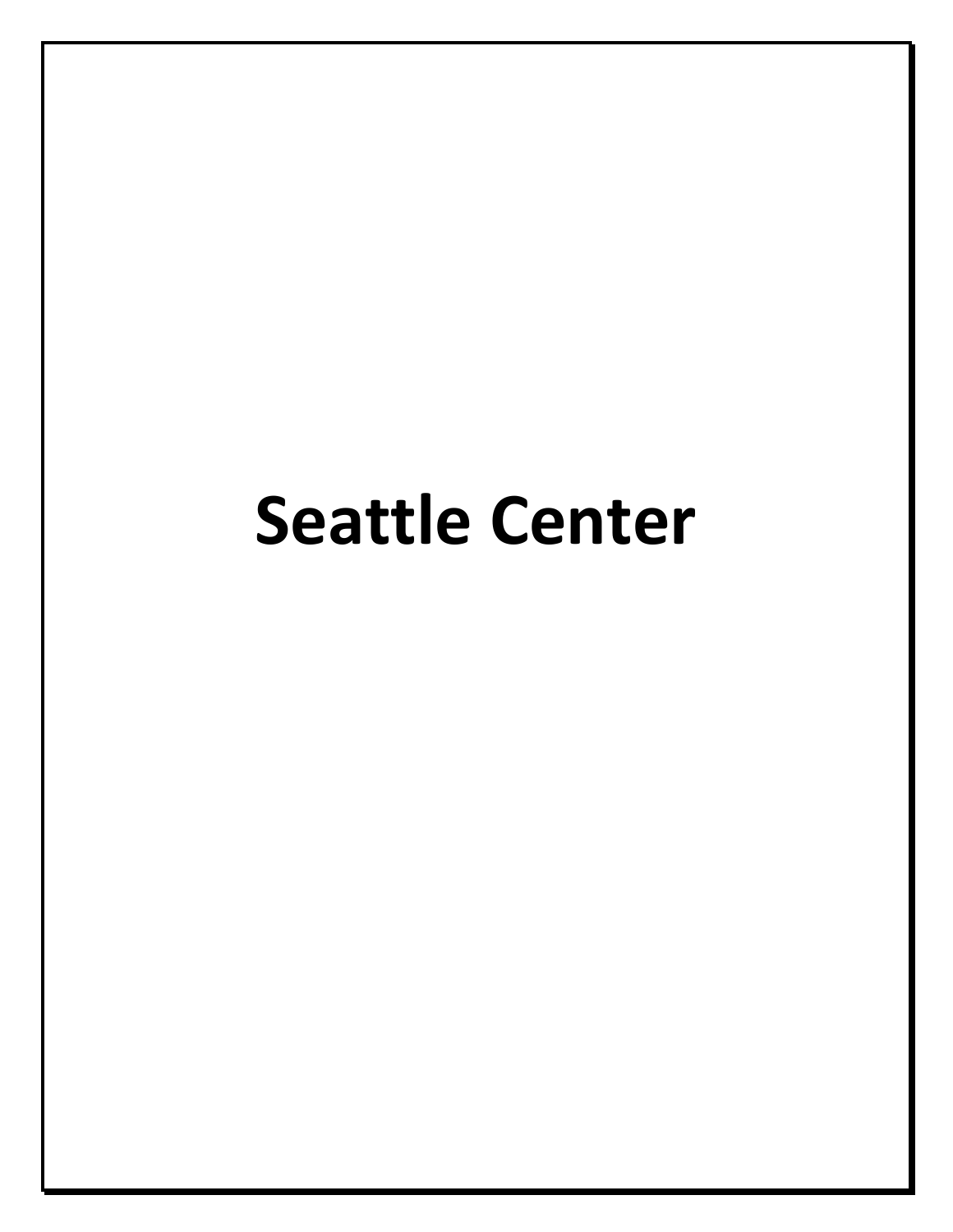#### **Overview**

The place that we know today as Seattle Center has a long history as a gathering place for our city and region. It was a location where Native American tribes gathered for talk, ceremony and celebration. In the 1920's a civic campus was created with the construction of the Civic Auditorium, Civic Ice Arena, and Civic Field, with Mayor Bertha Landes presiding over the ground breaking in 1927. In the 1930's the Washington State Armory (later called Center House and recently renamed the Armory) was built. Memorial Stadium was constructed in the 1940's. In the late 1950's and early 1960's the site for the 1962 Seattle World's Fair was created, expanding the size of the campus to roughly what we know today. One result of this long history as a gathering place is an aging infrastructure. Some facilities have been significantly renovated (e.g., Civic Auditorium into the Opera House for the World's Fair, and into McCaw Hall in 2003), while others remain in need of major renovation/redevelopment (e.g., the Armory and Memorial Stadium).

Today, Seattle Center is a 74-acre campus in the middle of the city. It is the largest visitor destination in Washington State, attracting an estimated 12 million visits each year to arts, sporting, educational, cultural events and festivals, and to enjoy the grounds and open spaces. There are 24 buildings and three parking garages on the campus. Seattle Center is also a major urban park with lawns, gardens, fountains, a skatepark, and a variety of plazas and open spaces. The Seattle Center Monorail runs between the Seattle Center campus and downtown Seattle. The City owns the Monorail and a private contractor operates it. The Space Needle, the Pacific Science Center, the EMP Museum, the Chihuly Garden and Glass Exhibition, and Seattle Public Schools' Memorial Stadium and an adjacent parking lot, are also part of the campus but are privately owned and operated. The City's 2003 Asset Preservation Study valued Seattle Center's capital assets at \$777 million. This valuation does not include the Monorail, Mercer Arena or the Blue Spruce Building (all were thought to be going away at the time of the study). The valuation also does not include the Fifth Avenue Parking Garage, which was completed in 2008.

Seattle Center's Capital Improvement Plan (CIP) is at the heart of the Center's purpose – "to create exceptional events, experiences and environments that delight and inspire the human spirit to build stronger communities." The Center's CIP repairs, renews and redevelops the facilities and grounds of the Center in order to provide a safe and welcoming place for millions of annual visitors. Seattle Center's CIP is funded from a variety of revenue sources including Real Estate Excise Tax (REET); the City's General Fund; voter-approved property tax levies; State, County and federal funds; proceeds from property sales; and private funds. Following the adoption of the Seattle Center Master Plan in 1990, two voter-approved levies raised \$62 million for Seattle Center's redevelopment. This amount in turn, leveraged \$500 million in non-City funds, including \$440 million from private sources. In August of 2008 the City Council adopted a new master plan for Seattle Center, the Seattle Center Century 21 Master Plan, which will guide development of the Seattle Center campus over the next 20 years.

Seattle Center's Adopted 2014 CIP is \$7.1 million. In addition, KEXP will use \$14.8 million of private funds (for KEXP) to redevelop the Northwest rooms; the funds will remain with KEXP rather than being transferred to the City. The 2015 to 2019 Seattle Center CIP spending plan averages \$8.9 million per year. Actual out-year spending is dependent upon the availability of various revenue sources, in particular REET revenue.

Capital projects at Seattle Center are planned and implemented to minimize the impact on events that occur throughout the year, including four major festivals between May and September.

## **Summary of Upcoming Budget Issues and Challenges**

The biggest challenges facing Seattle Center's CIP are aging infrastructure, lack of funding, and an increasingly competitive environment for the sports and entertainment business that provides roughly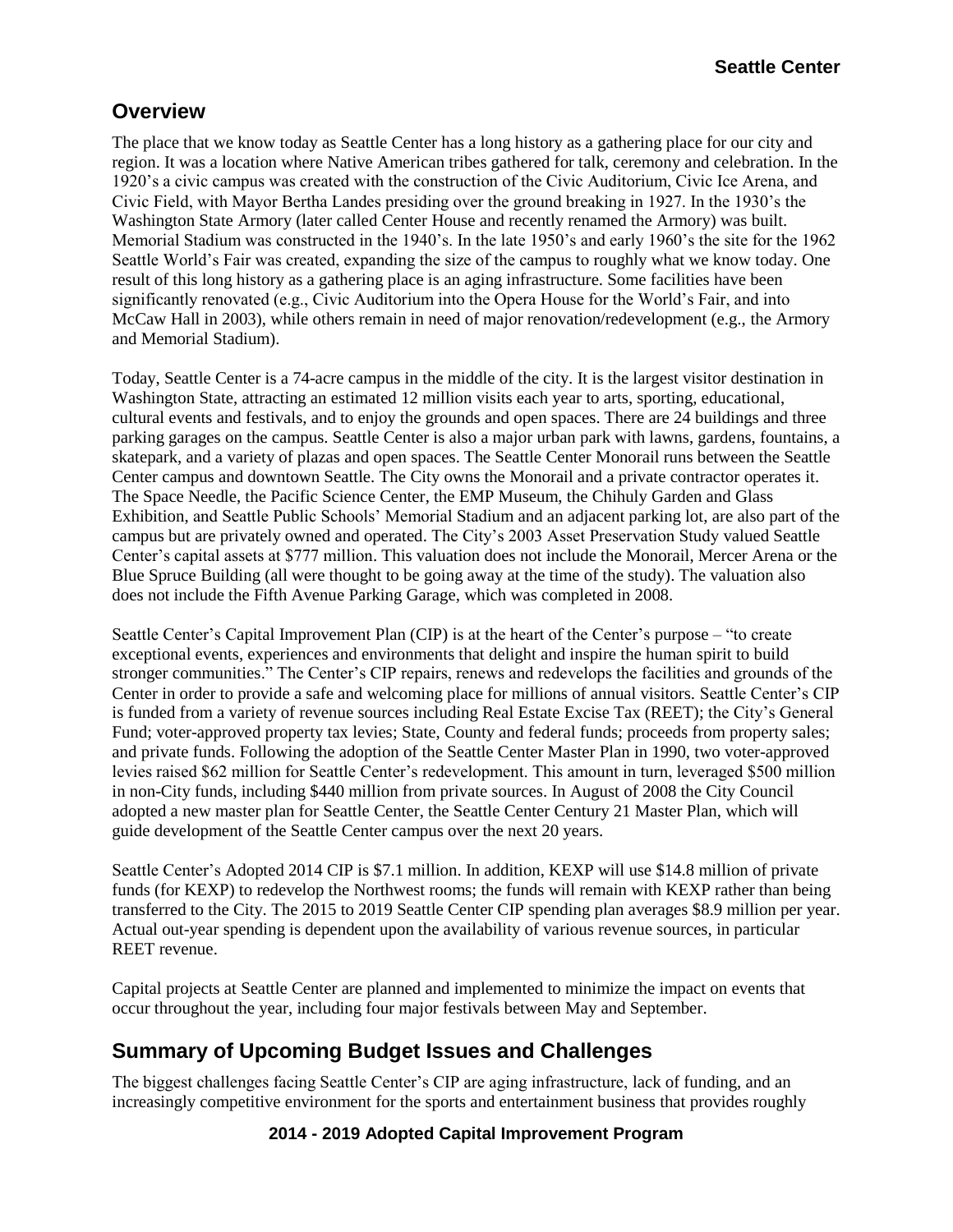two-thirds of the revenue which supports Seattle Center. The City's 2003 Asset Preservation Study looked at best practices in the public and private sectors and set an initial annual asset preservation funding target of 1% of the replacement value for buildings and 0.5% for other assets (e.g., grounds and open space). By that calculation, Seattle Center should have been investing \$6.8 million annually in asset preservation (not including the Monorail, Mercer Arena or the Blue Spruce). This \$6.8 million amount in 2003 dollars inflated at 3% per year calculates to roughly \$9.4 million in 2014 dollars.

Seattle Center's annual CIP spending over the last eight years has averaged \$7.9 million (including a major renovation of the monorail). Center's annual allocation of REET and CRS Unrestricted funding has been augmented by bond funds in 2003 (roof replacements and seismic improvements), 2007 (monorail rehabilitation), and 2011 (Armory renovation). The 2003 and 2011 bonds are being repaid with REET funds, and the 2007 monorail bonds through CRS Unrestricted funds and federal grant funds. The City also allocated \$8 million from the sale of a Seattle Center surface parking lot to the Bill & Melinda Gates Foundation for capital improvements at Seattle Center, and \$4.7 million from the settlement with the Sonics for capital improvements in KeyArena and elsewhere on the grounds.

Due to economic impacts of the Great Recession, from 2009-12, Seattle Center's annual CRS REET and Unrestricted CIP funding (exclusive of debt service), dropped from \$2.8 million to \$1.0 million per year. Economic recovery has allowed REET funding levels to increase, which is particularly critical for Seattle Center, as the one-time funding sources listed above (land sale to Gates Foundation, KeyArena Settlement Funds and City-issued bonds), will be nearly fully spent by the end of 2013. Another important part of Seattle Center capital funding is the intermittent infusion of a significant amount of capital dollars every seven to ten years from a bond issue (1977, 1984), or a levy (1991, 1999). As Seattle Center enters its next 50 years, it will continue to work with City officials to determine how best to meet its future capital needs.

Seattle Center continues to draw millions of visitors each year and provides green and open space in an increasingly dense center of the city. In 2008, following a two-year community process, the City Council adopted the Seattle Center Century 21 Master Plan. This plan provides a roadmap for the redevelopment of Seattle Center around a set of design and planning principles including increased open space; sustainable design and operations; opening the edges of the campus to the surrounding community; enlivening the campus throughout the day; being pedestrian friendly and accessible to all; and continuing to provide a diversity of programming and attractions for all parts of our community. Seattle Center has used mostly one-time funding sources to complete initial Master Plan capital projects: Broad Street Renovation Phase I (2009), new Seattle Center Skatepark (2009), Theater Commons (2010), Campus Signage Renovation (2011), and Armory Atrium Renovation (2012). The challenge in the coming years is how to fund the vision of the Master Plan and to maintain existing assets.

## **Thematic Priorities**

The thematic priorities for Seattle Center's 2014-2019 CIP are as follows:

Safety and Security – The safety of Seattle Center visitors and staff is always the first priority. In 2014, Seattle Center replaces automatic security bollards at a third campus entry location, in follow-up to replacing security bollards at two entries in 2013.

Disabled Access – In 2014, Seattle Center continues a program to improve disabled access to the campus and to individual buildings, including the Armory, the Exhibition Hall and KeyArena.

Asset Preservation – In 2014, Seattle Center prioritizes asset preservation investments in its primary public assembly facilities – McCaw Hall, KeyArena, the Armory and campus open spaces. Consistent with the City's 2003 Asset Preservation Study, Seattle Center has prioritized capital investments in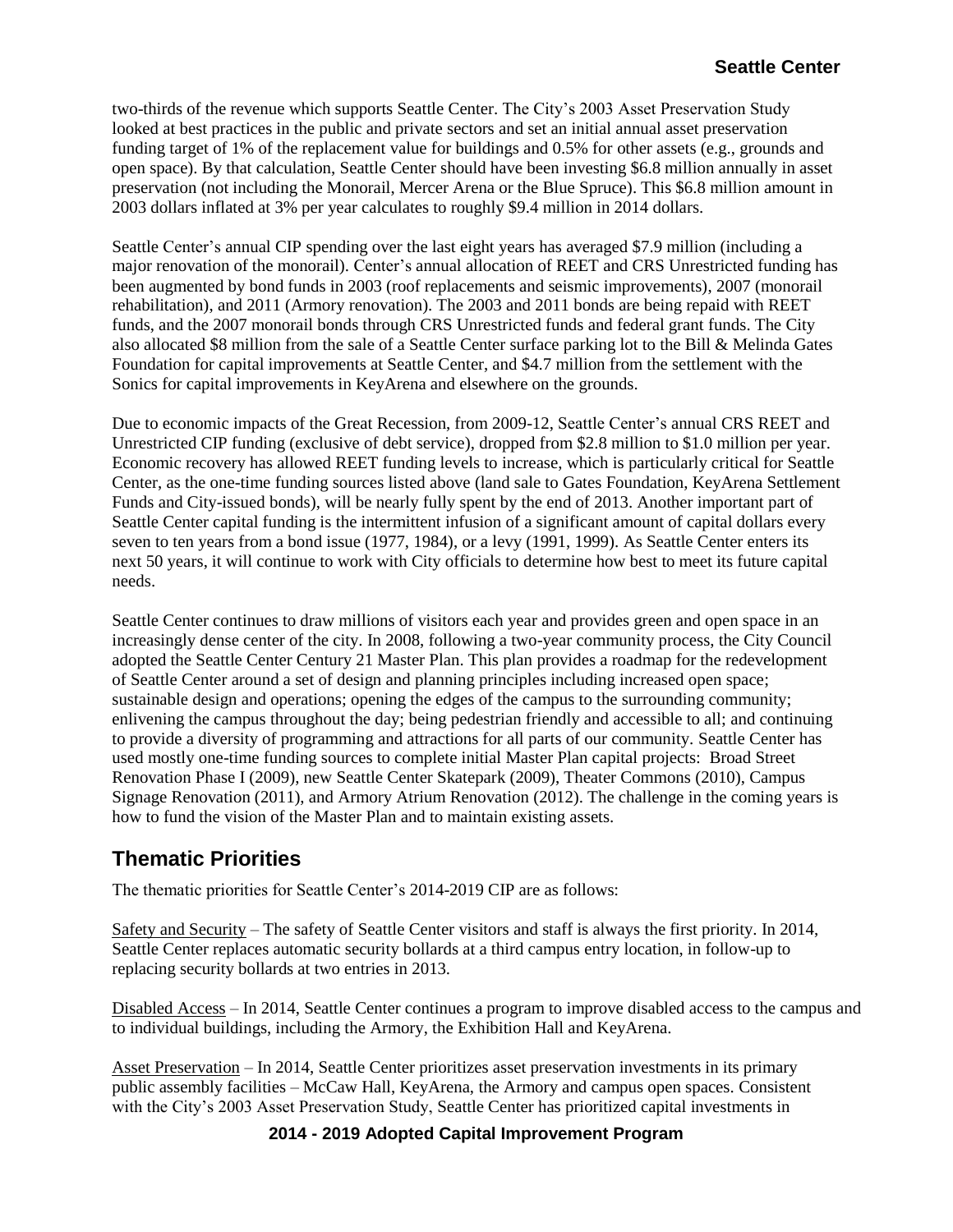existing facilities. Armory asset preservation work in 2014 builds on recent renovation work in the Atrium, in the heavily used public restrooms, and in the third floor Conference Center with additional restroom renovation and atrium improvements. Asset preservation work in McCaw Hall and KeyArena continues in 2014 and is overseen by the McCaw Hall Operating Board and the KeyArena Operating Board, respectively. An ongoing program of renovation of the Seattle Center Monorail continues in 2014, primarily funded with Federal Transit Administration (FTA) grant funds. Also in 2014, Seattle Center makes asset preservation investments in campus HVAC infrastructure and campus open spaces. Allocation levels for asset preservation in the out years, 2015-19, will depend on available resources.

Energy Efficiency and Sustainability – Sustainability is a key principle of the Seattle Center Century 21 Master Plan. In 2014, Seattle Center improves metering of heating and cooling use to better track building energy use and makes priority renovations to outdated HVAC components.

Implementation of the Seattle Center Century 21 Master Plan – In 2014, Seattle Center will develop an Action Plan for the redevelopment of the Memorial Stadium site, the centerpiece project in the Century 21 Master Plan. The Action Plan will take the current redevelopment ideas and shape them into a program with a phased implementation plan and cost estimates.

Revenue Generation – Capital improvements which maintain and/or enhance a facility's ability to generate revenue are critical to the financial health of Seattle Center, where roughly two-thirds of the Seattle Center's budget comes from revenue generated by operations. Maintenance and improvement of revenue generating capacity can be as important as maintenance and improvements to building systems. In 2014, Seattle Center will invest in event–related infrastructure that supports the revenue generating capacity of facilities throughout the campus. An example is the Armory Rehabilitation project that redevelops the third floor atrium. This improvement increases the appeal of the adjacent conference rooms which are rented throughout the year.

Leverage Non-City Funds – In 2014, public radio station KEXP will undertake a \$14.8 million privately funded renovation of the upper Northwest Rooms at Seattle Center to be their new home. The City provides \$250,000 for emergency power and fiber connections to ensure that KEXP is able to fulfill its emergency broadcast role in the event of an emergency. In McCaw Hall, the City's \$250,000 allocation for the McCaw Hall Capital Reserve Fund is matched by a combined equal investment from the building's resident tenants, Seattle Opera and Pacific Northwest Ballet. The ability to use City investment to leverage non-City funds is a fundamental part of the history of the redevelopment and renewal of Seattle Center.

## **Project Selection Criteria**

For each two-year budget cycle, a broad cross-section of Seattle Center staff members are engaged in the process of identifying the highest priority asset preservation and improvement needs on the campus. This includes staff members who maintain facilities, rent facilities to clients, provide technical support for events, manage parking and public assembly facilities, and manage capital projects. Projects are prioritized around a set of criteria, including public and staff safety, regulatory requirements, failing building systems, asset preservation, Master Plan implementation, reducing operating costs and/or increasing revenue potential, and leveraging non-City funds. Staff initially prioritize projects within work groups, and then a group of managers and directors work to prioritize projects across the Center. Seattle Center does not use a point system to prioritize projects but looks across all the project selection criteria to determine project priorities.

Major maintenance funding has fallen far short of the levels recommended in the City's 2003 Asset Preservation Study, especially during 2009-12 due to dramatic reductions in Real Estate Excise Tax (REET) revenues, a primary source of major maintenance/asset preservation funding for Seattle Center. To allocate limited major maintenance funding, Seattle Center prioritizes projects which cannot be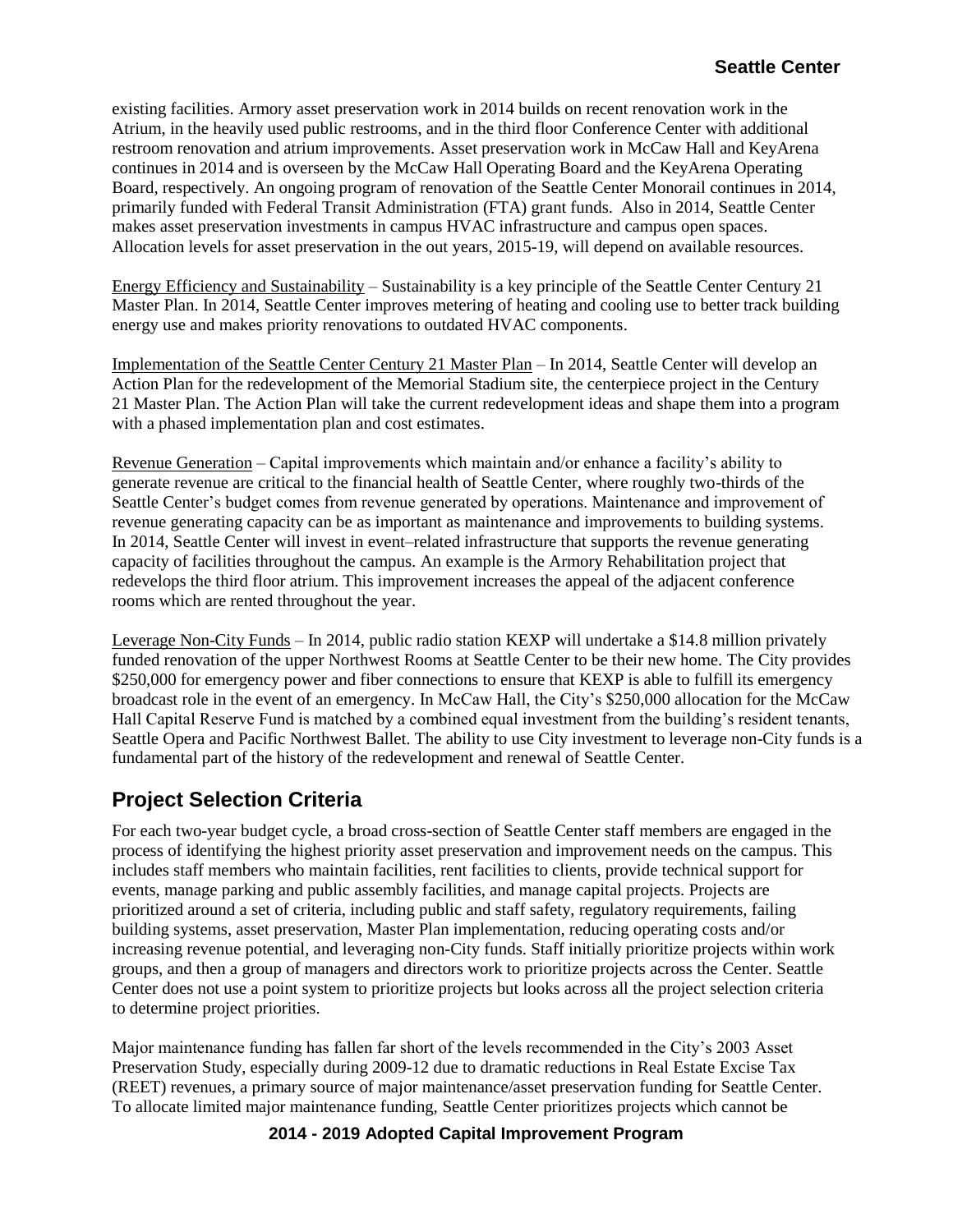delayed due to safety concerns or system failure, and allocates some level of annual asset preservation investment in the major public assembly facilities, including McCaw Hall, KeyArena, Fisher Pavilion, the Armory and campus grounds.

## **Future Projects/What is on the Horizon**

The Seattle Center Century 21 Master Plan, adopted by the City Council in 2008, is a roadmap for the redevelopment of Seattle Center over the next 20 years. The total estimated cost of Master Plan improvements is \$567 million (in 2007 dollars). The Master Plan addresses Seattle Center's aging infrastructure, the Center's critical role as a cultural and recreational center for the city and region, and the need for the Center to remain competitive in the marketplace and grow its revenue potential. The expectation is that the Master Plan will be implemented incrementally, as funds, partners, and opportunities become available. This was the experience with the 1990 Master Plan. Between 1990 and 2005, \$700 million was invested in the redevelopment of Seattle Center, including \$440 million in private funds, voter-approved levies in 1991 and 1999, and funding from King County, the State, and the Federal government.

Looking ahead, Seattle Center is intently focused on the following two Century 21 Master Plan projects (costs are in 2011 dollars):

- Memorial Stadium Site Redevelopment (a new cost estimate will be developed in 2014 Action Plan)
- Redevelopment of the former North Fun Forest area (\$6.5 million)

#### **City Council Provisos to the CIP**

The City Council adopted the following budget proviso:

• None of the money appropriated in the 2014 budget for Seattle Center's Campuswide Improvements and Repairs BCL may be spent for the development of a Memorial Stadium Action Plan, which is funded under the Seattle Center Long Range Investment Plan project in the 2014-2019 Capital Improvement Program, Project ID S0703, until authorized by future ordinance. Council anticipates that such authority will not be granted until the Council's Libraries, Utilities, and Center Committee has reviewed and approved the proposed consultant scope of work for the development of a Memorial Stadium Action Plan.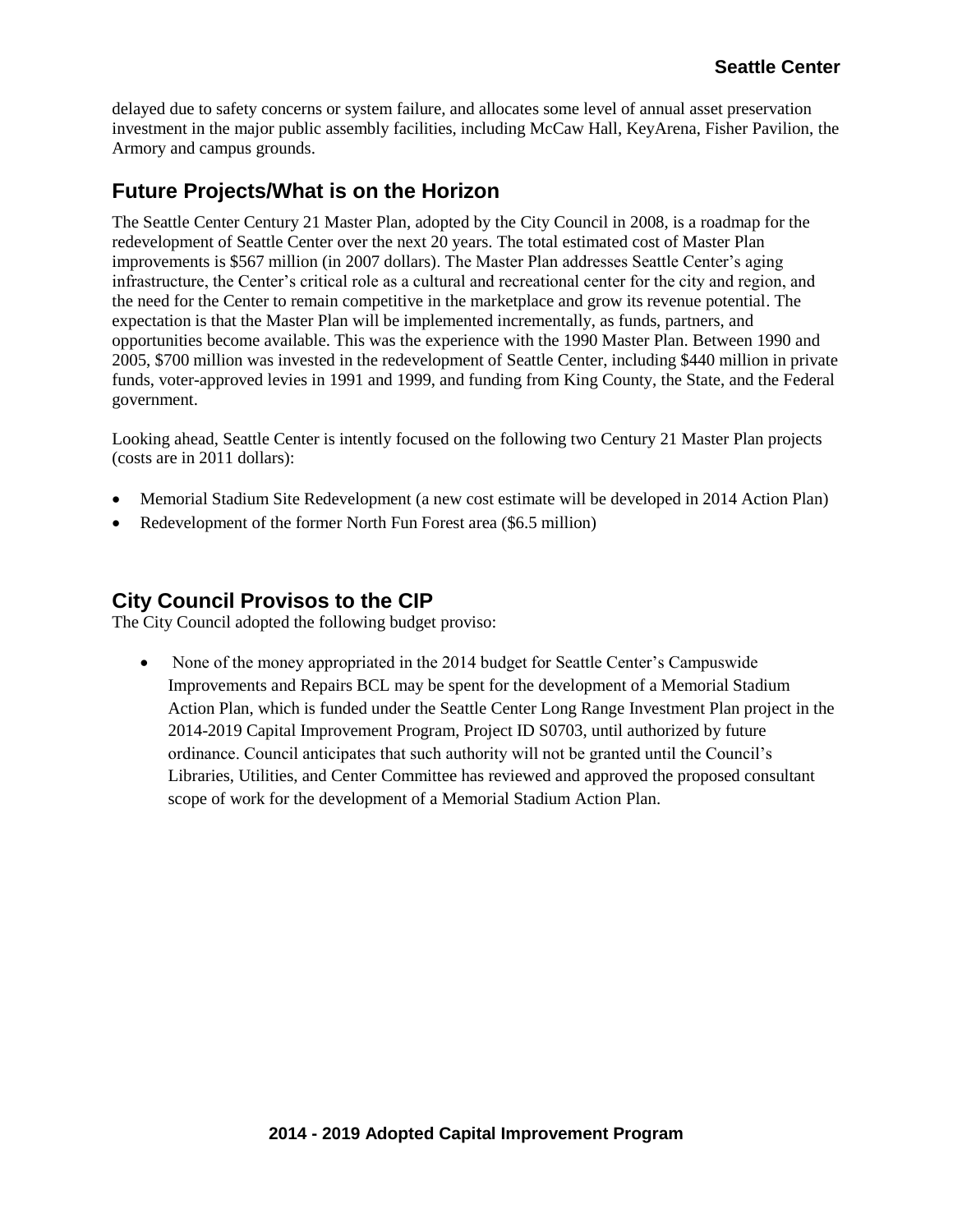|  | <b>Project Summary</b> |
|--|------------------------|
|--|------------------------|

| <b>BCL/Program Name</b>                                                |                              |                  |                  |                  |                  |                          |                  |                  |              |
|------------------------------------------------------------------------|------------------------------|------------------|------------------|------------------|------------------|--------------------------|------------------|------------------|--------------|
| Project Title & ID                                                     | <b>LTD</b><br><b>Actuals</b> | 2013             | 2014             | 2015             | 2016             | 2017                     | 2018             | 2019             | <b>Total</b> |
| <b>Armory Rehabilitation</b>                                           |                              |                  |                  |                  |                  | <b>BCL/Program Code:</b> |                  |                  | S9113        |
| Armory Food Court<br>Renovation (S1001)                                | 4,552                        | 23               | $\boldsymbol{0}$ | $\boldsymbol{0}$ | $\boldsymbol{0}$ | $\mathbf{0}$             | $\mathbf{0}$     | $\boldsymbol{0}$ | 4,575        |
| Armory Food Court<br><b>Renovation - Debt Service</b><br>(S1002)       | 443                          | 384              | 384              | 380              | 381              | 382                      | 383              | 381              | 3,118        |
| <b>Armory Rehabilitation</b><br>(S9113)                                | 12,382                       | 1,137            | 675              | 700              | 734              | 764                      | 789              | 815              | 17,996       |
| <b>Armory Rehabilitation</b>                                           | 17,377                       | 1,544            | 1,059            | 1,080            | 1,115            | 1,146                    | 1,172            | 1,196            | 25,689       |
| <b>Bagley Wright Theatre Maintenance Fund</b>                          |                              |                  |                  |                  |                  | <b>BCL/Program Code:</b> |                  |                  | S9606        |
| <b>Bagley Wright Theatre</b><br>Maintenance Fund (S9606)               | 1,455                        | 18               | $\boldsymbol{0}$ | $\boldsymbol{0}$ | $\boldsymbol{0}$ | $\mathbf{0}$             | $\overline{0}$   | $\mathbf{0}$     | 1,473        |
| <b>Bagley Wright Theatre</b><br><b>Maintenance Fund</b>                | 1,455                        | 18               | $\boldsymbol{0}$ | $\mathbf{0}$     | $\boldsymbol{0}$ | $\mathbf{0}$             | $\mathbf{0}$     | $\boldsymbol{0}$ | 1,473        |
| <b>BCL/Program Code:</b><br><b>Campuswide Improvements and Repairs</b> |                              |                  |                  |                  |                  |                          |                  | S03P01           |              |
| ADA Improvements (S9302)                                               | 861                          | 2,090            | 1,099            | $\theta$         | $\mathbf{0}$     | $\mathbf{0}$             | $\overline{0}$   | $\mathbf{0}$     | 4.050        |
| Artwork Maintenance (S9303)                                            | 399                          | 101              | 30               | 30               | 58               | 60                       | 61               | 62               | 801          |
| <b>Fun Forest Site Restoration</b><br>(S0901)                          | 787                          | 1,127            | $\boldsymbol{0}$ | $\theta$         | $\mathbf{0}$     | $\mathbf{0}$             | $\mathbf{0}$     | $\mathbf{0}$     | 1,914        |
| General Site Improvements<br>(S0305)                                   | 2,402                        | 140              | 290              | 100              | 233              | 246                      | 255              | 263              | 3,929        |
| Northwest Rooms<br>Redevelopment (S1401)                               | $\boldsymbol{0}$             | $\boldsymbol{0}$ | 250              | $\boldsymbol{0}$ | $\boldsymbol{0}$ | $\boldsymbol{0}$         | $\boldsymbol{0}$ | $\boldsymbol{0}$ | 250          |
| Open Space Restoration and<br>Repair (S9704)                           | 7,121                        | 423              | 530              | 450              | 450              | 450                      | 450              | 450              | 10,324       |
| Preliminary Engineering and<br>Planning (S9706)                        | 981                          | 300              | 75               | 100              | 100              | 100                      | 100              | 100              | 1,856        |
| Seattle Center Long Range<br>Investment Plan (S0703)                   | 1,359                        | 225              | 290              | $\boldsymbol{0}$ | $\boldsymbol{0}$ | $\boldsymbol{0}$         | $\boldsymbol{0}$ | $\boldsymbol{0}$ | 1,874        |
| Site Signage (S9118)                                                   | 3,071                        | 61               | $\boldsymbol{0}$ | $\boldsymbol{0}$ | 100              | 100                      | 100              | 100              | 3,532        |
| <b>Campuswide Improvements</b><br>and Repairs                          | 16,981                       | 4,467            | 2,564            | 680              | 941              | 956                      | 966              | 975              | 28,530       |
| <b>Facility Infrastructure Renovation and Repair</b>                   |                              |                  |                  |                  |                  | <b>BCL/Program Code:</b> |                  |                  | S03P02       |
| Roof/Structural Replacement<br>and Repair (S9701)                      | 8,638                        | $\boldsymbol{0}$ | $\boldsymbol{0}$ | $\boldsymbol{0}$ | 410              | 218                      | 225              | 233              | 9,724        |
| Roof/Structural Replacement<br>and Repair - Debt Service<br>(S0304)    | 7,147                        | 780              | $\boldsymbol{0}$ | $\boldsymbol{0}$ | $\boldsymbol{0}$ | $\boldsymbol{0}$         | $\boldsymbol{0}$ | $\boldsymbol{0}$ | 7,927        |
| <b>Facility Infrastructure</b><br><b>Renovation and Repair</b>         | 15,785                       | 780              | $\boldsymbol{0}$ | $\boldsymbol{0}$ | 410              | 218                      | 225              | 233              | 17,651       |

\*Amounts in thousands of dollars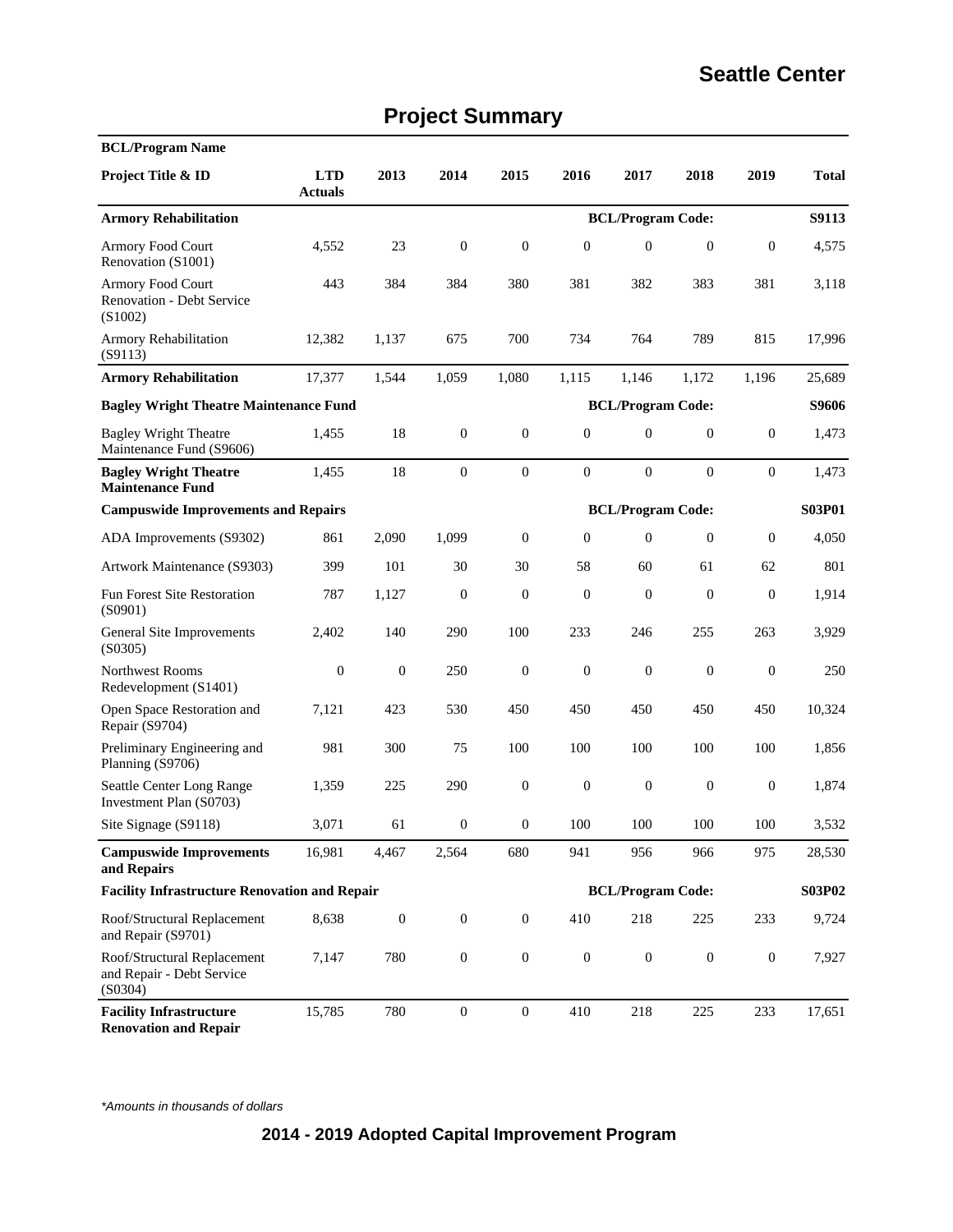|  | <b>Project Summary</b> |
|--|------------------------|
|--|------------------------|

| <b>BCL/Program Name</b>                               |                              |       |                          |                  |                          |                          |                          |              |              |  |
|-------------------------------------------------------|------------------------------|-------|--------------------------|------------------|--------------------------|--------------------------|--------------------------|--------------|--------------|--|
| Project Title & ID                                    | <b>LTD</b><br><b>Actuals</b> | 2013  | 2014                     | 2015             | 2016                     | 2017                     | 2018                     | 2019         | <b>Total</b> |  |
| <b>Fisher Pavilion</b>                                |                              |       |                          |                  |                          | <b>BCL/Program Code:</b> |                          |              | S9705        |  |
| <b>Fisher Pavilion Asset</b><br>Preservation (S0701)  | 31                           | 74    | $\mathbf{0}$             | $\boldsymbol{0}$ | 269                      | 280                      | 288                      | 296          | 1,238        |  |
| <b>Fisher Pavilion</b>                                | 31                           | 74    | $\mathbf{0}$             | $\boldsymbol{0}$ | 269                      | 280                      | 288                      | 296          | 1,238        |  |
| KeyArena                                              |                              |       |                          |                  |                          |                          | <b>BCL/Program Code:</b> |              |              |  |
| KeyArena Improvements &<br>Repairs (S9901)            | 2,906                        | 840   | 200                      | 500              | 576                      | 599                      | 619                      | 639          | 6,879        |  |
| KeyArena                                              | 2,906                        | 840   | 200                      | 500              | 576                      | 599                      | 619                      | 639          | 6,879        |  |
| <b>Lot 2 Development Project</b>                      |                              |       |                          |                  | <b>BCL/Program Code:</b> |                          | S0501                    |              |              |  |
| Lot 2 Development (S0501)                             | 5,815                        | 785   | 102                      | $\mathbf{0}$     | $\boldsymbol{0}$         | $\overline{0}$           | $\mathbf{0}$             | $\mathbf{0}$ | 6,702        |  |
| <b>Lot 2 Development Project</b>                      | 5.815                        | 785   | 102                      | $\mathbf{0}$     | $\mathbf{0}$             | $\boldsymbol{0}$         | $\overline{0}$           | $\mathbf{0}$ | 6,702        |  |
| <b>McCaw Hall Capital Reserve Fund</b>                |                              |       | <b>BCL/Program Code:</b> |                  |                          |                          |                          |              | S0303        |  |
| McCaw Hall Asset<br>Preservation (S0303)              | 1.042                        | 1,058 | 521                      | 531              | 2,362                    | 561                      | 2,580                    | 595          | 9,250        |  |
| <b>McCaw Hall Capital</b><br><b>Reserve Fund</b>      | 1,042                        | 1,058 | 521                      | 531              | 2,362                    | 561                      | 2,580                    | 595          | 9,250        |  |
| <b>Monorail Improvements</b>                          |                              |       |                          |                  |                          | <b>BCL/Program Code:</b> |                          | S9403        |              |  |
| Monorail Improvements<br>(S9403)                      | 12,754                       | 2,120 | 875                      | 756              | 830                      | 793                      | 1,125                    | 1,125        | 20,378       |  |
| Monorail Improvements Debt<br>Service (S0702)         | 2,842                        | 551   | 548                      | 550              | 551                      | 549                      | $\mathbf{0}$             | $\mathbf{0}$ | 5,591        |  |
| <b>Monorail Improvements</b>                          | 15,596                       | 2,671 | 1,423                    | 1,306            | 1,381                    | 1,342                    | 1,125                    | 1,125        | 25,969       |  |
| <b>Parking Repairs and Improvements</b>               |                              |       |                          |                  |                          | <b>BCL/Program Code:</b> |                          |              | S0301        |  |
| Parking Repairs and<br>Improvements (S0301)           | 1,209                        | 581   | $\boldsymbol{0}$         | $\boldsymbol{0}$ | 500                      | 250                      | 250                      | 250          | 3,040        |  |
| <b>Parking Repairs and</b><br><b>Improvements</b>     | 1,209                        | 581   | $\boldsymbol{0}$         | $\boldsymbol{0}$ | 500                      | 250                      | 250                      | 250          | 3,040        |  |
| <b>Public Gathering Space Improvements</b>            |                              |       |                          |                  |                          | <b>BCL/Program Code:</b> |                          |              | S9902        |  |
| <b>Public Gathering Space</b><br>Improvements (S9902) | 3,060                        | 1,104 | 840                      | 90               | 319                      | 338                      | 346                      | 354          | 6,451        |  |
| <b>Public Gathering Space</b><br><b>Improvements</b>  | 3,060                        | 1,104 | 840                      | 90               | 319                      | 338                      | 346                      | 354          | 6,451        |  |
| <b>Theatre Improvements and Repairs</b>               |                              |       |                          |                  |                          | <b>BCL/Program Code:</b> |                          |              | S9604        |  |
| Theatre Improvements and<br>Repairs (S9604)           | 3,638                        | 204   | $\boldsymbol{0}$         | $\boldsymbol{0}$ | 659                      | 675                      | 690                      | 704          | 6,570        |  |
| <b>Theatre Improvements and</b><br><b>Repairs</b>     | 3,638                        | 204   | $\boldsymbol{0}$         | $\boldsymbol{0}$ | 659                      | 675                      | 690                      | 704          | 6,570        |  |

\*Amounts in thousands of dollars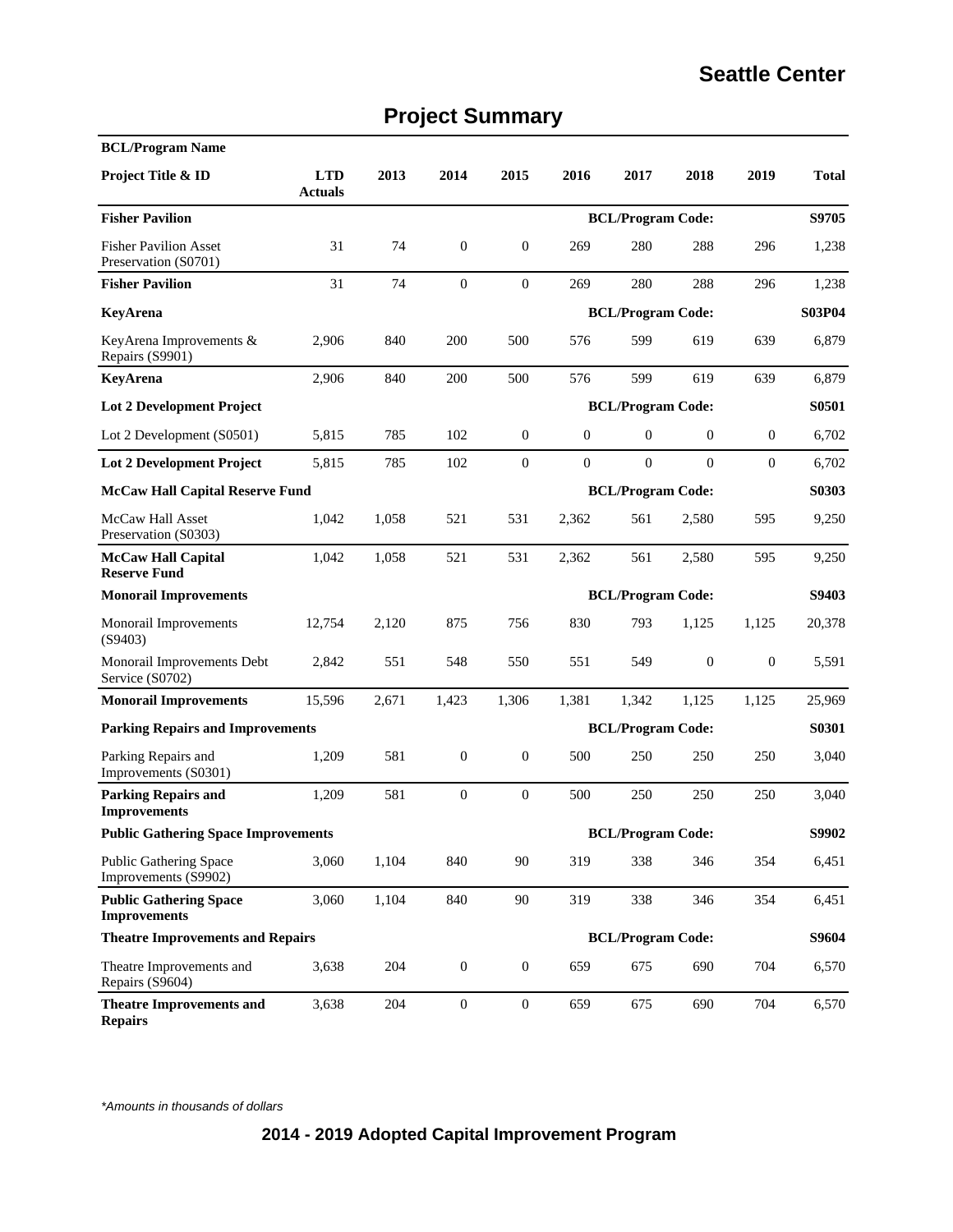| <b>BCL/Program Name</b>                                                           |                              |              |                  |                |                          |                          |                |          |               |  |  |  |
|-----------------------------------------------------------------------------------|------------------------------|--------------|------------------|----------------|--------------------------|--------------------------|----------------|----------|---------------|--|--|--|
| <b>Project Title &amp; ID</b>                                                     | <b>LTD</b><br><b>Actuals</b> | 2013         | 2014             | 2015           | 2016                     | 2017                     | 2018           | 2019     | <b>Total</b>  |  |  |  |
| <b>Utility Infrastructure</b>                                                     |                              |              |                  |                | <b>BCL/Program Code:</b> |                          |                |          | <b>S03P03</b> |  |  |  |
| Municipal Energy Efficiency<br>Program $(S1003)$                                  | 195                          | 440          | $\mathbf{0}$     | $\mathbf{0}$   | $\mathbf{0}$             | $\overline{0}$           | $\overline{0}$ | $\theta$ | 635           |  |  |  |
| Utility Infrastructure Master<br>Plan & Repairs (S0101)                           | 4,374                        | 275          | 410              | 415            | 435                      | 453                      | 468            | 483      | 7,313         |  |  |  |
| <b>Utility Infrastructure</b>                                                     | 4,569                        | 715          | 410              | 415            | 435                      | 453                      | 468            | 483      | 7,948         |  |  |  |
| <b>Waste/Recycle Center, Warehouse and Shops Improvements</b>                     |                              |              |                  |                |                          | <b>BCL/Program Code:</b> |                |          | S9801         |  |  |  |
| Waste/Recycle Center,<br>Warehouse and Shops<br>Improvements (S9801)              | 295                          | $\mathbf{0}$ | $\boldsymbol{0}$ | $\theta$       | 52                       | 55                       | 56             | 58       | 516           |  |  |  |
| <b>Waste/Recycle Center,</b><br><b>Warehouse and Shops</b><br><b>Improvements</b> | 295                          | $\theta$     | $\overline{0}$   | $\overline{0}$ | 52                       | 55                       | 56             | 58       | 516           |  |  |  |
| <b>Department Total*:</b>                                                         | 89,759                       | 14,841       | 7,119            | 4,602          | 9,019                    | 6,873                    | 8.785          | 6,908    | 147,906       |  |  |  |

# **Project Summary**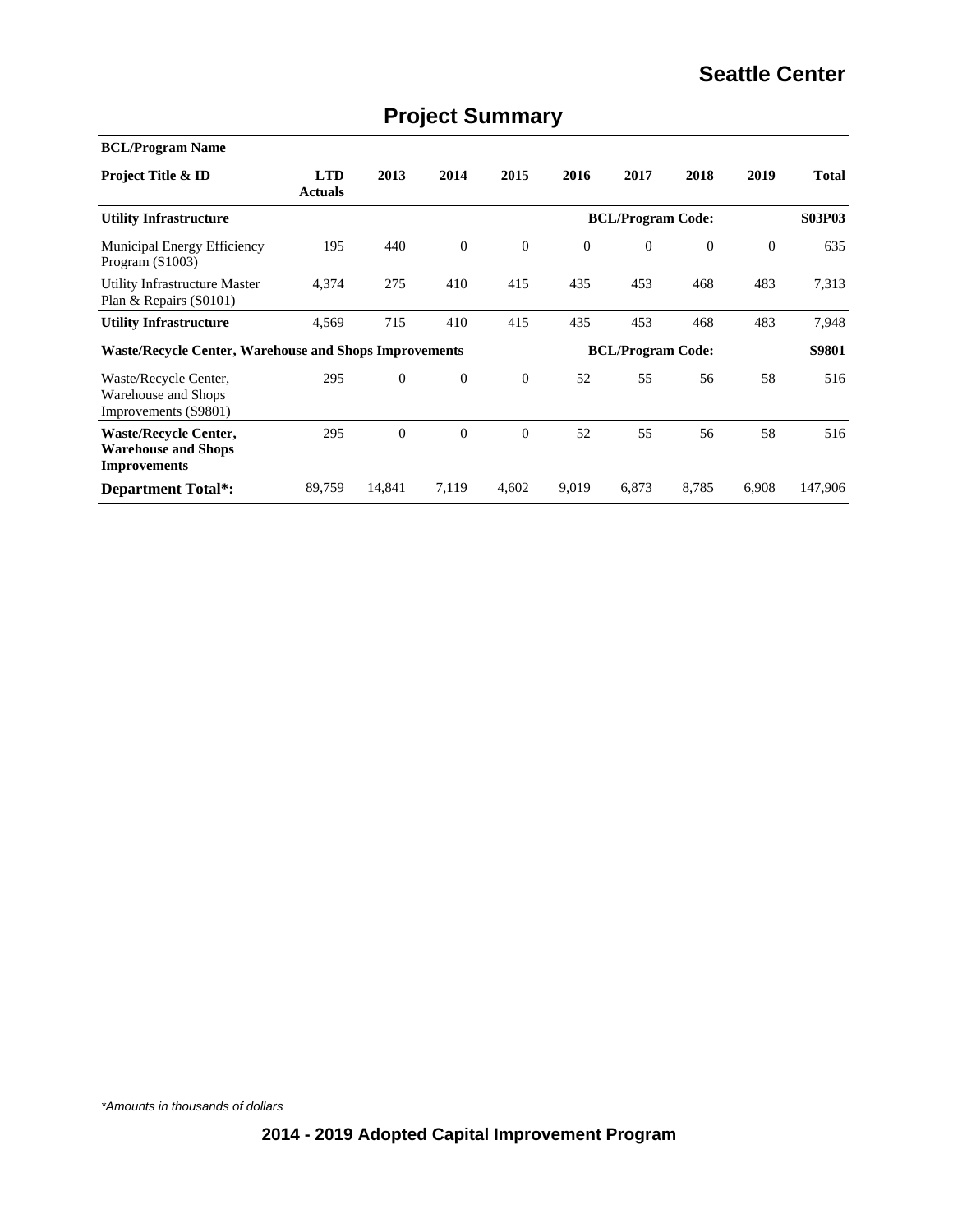| <b>Fund Name &amp; Code</b>                                                                        | <b>LTD</b><br><b>Actuals</b> | 2013             | 2014             | 2015             | 2016             | 2017         | 2018             | 2019             | Total   |
|----------------------------------------------------------------------------------------------------|------------------------------|------------------|------------------|------------------|------------------|--------------|------------------|------------------|---------|
| 2002B LTGO Capital Project<br>Fund (34700)                                                         | 5,388                        | $\overline{0}$   | $\mathbf{0}$     | $\overline{0}$   | $\overline{0}$   | $\mathbf{0}$ | $\overline{0}$   | $\overline{0}$   | 5,388   |
| 2003 LTGO Capital Project<br>Fund (34800)                                                          | 7,875                        | $\boldsymbol{0}$ | $\mathbf{0}$     | $\boldsymbol{0}$ | $\boldsymbol{0}$ | $\theta$     | $\boldsymbol{0}$ | $\boldsymbol{0}$ | 7,875   |
| 2007 Multipurpose LTGO<br>Bond Fund (35100)                                                        | 5,266                        | $\overline{0}$   | $\mathbf{0}$     | $\overline{0}$   | $\overline{0}$   | $\theta$     | $\overline{0}$   | $\overline{0}$   | 5,266   |
| 2011 Multipurpose LTGO<br>Bond Fund (35500)                                                        | 3,572                        | 463              | $\theta$         | $\overline{0}$   | $\overline{0}$   | $\theta$     | $\boldsymbol{0}$ | $\boldsymbol{0}$ | 4,035   |
| <b>Center House Merchants'</b><br><b>Association Resources (NA-</b><br>Cen2                        | 3,000                        | $\overline{0}$   | $\mathbf{0}$     | $\overline{0}$   | $\overline{0}$   | $\theta$     | $\mathbf{0}$     | $\overline{0}$   | 3,000   |
| Cumulative Reserve Subfund -<br>Real Estate Excise Tax I<br>Subaccount (00163)                     | 21,116                       | 7,692            | 4,933            | 2,645            | 3,683            | 3,772        | 3,845            | 3,918            | 51,604  |
| Cumulative Reserve Subfund -<br>Real Estate Excise Tax II<br>Subaccount (00161)                    | 175                          | $\overline{0}$   | $\mathbf{0}$     | $\overline{0}$   | $\overline{0}$   | $\mathbf{0}$ | $\overline{0}$   | $\mathbf{0}$     | 175     |
| Cumulative Reserve Subfund -<br><b>Unrestricted Subaccount</b><br>(00164)                          | 23,265                       | 4,086            | 1,543            | 1,426            | 1,501            | 1,472        | 1,255            | 1,255            | 35,803  |
| KeyArena Settlement Proceeds<br>Fund (00138)                                                       | 2,759                        | 501              | $\mathbf{0}$     | $\boldsymbol{0}$ | $\mathbf{0}$     | $\mathbf{0}$ | $\boldsymbol{0}$ | $\mathbf{0}$     | 3,260   |
| McCaw Hall Capital Reserve<br>(34070)                                                              | 742                          | 1,058            | 521              | 531              | 545              | 561          | 577              | 595              | 5,130   |
| Private Resources (NA)                                                                             | 1,175                        | $\boldsymbol{0}$ | $\boldsymbol{0}$ | $\boldsymbol{0}$ | $\overline{0}$   | $\mathbf{0}$ | $\overline{0}$   | $\boldsymbol{0}$ | 1,175   |
| Seattle Center Capital Reserve<br>Subfund (34060)                                                  | 12,358                       | 1,041            | 122              | $\overline{0}$   | $\overline{0}$   | $\theta$     | $\mathbf{0}$     | $\boldsymbol{0}$ | 13,521  |
| Seattle Center Redevelopment<br>and Parks Community Center -<br>1991 Levy Fund (Closed)<br>(33000) | 3,068                        | $\boldsymbol{0}$ | $\boldsymbol{0}$ | $\overline{0}$   | $\overline{0}$   | $\theta$     | $\overline{0}$   | $\boldsymbol{0}$ | 3,068   |
| To Be Determined (TBD)                                                                             | $\boldsymbol{0}$             | $\boldsymbol{0}$ | $\boldsymbol{0}$ | $\boldsymbol{0}$ | 3,290            | 1,068        | 3,108            | 1,140            | 8,606   |
| <b>Department Total*:</b>                                                                          | 89,759                       | 14,841           | 7,119            | 4,602            | 9,019            | 6,873        | 8,785            | 6,908            | 147,906 |

# **Fund Summary**

\*Amounts in thousands of dollars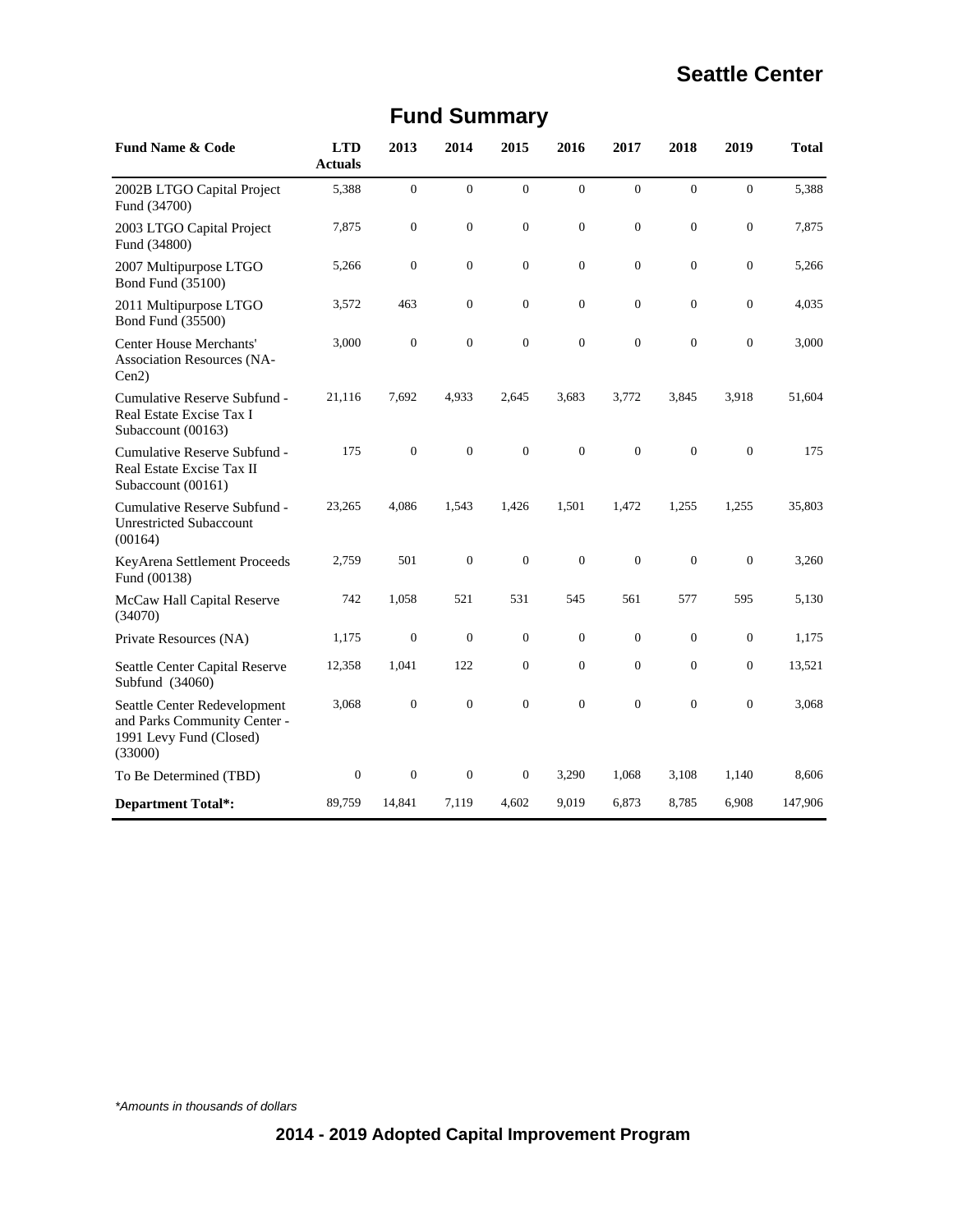#### **ADA Improvements**

| <b>BCL/Program Name:</b>      | Campus wide Improvements and Repairs BCL/Program Code: |                                     | S03P01  |
|-------------------------------|--------------------------------------------------------|-------------------------------------|---------|
| <b>Project Type:</b>          | <b>Rehabilitation or Restoration</b>                   | <b>Start Date:</b>                  | ONGOING |
| <b>Project ID:</b>            | S9302                                                  | <b>End Date:</b>                    | ONGOING |
| Location:                     | <b>Seattle Center Campus</b>                           |                                     |         |
| <b>Neighborhood Plan:</b>     | Not in a Neighborhood Plan                             | Neighborhood Plan<br><b>Matrix:</b> | N/A     |
| <b>Neighborhood District:</b> | Magnolia/Oueen Anne                                    | <b>Urban Village:</b>               | Uptown  |

This ongoing project makes the Seattle Center campus more accessible to people with disabilities. Improvements may include, but are not limited to, assisted listening devices, automatic doors, ramps, signage, seating and other features that accommodate Seattle Center visitors.

|                                                                         | <b>LTD</b><br><b>Actuals</b> | 2013<br><b>Rev</b> | 2014             | 2015             | 2016             | 2017             | 2018             | 2019             | <b>Total</b>     |
|-------------------------------------------------------------------------|------------------------------|--------------------|------------------|------------------|------------------|------------------|------------------|------------------|------------------|
| <b>Revenue Sources</b>                                                  |                              |                    |                  |                  |                  |                  |                  |                  |                  |
| Real Estate Excise Tax II                                               | 175                          | $\boldsymbol{0}$   | $\boldsymbol{0}$ | $\boldsymbol{0}$ | $\boldsymbol{0}$ | $\mathbf{0}$     | $\boldsymbol{0}$ | $\boldsymbol{0}$ | 175              |
| Real Estate Excise Tax I                                                | 445                          | 2,090              | 1,099            | $\mathbf{0}$     | $\mathbf{0}$     | $\mathbf{0}$     | $\mathbf{0}$     | $\overline{0}$   | 3,634            |
| Property Sales and Interest<br>Earnings                                 | 241                          | $\mathbf{0}$       | $\boldsymbol{0}$ | $\mathbf{0}$     | $\mathbf{0}$     | $\overline{0}$   | $\mathbf{0}$     | $\overline{0}$   | 241              |
| To be determined                                                        | $\boldsymbol{0}$             | $\boldsymbol{0}$   | $\boldsymbol{0}$ | $\overline{0}$   | $\mathbf{0}$     | $\mathbf{0}$     | $\mathbf{0}$     | $\boldsymbol{0}$ | $\boldsymbol{0}$ |
| <b>Total:</b>                                                           | 861                          | 2,090              | 1,099            | $\boldsymbol{0}$ | $\boldsymbol{0}$ | $\boldsymbol{0}$ | $\boldsymbol{0}$ | $\boldsymbol{0}$ | 4,050            |
| <b>Fund Appropriations/Allocations</b>                                  |                              |                    |                  |                  |                  |                  |                  |                  |                  |
| Cumulative Reserve Subfund -<br>Real Estate Excise Tax II<br>Subaccount | 175                          | $\boldsymbol{0}$   | $\boldsymbol{0}$ | $\mathbf{0}$     | $\boldsymbol{0}$ | $\overline{0}$   | $\boldsymbol{0}$ | $\boldsymbol{0}$ | 175              |
| Cumulative Reserve Subfund -<br>Real Estate Excise Tax I<br>Subaccount  | 445                          | 2,090              | 1,099            | $\boldsymbol{0}$ | $\overline{0}$   | $\overline{0}$   | $\mathbf{0}$     | $\boldsymbol{0}$ | 3,634            |
| Cumulative Reserve Subfund -<br><b>Unrestricted Subaccount</b>          | 241                          | $\boldsymbol{0}$   | $\boldsymbol{0}$ | $\boldsymbol{0}$ | $\overline{0}$   | $\mathbf{0}$     | $\theta$         | $\boldsymbol{0}$ | 241              |
| Total*:                                                                 | 861                          | 2,090              | 1,099            | $\mathbf{0}$     | $\mathbf{0}$     | $\overline{0}$   | $\mathbf{0}$     | $\mathbf{0}$     | 4,050            |
| O & M Costs (Savings)                                                   |                              |                    | $\boldsymbol{0}$ | $\boldsymbol{0}$ | $\mathbf{0}$     | $\boldsymbol{0}$ | $\boldsymbol{0}$ | $\boldsymbol{0}$ | $\boldsymbol{0}$ |
| <b>Spending Plan by Fund</b>                                            |                              |                    |                  |                  |                  |                  |                  |                  |                  |
| Cumulative Reserve Subfund -<br>Real Estate Excise Tax II<br>Subaccount |                              | $\theta$           | $\overline{0}$   | $\overline{0}$   | $\overline{0}$   | $\overline{0}$   | $\mathbf{0}$     | $\mathbf{0}$     | $\mathbf{0}$     |
| Cumulative Reserve Subfund -<br>Real Estate Excise Tax I<br>Subaccount  |                              | 772                | 1,611            | 806              | $\boldsymbol{0}$ | $\overline{0}$   | $\mathbf{0}$     | $\boldsymbol{0}$ | 3,189            |
| Cumulative Reserve Subfund -<br><b>Unrestricted Subaccount</b>          |                              | $\mathbf{0}$       | $\boldsymbol{0}$ | $\boldsymbol{0}$ | $\overline{0}$   | $\overline{0}$   | $\mathbf{0}$     | $\boldsymbol{0}$ | $\boldsymbol{0}$ |
| To Be Determined                                                        |                              | $\theta$           | $\theta$         | $\theta$         | $\Omega$         | $\Omega$         | $\mathbf{0}$     | $\theta$         | $\Omega$         |
| <b>Total:</b>                                                           |                              | 772                | 1,611            | 806              | $\boldsymbol{0}$ | $\boldsymbol{0}$ | $\boldsymbol{0}$ | $\boldsymbol{0}$ | 3,189            |

*\*This detail is for information only. Funds are appropriated in the budget at the Budget Control Level. Amounts are in thousands of dollars.*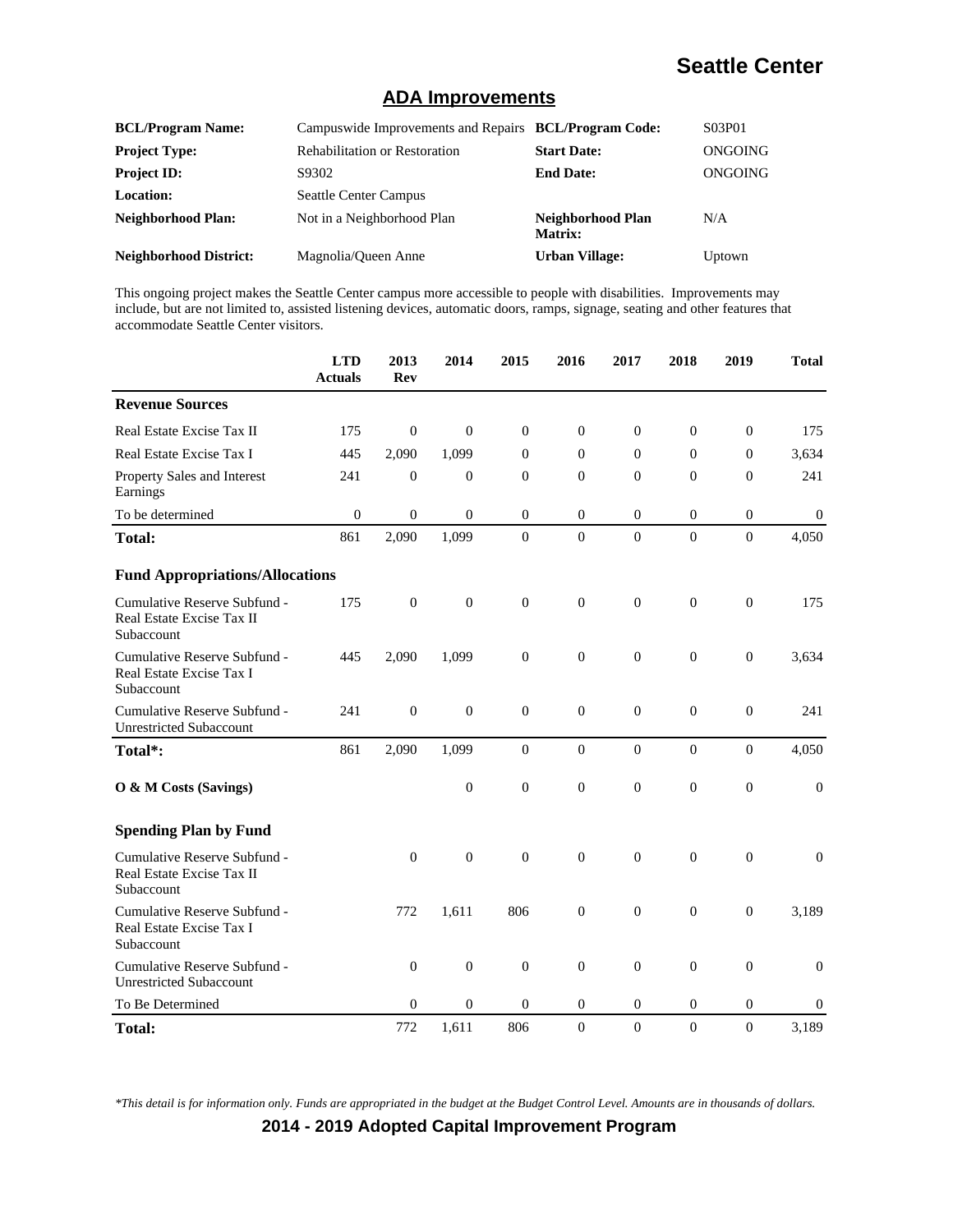#### **Armory Food Court Renovation**

| <b>BCL/Program Name:</b>      | <b>Armory Rehabilitation</b>         | <b>BCL/Program Code:</b>     | S9113                            |
|-------------------------------|--------------------------------------|------------------------------|----------------------------------|
| <b>Project Type:</b>          | <b>Rehabilitation or Restoration</b> | <b>Start Date:</b>           | O <sub>1</sub> /20 <sub>11</sub> |
| <b>Project ID:</b>            | S <sub>1001</sub>                    | <b>End Date:</b>             | O4/2013                          |
| Location:                     |                                      |                              |                                  |
| Neighborhood Plan:            | Not in Neighborhood Plan             | Neighborhood Plan<br>Matrix: |                                  |
| <b>Neighborhood District:</b> |                                      | <b>Urban Village:</b>        |                                  |

This project provides for renovation of the Seattle Center Armory atrium (formerly known as the Center House Food Court), including, but not limited to, renovation of the mechanical, electrical, plumbing and technology systems which serve the food court, opening up Center House to the outside, improvements to the stage and public open spaces, and improvements to food service spaces. This project enhances the experience of the public in Center House and supports revenue generation. City Funds leverage private investment to accomplish this project.

|                                            | <b>LTD</b><br><b>Actuals</b> | 2013<br>Rev | 2014     | 2015         | 2016     | 2017           | 2018         | 2019           | <b>Total</b> |
|--------------------------------------------|------------------------------|-------------|----------|--------------|----------|----------------|--------------|----------------|--------------|
| <b>Revenue Sources</b>                     |                              |             |          |              |          |                |              |                |              |
| <b>Private Funding/Donations</b>           | 1,175                        | $\theta$    | $\theta$ | $\theta$     | $\theta$ | $\overline{0}$ | $\theta$     | $\mathbf{0}$   | 1,175        |
| <b>General Obligation Bonds</b>            | 3,377                        | 23          | $\theta$ | $\mathbf{0}$ | $\theta$ | $\theta$       | $\theta$     | $\theta$       | 3,400        |
| <b>Total:</b>                              | 4,552                        | 23          | $\theta$ | $\mathbf{0}$ | $\theta$ | $\overline{0}$ | $\mathbf{0}$ | $\overline{0}$ | 4,575        |
| <b>Fund Appropriations/Allocations</b>     |                              |             |          |              |          |                |              |                |              |
| <b>Private Resources</b>                   | 1,175                        | $\theta$    | $\theta$ | $\theta$     | $\theta$ | $\theta$       | $\Omega$     | $\theta$       | 1,175        |
| 2011 Multipurpose LTGO<br><b>Bond Fund</b> | 3,377                        | 23          | $\theta$ | $\theta$     | $\theta$ | $\theta$       | $\Omega$     | $\mathbf{0}$   | 3,400        |
| Total*:                                    | 4,552                        | 23          | $\Omega$ | $\theta$     | $\theta$ | $\Omega$       | $\Omega$     | $\overline{0}$ | 4,575        |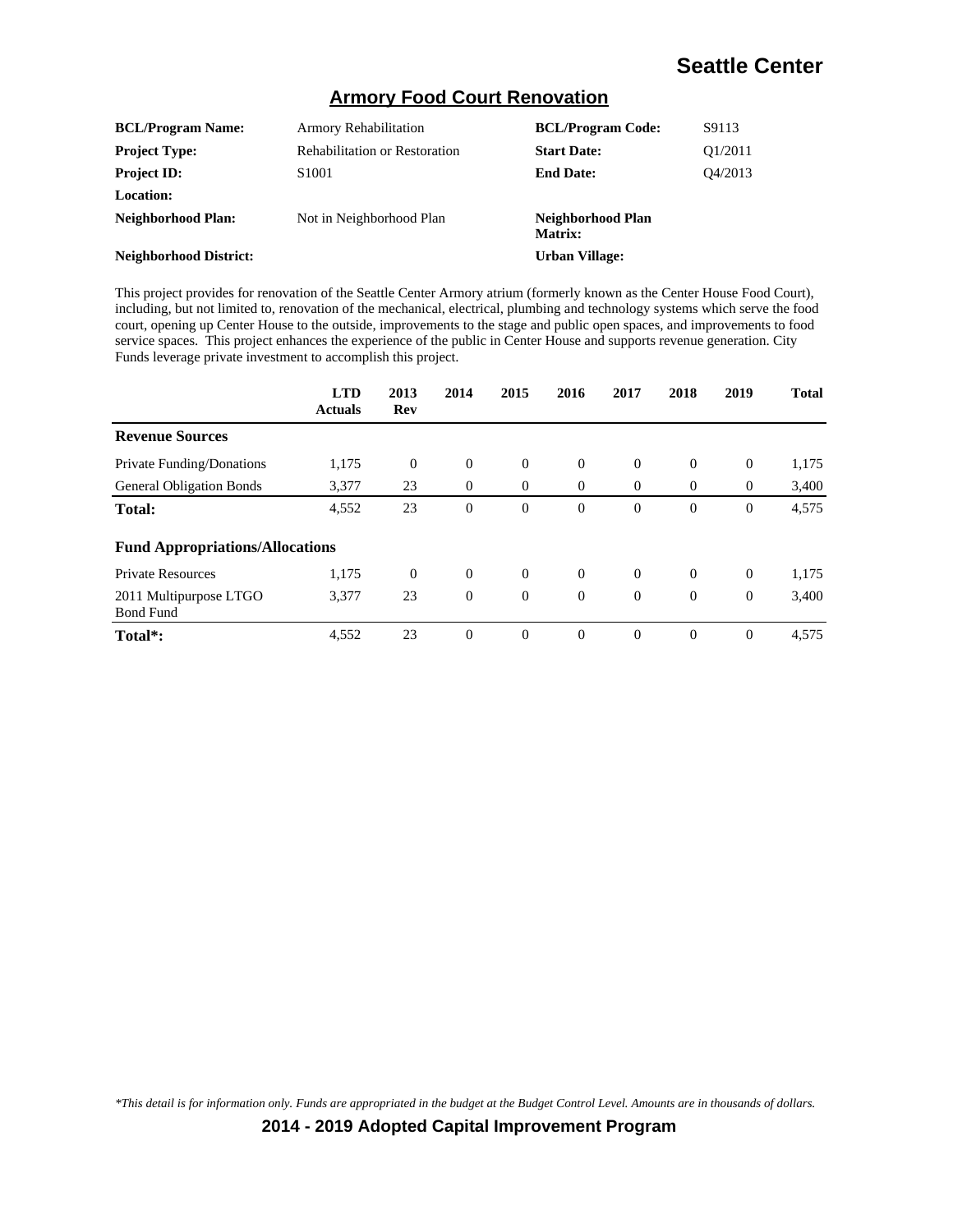#### **Armory Food Court Renovation - Debt Service**

| <b>BCL/Program Name:</b>      | <b>Armory Rehabilitation</b>         | <b>BCL/Program Code:</b>     | S9113                            |
|-------------------------------|--------------------------------------|------------------------------|----------------------------------|
| <b>Project Type:</b>          | <b>Rehabilitation or Restoration</b> | <b>Start Date:</b>           | O <sub>1</sub> /20 <sub>11</sub> |
| <b>Project ID:</b>            | S <sub>1002</sub>                    | <b>End Date:</b>             | O4/2021                          |
| <b>Location:</b>              |                                      |                              |                                  |
| Neighborhood Plan:            | Not in Neighborhood Plan             | Neighborhood Plan<br>Matrix: |                                  |
| <b>Neighborhood District:</b> |                                      | Urban Village:               |                                  |

This project provides for payment of debt service on 10-year LTGO bonds issued in 2011 to fund renovation of the Seattle Center Armory atrium, formerly known as the Center House Food Court. LTGO bonds are one fund source for the work described in the Department's Center House Food Court Renovation project (S1001).

|                                                                        | <b>LTD</b><br><b>Actuals</b> | 2013<br>Rev | 2014 | 2015 | 2016 | 2017 | 2018 | 2019 | <b>Total</b> |
|------------------------------------------------------------------------|------------------------------|-------------|------|------|------|------|------|------|--------------|
| <b>Revenue Sources</b>                                                 |                              |             |      |      |      |      |      |      |              |
| Real Estate Excise Tax I                                               | 443                          | 384         | 384  | 380  | 381  | 382  | 383  | 381  | 3,118        |
| <b>Total:</b>                                                          | 443                          | 384         | 384  | 380  | 381  | 382  | 383  | 381  | 3,118        |
| <b>Fund Appropriations/Allocations</b>                                 |                              |             |      |      |      |      |      |      |              |
| Cumulative Reserve Subfund -<br>Real Estate Excise Tax I<br>Subaccount | 443                          | 384         | 384  | 380  | 381  | 382  | 383  | 381  | 3,118        |
| Total <sup>*</sup> :                                                   | 443                          | 384         | 384  | 380  | 381  | 382  | 383  | 381  | 3.118        |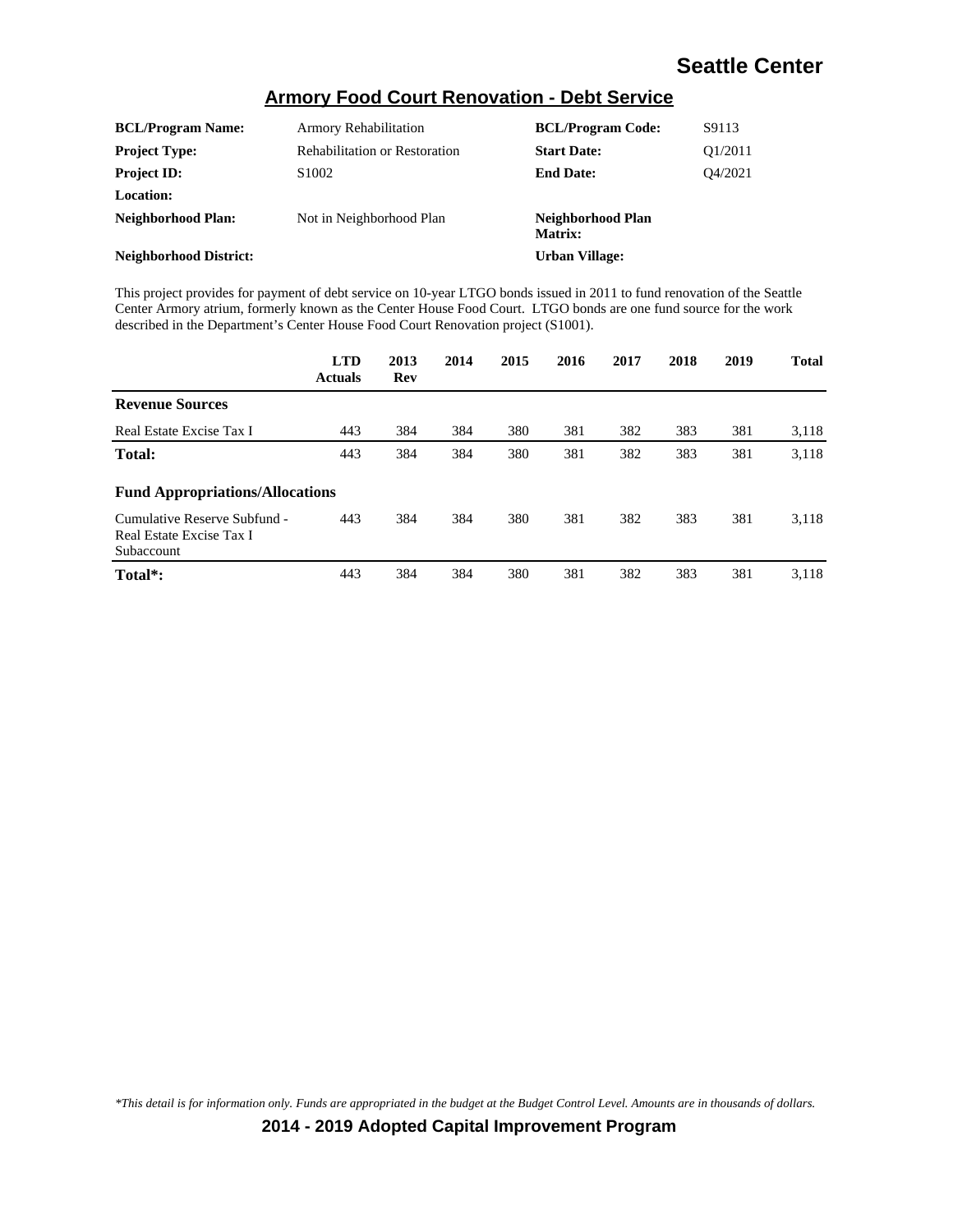#### **Armory Rehabilitation**

| <b>BCL/Program Name:</b>      | <b>Armory Rehabilitation</b>         | <b>BCL/Program Code:</b>     | S9113   |
|-------------------------------|--------------------------------------|------------------------------|---------|
| <b>Project Type:</b>          | <b>Rehabilitation or Restoration</b> | <b>Start Date:</b>           | ONGOING |
| <b>Project ID:</b>            | S9113                                | <b>End Date:</b>             | ONGOING |
| <b>Location:</b>              | 305 Harrison St                      |                              |         |
| <b>Neighborhood Plan:</b>     | Not in a Neighborhood Plan           | Neighborhood Plan<br>Matrix: | N/A     |
| <b>Neighborhood District:</b> | Magnolia/Queen Anne                  | <b>Urban Village:</b>        | Uptown  |

This ongoing project provides for major maintenance and improvements to the 275,000 square-foot Seattle Center Armory, formerly known as Center House, a 1939 structure that serves as the primary free indoor public gathering and programming space at Seattle Center. Work may include, but is not limited to, restroom and mechanical renovations, elevator renovation, fire-safety and seismic improvements, window replacement, signage improvements, wall and floor surface repairs, and improvements to the atrium.

|                                                                                         | <b>LTD</b><br>Actuals | 2013<br><b>Rev</b> | 2014             | 2015             | 2016           | 2017           | 2018             | 2019             | <b>Total</b>     |
|-----------------------------------------------------------------------------------------|-----------------------|--------------------|------------------|------------------|----------------|----------------|------------------|------------------|------------------|
| <b>Revenue Sources</b>                                                                  |                       |                    |                  |                  |                |                |                  |                  |                  |
| Real Estate Excise Tax I                                                                | 2,055                 | 1,137              | 675              | 700              | 734            | 764            | 789              | 815              | 7,669            |
| <b>Property Sales and Interest</b><br>Earnings-2                                        | 3,632                 | $\theta$           | $\theta$         | $\overline{0}$   | $\theta$       | $\Omega$       | $\Omega$         | $\mathbf{0}$     | 3,632            |
| Seattle Voter-Approved Levy                                                             | 2,462                 | $\boldsymbol{0}$   | $\mathbf{0}$     | $\mathbf{0}$     | $\mathbf{0}$   | $\mathbf{0}$   | $\boldsymbol{0}$ | $\boldsymbol{0}$ | 2,462            |
| <b>General Obligation Bonds</b>                                                         | 1,233                 | $\theta$           | $\theta$         | $\theta$         | $\theta$       | $\Omega$       | $\Omega$         | $\mathbf{0}$     | 1,233            |
| Private Funding/Donations                                                               | 3,000                 | $\theta$           | $\theta$         | $\theta$         | $\theta$       | $\overline{0}$ | $\theta$         | $\overline{0}$   | 3,000            |
| <b>Total:</b>                                                                           | 12,382                | 1,137              | 675              | 700              | 734            | 764            | 789              | 815              | 17,996           |
| <b>Fund Appropriations/Allocations</b>                                                  |                       |                    |                  |                  |                |                |                  |                  |                  |
| Cumulative Reserve Subfund -<br>Real Estate Excise Tax I<br>Subaccount                  | 2,055                 | 1,137              | 675              | 700              | 734            | 764            | 789              | 815              | 7,669            |
| Cumulative Reserve Subfund -<br><b>Unrestricted Subaccount</b>                          | 3,632                 | $\overline{0}$     | $\overline{0}$   | $\mathbf{0}$     | $\overline{0}$ | $\theta$       | $\theta$         | $\mathbf{0}$     | 3,632            |
| Seattle Center Redevelopment<br>and Parks Community Center -<br>1991 Levy Fund (Closed) | 2,462                 | $\boldsymbol{0}$   | $\overline{0}$   | $\boldsymbol{0}$ | $\overline{0}$ | $\mathbf{0}$   | $\theta$         | $\mathbf{0}$     | 2,462            |
| 2002B LTGO Capital Project<br>Fund                                                      | 1,233                 | $\boldsymbol{0}$   | $\boldsymbol{0}$ | $\boldsymbol{0}$ | $\mathbf{0}$   | $\theta$       | $\theta$         | $\mathbf{0}$     | 1,233            |
| Total*:                                                                                 | 9,382                 | 1,137              | 675              | 700              | 734            | 764            | 789              | 815              | 14,996           |
| O & M Costs (Savings)                                                                   |                       |                    | $\boldsymbol{0}$ | $\mathbf{0}$     | $\theta$       | $\theta$       | $\theta$         | $\boldsymbol{0}$ | $\boldsymbol{0}$ |

*\*This detail is for information only. Funds are appropriated in the budget at the Budget Control Level. Amounts are in thousands of dollars.*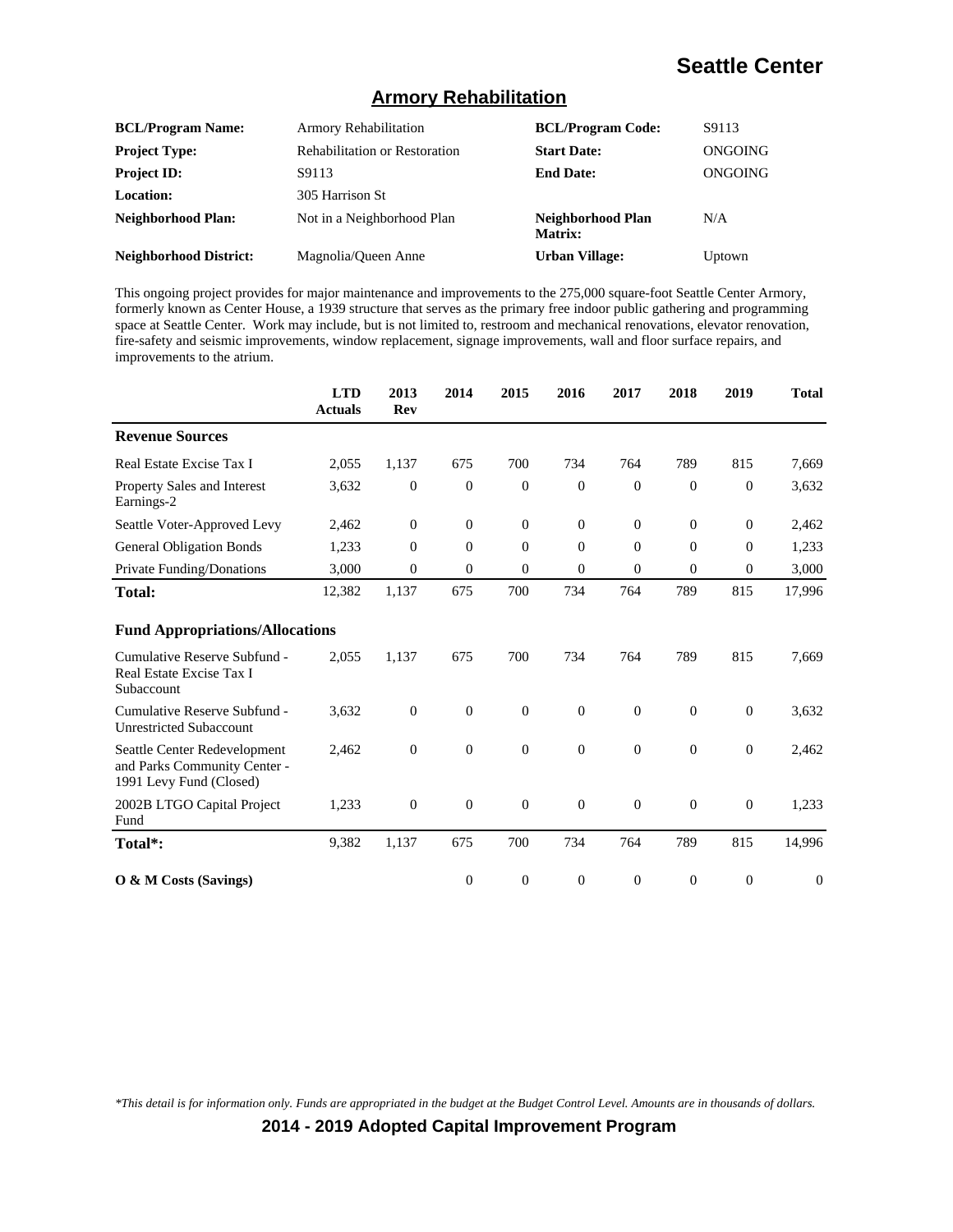| <b>Spending Plan by Fund</b>                                                            |          |          |                |                |          |                |          |          |
|-----------------------------------------------------------------------------------------|----------|----------|----------------|----------------|----------|----------------|----------|----------|
| Cumulative Reserve Subfund -<br>Real Estate Excise Tax I<br>Subaccount                  | 470      | 1,025    | 1,017          | 734            | 764      | 789            | 815      | 5,614    |
| Cumulative Reserve Subfund -<br><b>Unrestricted Subaccount</b>                          | $\theta$ | $\theta$ | $\overline{0}$ | $\overline{0}$ | $\Omega$ | $\overline{0}$ | $\theta$ | $\theta$ |
| Seattle Center Redevelopment<br>and Parks Community Center -<br>1991 Levy Fund (Closed) | $\theta$ | $\theta$ | $\overline{0}$ | $\overline{0}$ | $\theta$ | $\overline{0}$ | $\theta$ | $\Omega$ |
| 2002B LTGO Capital Project<br>Fund                                                      | $\Omega$ | $\theta$ | $\mathbf{0}$   | $\Omega$       | $\Omega$ | $\overline{0}$ | $\theta$ | $\theta$ |
| <b>Center House Merchants'</b><br><b>Association Resources</b>                          | $\theta$ | $\theta$ | $\overline{0}$ | $\Omega$       | $\Omega$ | $\overline{0}$ | $\theta$ | $\Omega$ |
| <b>Total:</b>                                                                           | 470      | 1,025    | 1.017          | 734            | 764      | 789            | 815      | 5,614    |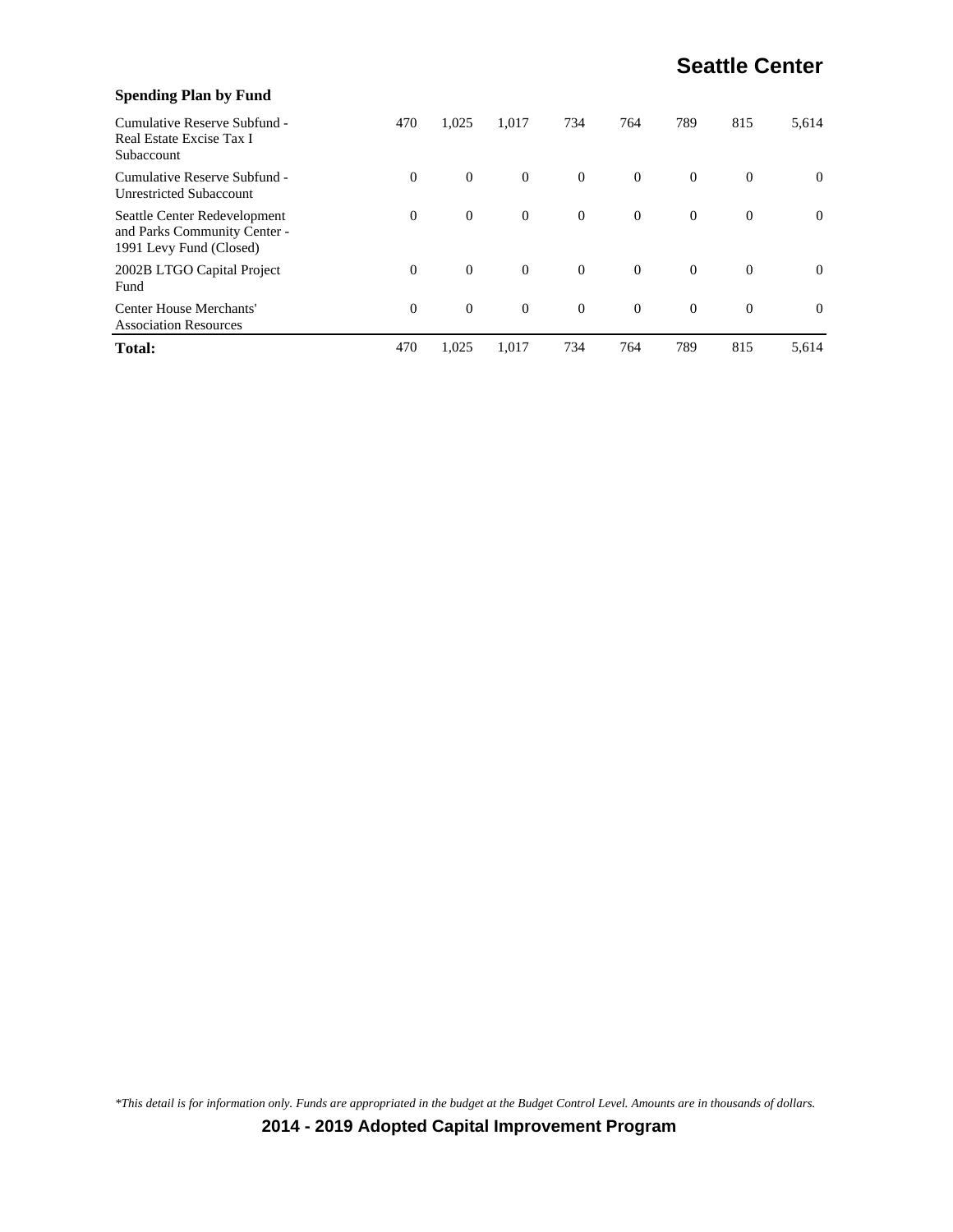#### **Artwork Maintenance**

| <b>BCL/Program Name:</b>      | Campuswide Improvements and Repairs BCL/Program Code: |                              | S03P01         |
|-------------------------------|-------------------------------------------------------|------------------------------|----------------|
| <b>Project Type:</b>          | <b>Rehabilitation or Restoration</b>                  | <b>Start Date:</b>           | <b>ONGOING</b> |
| <b>Project ID:</b>            | S9303                                                 | <b>End Date:</b>             | ONGOING        |
| Location:                     | <b>Seattle Center Campus</b>                          |                              |                |
| Neighborhood Plan:            | Not in a Neighborhood Plan                            | Neighborhood Plan<br>Matrix: | N/A            |
| <b>Neighborhood District:</b> | Magnolia/Oueen Anne                                   | <b>Urban Village:</b>        | Uptown         |

This ongoing project provides for maintenance of public artwork on the Seattle Center campus to ensure the integrity of the artwork. Typical improvements may include, but are not limited to, surface restoration and repainting, mechanical repairs, and structural repairs. Some artworks on the Seattle Center campus are maintained by the Office of Arts and Culture.

|                                                                        | <b>LTD</b><br><b>Actuals</b> | 2013<br><b>Rev</b> | 2014             | 2015             | 2016           | 2017         | 2018         | 2019           | <b>Total</b> |
|------------------------------------------------------------------------|------------------------------|--------------------|------------------|------------------|----------------|--------------|--------------|----------------|--------------|
| <b>Revenue Sources</b>                                                 |                              |                    |                  |                  |                |              |              |                |              |
| Real Estate Excise Tax I                                               | 31                           | $\theta$           | $\mathbf{0}$     | $\theta$         | $\overline{0}$ | $\theta$     | $\theta$     | $\theta$       | 31           |
| Private Funding/Donations                                              | 5                            | $\overline{0}$     | $\Omega$         | $\theta$         | $\Omega$       | $\Omega$     | $\Omega$     | $\overline{0}$ | 5            |
| <b>Property Sales and Interest</b><br>Earnings                         | 363                          | 101                | 30               | 30               | 30             | 30           | 30           | 30             | 644          |
| To be determined                                                       | $\mathbf{0}$                 | $\mathbf{0}$       | $\mathbf{0}$     | $\boldsymbol{0}$ | 28             | 30           | 31           | 32             | 121          |
| <b>Total:</b>                                                          | 399                          | 101                | 30               | 30               | 58             | 60           | 61           | 62             | 801          |
| <b>Fund Appropriations/Allocations</b>                                 |                              |                    |                  |                  |                |              |              |                |              |
| Cumulative Reserve Subfund -<br>Real Estate Excise Tax I<br>Subaccount | 31                           | $\mathbf{0}$       | $\mathbf{0}$     | $\boldsymbol{0}$ | $\mathbf{0}$   | $\mathbf{0}$ | $\mathbf{0}$ | $\mathbf{0}$   | 31           |
| Cumulative Reserve Subfund -<br><b>Unrestricted Subaccount</b>         | 368                          | 101                | 30               | 30               | 30             | 30           | 30           | 30             | 649          |
| Total*:                                                                | 399                          | 101                | 30               | 30               | 30             | 30           | 30           | 30             | 680          |
| O & M Costs (Savings)                                                  |                              |                    | $\mathbf{0}$     | $\boldsymbol{0}$ | $\overline{0}$ | $\theta$     | $\mathbf{0}$ | $\theta$       | $\theta$     |
| <b>Spending Plan by Fund</b>                                           |                              |                    |                  |                  |                |              |              |                |              |
| Cumulative Reserve Subfund -<br>Real Estate Excise Tax I<br>Subaccount |                              | $\theta$           | $\boldsymbol{0}$ | $\boldsymbol{0}$ | $\mathbf{0}$   | $\theta$     | $\mathbf{0}$ | $\mathbf{0}$   | $\mathbf{0}$ |
| Cumulative Reserve Subfund -<br><b>Unrestricted Subaccount</b>         |                              | 25                 | 68               | 68               | 30             | 30           | 30           | 30             | 281          |
| To Be Determined                                                       |                              | $\boldsymbol{0}$   | $\mathbf{0}$     | $\theta$         | 28             | 30           | 31           | 32             | 121          |
| <b>Total:</b>                                                          |                              | 25                 | 68               | 68               | 58             | 60           | 61           | 62             | 402          |

*\*This detail is for information only. Funds are appropriated in the budget at the Budget Control Level. Amounts are in thousands of dollars.*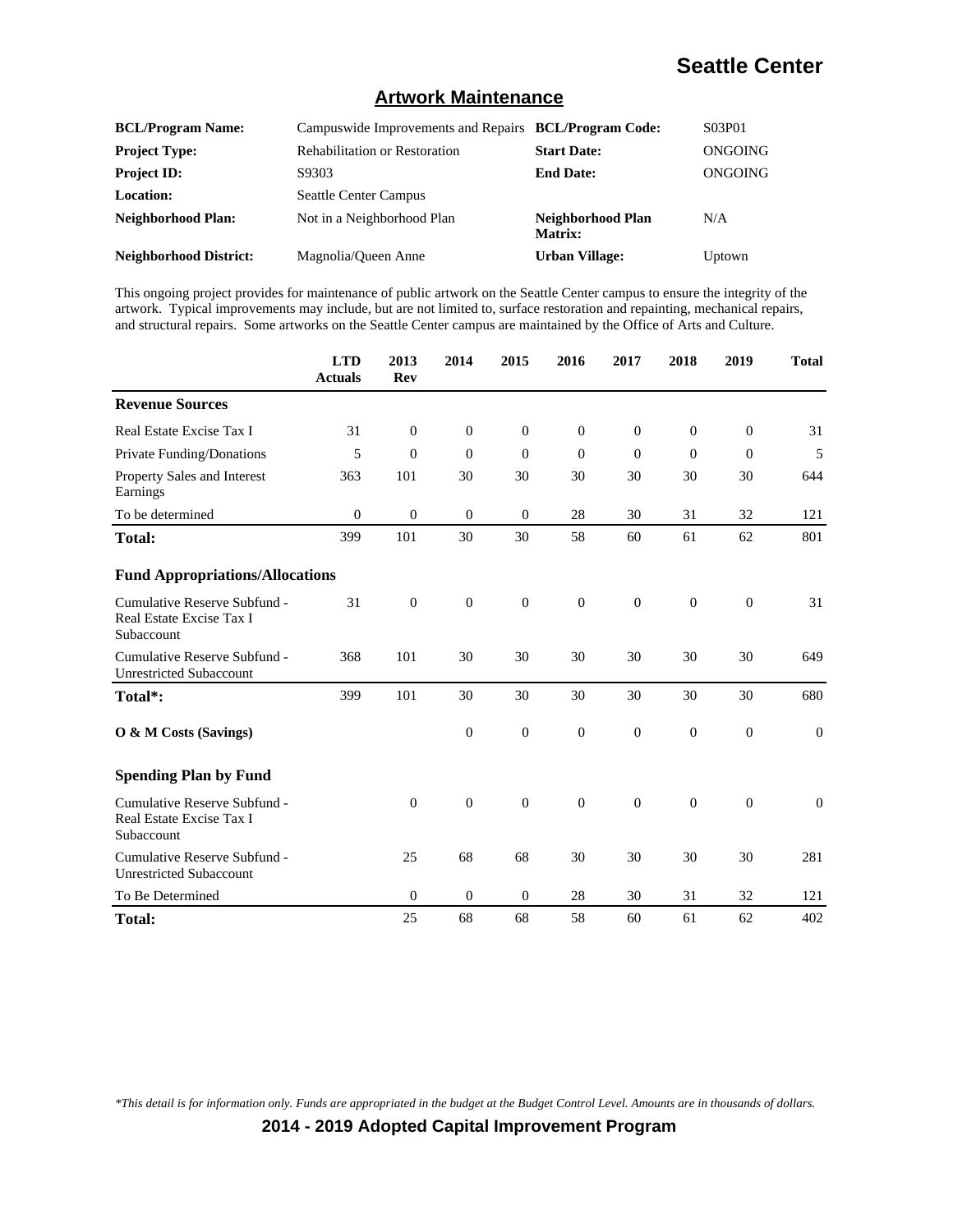| <b>BCL/Program Name:</b>      | <b>Bagley Wright Theatre Maintenance</b><br>Fund | <b>BCL/Program Code:</b>     | S9606   |
|-------------------------------|--------------------------------------------------|------------------------------|---------|
| <b>Project Type:</b>          | <b>Rehabilitation or Restoration</b>             | <b>Start Date:</b>           | O1/1996 |
| <b>Project ID:</b>            | S9606                                            | <b>End Date:</b>             | O4/2014 |
| Location:                     | 151 Mercer St                                    |                              |         |
| <b>Neighborhood Plan:</b>     | Not in a Neighborhood Plan                       | Neighborhood Plan<br>Matrix: | N/A     |
| <b>Neighborhood District:</b> | Magnolia/Queen Anne                              | <b>Urban Village:</b>        | Uptown  |

#### **Bagley Wright Theatre Maintenance Fund**

This project provides for interior major maintenance needs at the Bagley Wright Theatre as stipulated in the use agreement between the Seattle Repertory Theatre (SRT) and Seattle Center. The agreement is structured to transfer financial responsibility for interior major maintenance of the facility from the City to the SRT after the year 2009. The City's maintenance fund primarily pays for the planned replacement of theatrical equipment, but may also pay for other capital needs, including, but not limited to, carpeting, seating, and mechanical improvements, as well as building and theatrical system assessments.

|                                                                | <b>LTD</b><br><b>Actuals</b> | 2013<br>Rev | 2014           | 2015           | 2016         | 2017           | 2018           | 2019             | <b>Total</b> |
|----------------------------------------------------------------|------------------------------|-------------|----------------|----------------|--------------|----------------|----------------|------------------|--------------|
| <b>Revenue Sources</b>                                         |                              |             |                |                |              |                |                |                  |              |
| Property Sales and Interest<br>Earnings-2                      | 1,455                        | 18          | $\overline{0}$ | $\mathbf{0}$   | $\mathbf{0}$ | $\overline{0}$ | $\overline{0}$ | $\mathbf{0}$     | 1,473        |
| <b>Total:</b>                                                  | 1,455                        | 18          | $\mathbf{0}$   | $\mathbf{0}$   | $\mathbf{0}$ | $\mathbf{0}$   | $\mathbf{0}$   | $\boldsymbol{0}$ | 1,473        |
| <b>Fund Appropriations/Allocations</b>                         |                              |             |                |                |              |                |                |                  |              |
| Cumulative Reserve Subfund -<br><b>Unrestricted Subaccount</b> | 1,455                        | 18          | $\overline{0}$ | $\mathbf{0}$   | $\mathbf{0}$ | $\overline{0}$ | $\mathbf{0}$   | $\mathbf{0}$     | 1,473        |
| Total*:                                                        | 1,455                        | 18          | $\theta$       | $\mathbf{0}$   | $\theta$     | $\overline{0}$ | $\theta$       | $\mathbf{0}$     | 1,473        |
| O & M Costs (Savings)                                          |                              |             | $\theta$       | $\theta$       | $\theta$     | $\overline{0}$ | $\theta$       | $\mathbf{0}$     | $\mathbf{0}$ |
| <b>Spending Plan by Fund</b>                                   |                              |             |                |                |              |                |                |                  |              |
| Cumulative Reserve Subfund -<br>Unrestricted Subaccount        |                              | 12          | 6              | $\mathbf{0}$   | $\mathbf{0}$ | $\overline{0}$ | $\mathbf{0}$   | $\theta$         | 18           |
| <b>Total:</b>                                                  |                              | 12          | 6              | $\overline{0}$ | $\theta$     | $\theta$       | $\theta$       | $\overline{0}$   | 18           |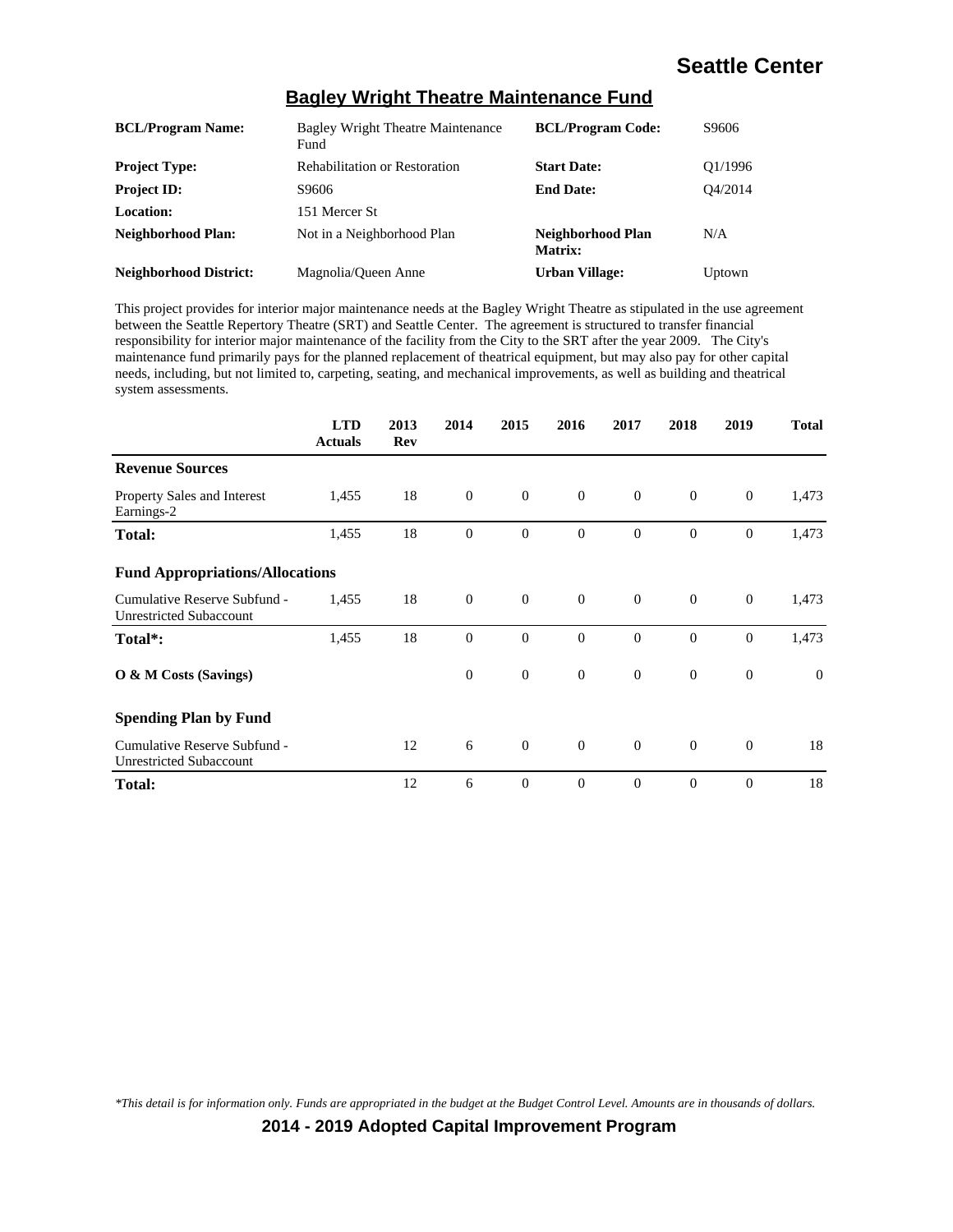#### **Fisher Pavilion Asset Preservation**

| <b>BCL/Program Name:</b>      | <b>Fisher Pavilion</b>               | <b>BCL/Program Code:</b>            | S9705   |
|-------------------------------|--------------------------------------|-------------------------------------|---------|
| <b>Project Type:</b>          | <b>Rehabilitation or Restoration</b> | <b>Start Date:</b>                  | O1/2007 |
| <b>Project ID:</b>            | S0701                                | <b>End Date:</b>                    | ONGOING |
| Location:                     | 200 Thomas St                        |                                     |         |
| <b>Neighborhood Plan:</b>     | Not in a Neighborhood Plan           | Neighborhood Plan<br><b>Matrix:</b> | N/A     |
| <b>Neighborhood District:</b> | Magnolia/Queen Anne                  | <b>Urban Village:</b>               | Uptown  |

This project provides for the development and partial implementation of an Asset Preservation Plan for Fisher Pavilion, a facility completed in 2002. The plan provides a long-term road map for future major maintenance investments in the facility.

|                                                                        | <b>LTD</b><br><b>Actuals</b> | 2013<br>Rev | 2014             | 2015             | 2016           | 2017     | 2018         | 2019             | <b>Total</b>   |
|------------------------------------------------------------------------|------------------------------|-------------|------------------|------------------|----------------|----------|--------------|------------------|----------------|
| <b>Revenue Sources</b>                                                 |                              |             |                  |                  |                |          |              |                  |                |
| Real Estate Excise Tax I                                               | 31                           | 74          | $\boldsymbol{0}$ | $\mathbf{0}$     | 35             | 35       | 35           | 35               | 245            |
| To be determined                                                       | $\theta$                     | $\theta$    | $\mathbf{0}$     | $\theta$         | 234            | 245      | 253          | 261              | 993            |
| Total:                                                                 | 31                           | 74          | $\mathbf{0}$     | $\theta$         | 269            | 280      | 288          | 296              | 1,238          |
| <b>Fund Appropriations/Allocations</b>                                 |                              |             |                  |                  |                |          |              |                  |                |
| Cumulative Reserve Subfund -<br>Real Estate Excise Tax I<br>Subaccount | 31                           | 74          | $\mathbf{0}$     | $\mathbf{0}$     | 35             | 35       | 35           | 35               | 245            |
| Total*:                                                                | 31                           | 74          | $\mathbf{0}$     | $\boldsymbol{0}$ | 35             | 35       | 35           | 35               | 245            |
| O & M Costs (Savings)                                                  |                              |             | $\boldsymbol{0}$ | $\boldsymbol{0}$ | $\overline{0}$ | $\theta$ | $\mathbf{0}$ | $\boldsymbol{0}$ | $\overline{0}$ |
| <b>Spending Plan by Fund</b>                                           |                              |             |                  |                  |                |          |              |                  |                |
| Cumulative Reserve Subfund -<br>Real Estate Excise Tax I<br>Subaccount |                              | 4           | 55               | 15               | 35             | 35       | 35           | 35               | 214            |
| To Be Determined                                                       |                              | $\theta$    | $\mathbf{0}$     | $\mathbf{0}$     | 234            | 245      | 253          | 261              | 993            |
| Total:                                                                 |                              | 4           | 55               | 15               | 269            | 280      | 288          | 296              | 1,207          |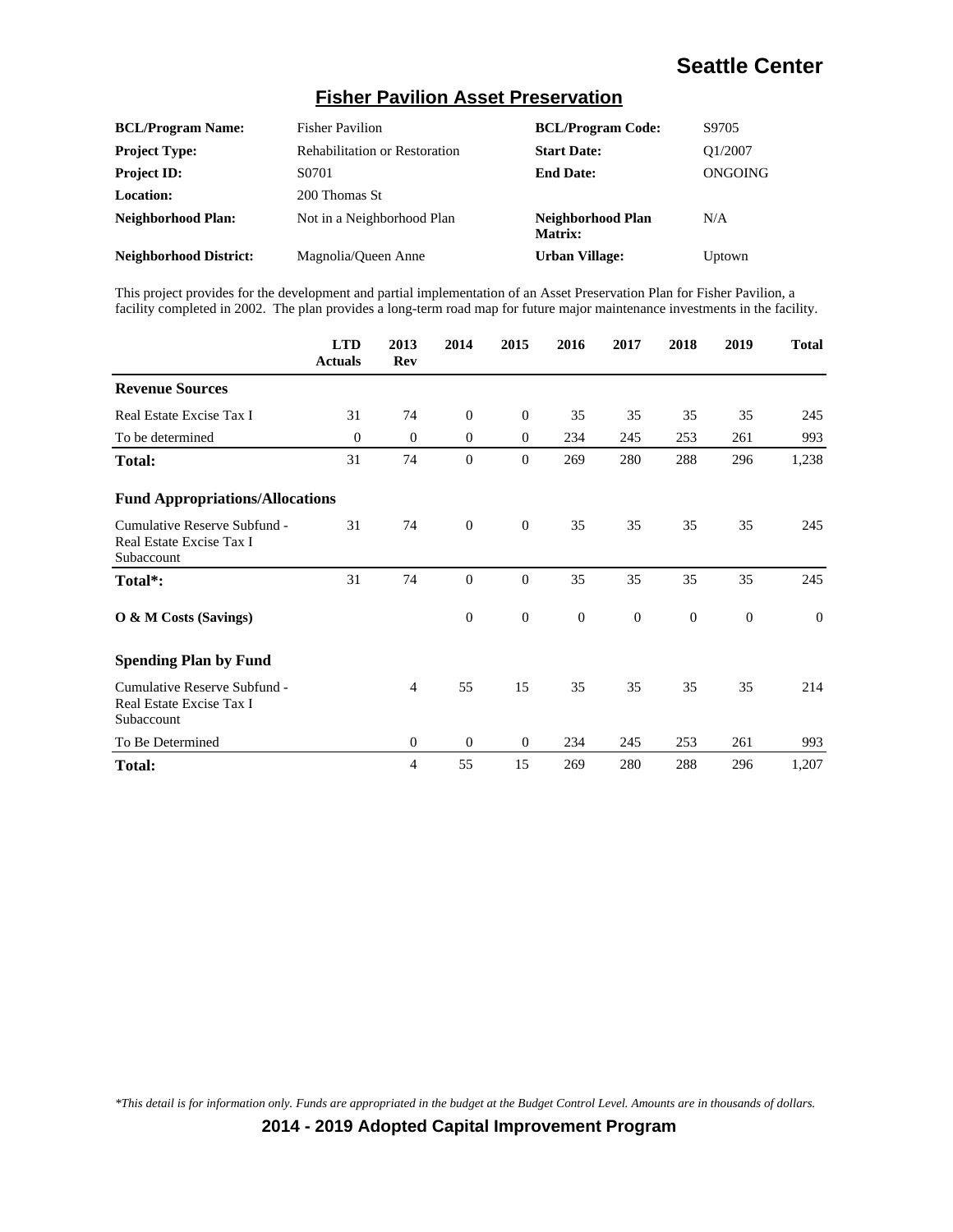#### **Fun Forest Site Restoration**

| <b>BCL/Program Name:</b>      | Campuswide Improvements and Repairs BCL/Program Code: |                                     | S03P01  |
|-------------------------------|-------------------------------------------------------|-------------------------------------|---------|
| <b>Project Type:</b>          | <b>Rehabilitation or Restoration</b>                  | <b>Start Date:</b>                  | O1/2009 |
| <b>Project ID:</b>            | S0901                                                 | <b>End Date:</b>                    | ONGOING |
| Location:                     | <b>Seattle Center Campus</b>                          |                                     |         |
| <b>Neighborhood Plan:</b>     | Not in a Neighborhood Plan                            | Neighborhood Plan<br><b>Matrix:</b> | N/A     |
| <b>Neighborhood District:</b> | Magnolia/Queen Anne                                   | <b>Urban Village:</b>               | Uptown  |

This project provides funding for design and construction of improvements to the former Fun Forest site. Work may include, but is not limited to, hard surface repairs, demolition of existing structures, creation of new green space, installation of recreation facilities, and renovation and repurposing of existing structures.

|                                                                        | <b>LTD</b><br><b>Actuals</b> | 2013<br><b>Rev</b> | 2014             | 2015             | 2016             | 2017             | 2018             | 2019             | <b>Total</b>     |
|------------------------------------------------------------------------|------------------------------|--------------------|------------------|------------------|------------------|------------------|------------------|------------------|------------------|
| <b>Revenue Sources</b>                                                 |                              |                    |                  |                  |                  |                  |                  |                  |                  |
| Key Arena Settlement Subfund<br>Revenue                                | 787                          | 127                | $\boldsymbol{0}$ | $\boldsymbol{0}$ | $\mathbf{0}$     | $\boldsymbol{0}$ | $\boldsymbol{0}$ | $\boldsymbol{0}$ | 914              |
| Real Estate Excise Tax I                                               | $\mathbf{0}$                 | $\theta$           | $\mathbf{0}$     | $\theta$         | $\mathbf{0}$     | $\theta$         | $\theta$         | $\boldsymbol{0}$ | $\theta$         |
| Private Funding/Donations                                              | $\mathbf{0}$                 | 1,000              | $\theta$         | $\theta$         | $\overline{0}$   | $\overline{0}$   | $\overline{0}$   | $\boldsymbol{0}$ | 1,000            |
| <b>Total:</b>                                                          | 787                          | 1,127              | $\boldsymbol{0}$ | $\mathbf{0}$     | $\mathbf{0}$     | $\mathbf{0}$     | $\overline{0}$   | $\mathbf{0}$     | 1,914            |
| <b>Fund Appropriations/Allocations</b>                                 |                              |                    |                  |                  |                  |                  |                  |                  |                  |
| KeyArena Settlement Proceeds<br>Fund                                   | 787                          | 127                | $\boldsymbol{0}$ | $\boldsymbol{0}$ | $\mathbf{0}$     | $\boldsymbol{0}$ | $\boldsymbol{0}$ | $\boldsymbol{0}$ | 914              |
| Cumulative Reserve Subfund -<br>Real Estate Excise Tax I<br>Subaccount | $\theta$                     | $\boldsymbol{0}$   | $\mathbf{0}$     | $\overline{0}$   | $\mathbf{0}$     | $\overline{0}$   | $\boldsymbol{0}$ | $\overline{0}$   | $\theta$         |
| Cumulative Reserve Subfund -<br><b>Unrestricted Subaccount</b>         | $\overline{0}$               | 1,000              | $\mathbf{0}$     | $\boldsymbol{0}$ | $\mathbf{0}$     | $\overline{0}$   | $\mathbf{0}$     | $\boldsymbol{0}$ | 1,000            |
| Total*:                                                                | 787                          | 1,127              | $\boldsymbol{0}$ | $\boldsymbol{0}$ | $\mathbf{0}$     | $\boldsymbol{0}$ | $\overline{0}$   | $\overline{0}$   | 1,914            |
| O & M Costs (Savings)                                                  |                              |                    | $\boldsymbol{0}$ | 50               | 50               | 50               | 50               | 50               | 250              |
| <b>Spending Plan by Fund</b>                                           |                              |                    |                  |                  |                  |                  |                  |                  |                  |
| KeyArena Settlement Proceeds<br>Fund                                   |                              | 42                 | 85               | $\overline{0}$   | $\mathbf{0}$     | $\overline{0}$   | $\mathbf{0}$     | $\overline{0}$   | 127              |
| Cumulative Reserve Subfund -<br>Real Estate Excise Tax I<br>Subaccount |                              | $\boldsymbol{0}$   | $\boldsymbol{0}$ | $\boldsymbol{0}$ | $\boldsymbol{0}$ | $\boldsymbol{0}$ | $\boldsymbol{0}$ | $\boldsymbol{0}$ | $\boldsymbol{0}$ |
| Cumulative Reserve Subfund -<br><b>Unrestricted Subaccount</b>         |                              | $\boldsymbol{0}$   | 1,000            | $\boldsymbol{0}$ | $\boldsymbol{0}$ | $\boldsymbol{0}$ | $\boldsymbol{0}$ | $\boldsymbol{0}$ | 1,000            |
| <b>Total:</b>                                                          |                              | 42                 | 1,085            | $\boldsymbol{0}$ | $\mathbf{0}$     | $\boldsymbol{0}$ | $\boldsymbol{0}$ | $\boldsymbol{0}$ | 1,127            |

*\*This detail is for information only. Funds are appropriated in the budget at the Budget Control Level. Amounts are in thousands of dollars.*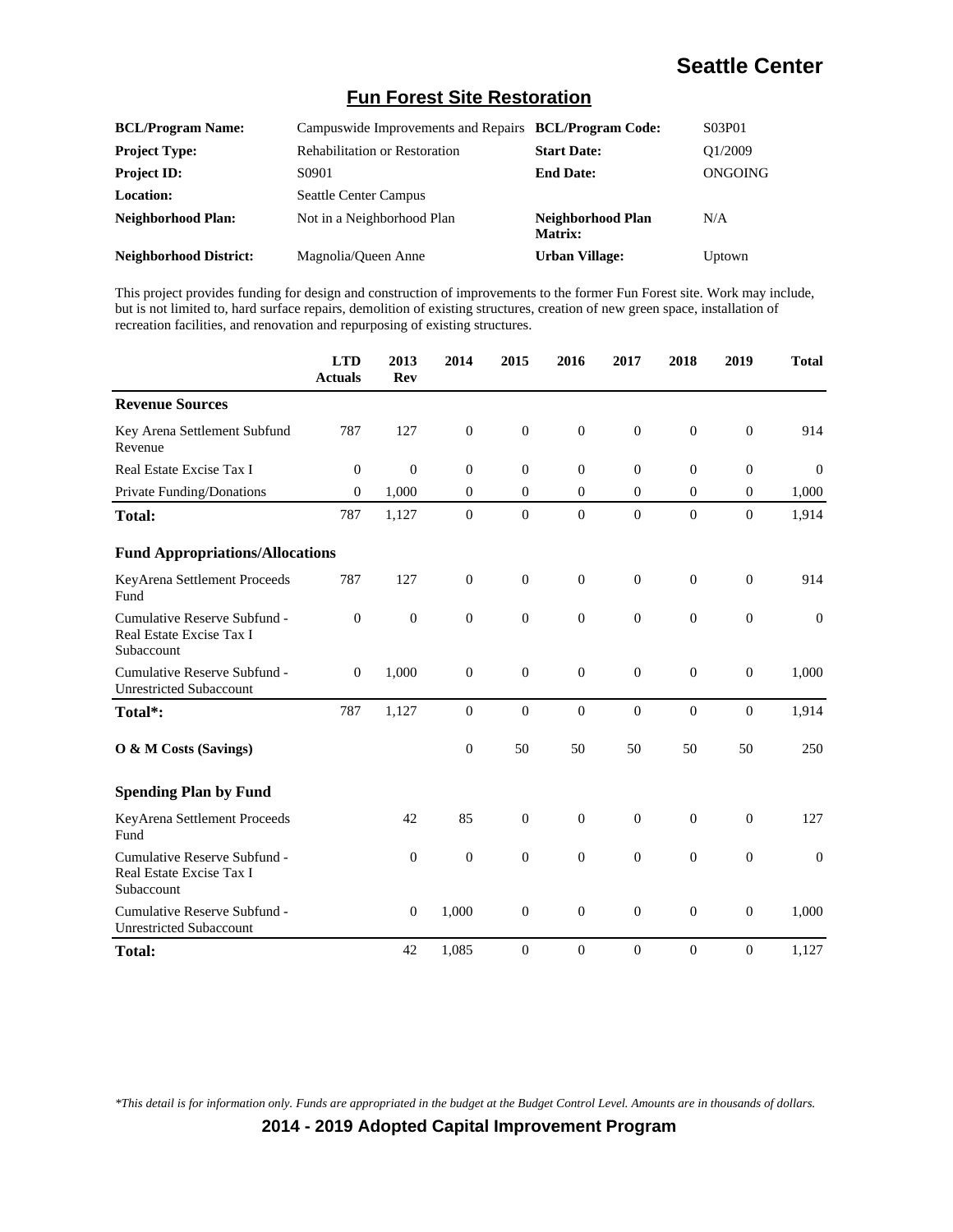#### **General Site Improvements**

| <b>BCL/Program Name:</b>      | Campuswide Improvements and Repairs BCL/Program Code: |                                     | S03P01  |
|-------------------------------|-------------------------------------------------------|-------------------------------------|---------|
| <b>Project Type:</b>          | <b>Rehabilitation or Restoration</b>                  | <b>Start Date:</b>                  | ONGOING |
| <b>Project ID:</b>            | S0305                                                 | <b>End Date:</b>                    | ONGOING |
| <b>Location:</b>              | <b>Seattle Center Campus</b>                          |                                     |         |
| <b>Neighborhood Plan:</b>     | Not in a Neighborhood Plan                            | Neighborhood Plan<br><b>Matrix:</b> | N/A     |
| <b>Neighborhood District:</b> | Magnolia/Queen Anne                                   | <b>Urban Village:</b>               | Uptown  |

This ongoing project improves the safety, security, facility integrity, and visitor experience on the Seattle Center campus. Improvements may include, but are not limited to, installation of security bollards, lighting upgrades, sealing of building exteriors, and International Fountain renovation.

|                                                                        | <b>LTD</b><br><b>Actuals</b> | 2013<br><b>Rev</b> | 2014           | 2015             | 2016           | 2017     | 2018             | 2019           | <b>Total</b> |
|------------------------------------------------------------------------|------------------------------|--------------------|----------------|------------------|----------------|----------|------------------|----------------|--------------|
| <b>Revenue Sources</b>                                                 |                              |                    |                |                  |                |          |                  |                |              |
| Real Estate Excise Tax I                                               | 680                          | 140                | 290            | 100              | 110            | 116      | 120              | 124            | 1,680        |
| <b>Federal Grant Funds</b>                                             | 615                          | $\theta$           | $\overline{0}$ | $\boldsymbol{0}$ | $\overline{0}$ | $\theta$ | 0                | $\theta$       | 615          |
| <b>General Subfund Revenues</b>                                        | 178                          | $\mathbf{0}$       | $\overline{0}$ | $\theta$         | $\theta$       | $\theta$ | $\overline{0}$   | $\theta$       | 178          |
| Property Sales and Interest<br>Earnings-2                              | 820                          | $\theta$           | $\overline{0}$ | $\mathbf{0}$     | $\theta$       | $\Omega$ | $\overline{0}$   | $\overline{0}$ | 820          |
| <b>General Obligation Bonds</b>                                        | 109                          | $\Omega$           | $\Omega$       | $\mathbf{0}$     | $\overline{0}$ | $\theta$ | $\overline{0}$   | $\overline{0}$ | 109          |
| To be determined                                                       | $\theta$                     | $\theta$           | $\overline{0}$ | $\mathbf{0}$     | 123            | 130      | 135              | 139            | 527          |
| <b>Total:</b>                                                          | 2,402                        | 140                | 290            | 100              | 233            | 246      | 255              | 263            | 3,929        |
| <b>Fund Appropriations/Allocations</b>                                 |                              |                    |                |                  |                |          |                  |                |              |
| Cumulative Reserve Subfund -<br>Real Estate Excise Tax I<br>Subaccount | 680                          | 140                | 290            | 100              | 110            | 116      | 120              | 124            | 1,680        |
| Cumulative Reserve Subfund -<br><b>Unrestricted Subaccount</b>         | 793                          | $\overline{0}$     | $\overline{0}$ | $\mathbf{0}$     | $\overline{0}$ | $\theta$ | $\overline{0}$   | $\overline{0}$ | 793          |
| Seattle Center Capital Reserve<br>Subfund                              | 820                          | $\theta$           | $\overline{0}$ | $\theta$         | $\theta$       | $\theta$ | $\mathbf{0}$     | $\theta$       | 820          |
| 2002B LTGO Capital Project<br>Fund                                     | 109                          | $\theta$           | $\overline{0}$ | $\boldsymbol{0}$ | $\overline{0}$ | $\theta$ | $\boldsymbol{0}$ | $\overline{0}$ | 109          |
| Total*:                                                                | 2,402                        | 140                | 290            | 100              | 110            | 116      | 120              | 124            | 3,402        |
| O & M Costs (Savings)                                                  |                              |                    | $\overline{0}$ | $\theta$         | $\Omega$       | $\Omega$ | $\overline{0}$   | $\overline{0}$ | $\Omega$     |

*\*This detail is for information only. Funds are appropriated in the budget at the Budget Control Level. Amounts are in thousands of dollars.*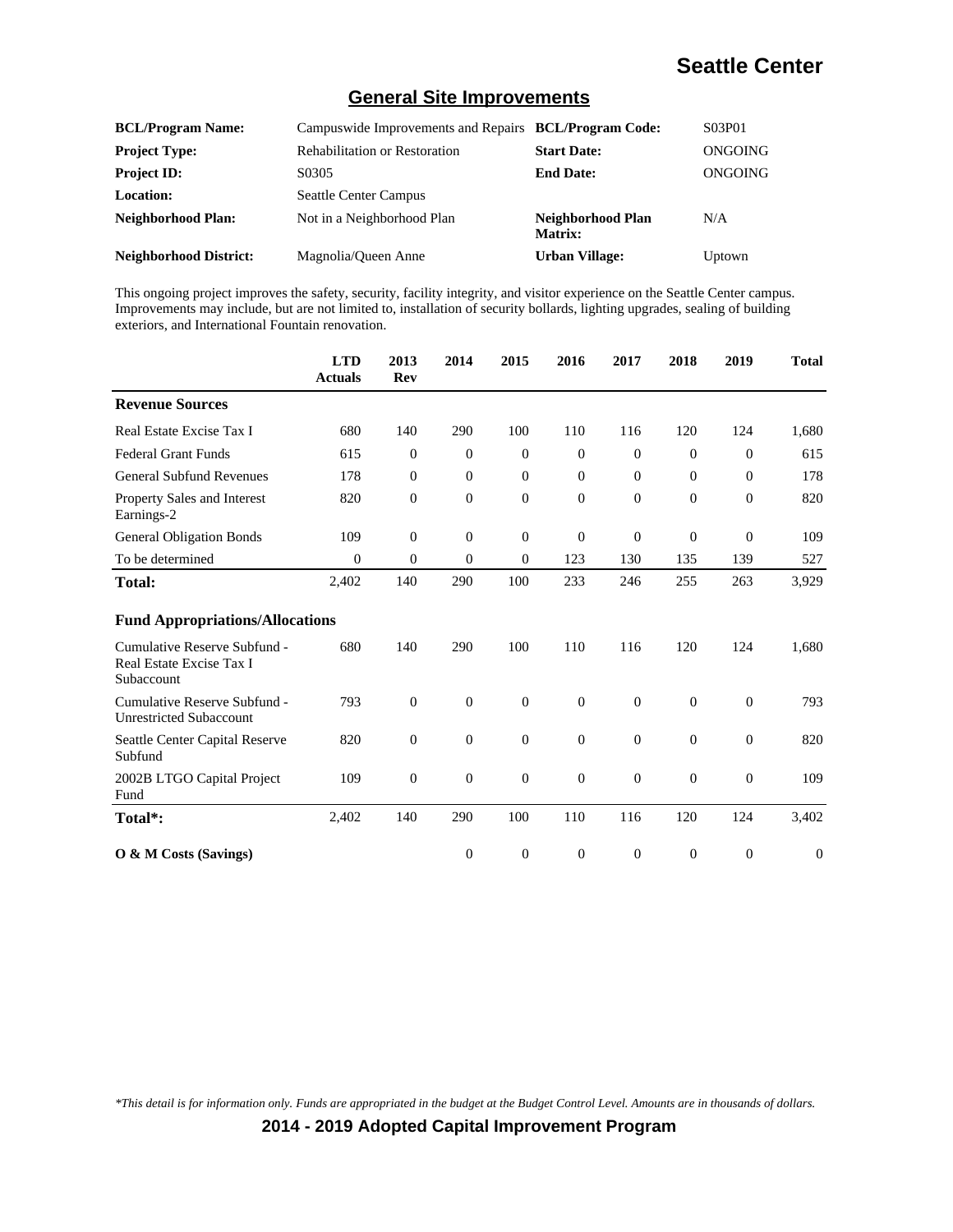| <b>Spending Plan by Fund</b>                                           |          |          |                |          |          |                |              |          |
|------------------------------------------------------------------------|----------|----------|----------------|----------|----------|----------------|--------------|----------|
| Cumulative Reserve Subfund -<br>Real Estate Excise Tax I<br>Subaccount | 126      | 264      | 140            | 110      | 116      | 120            | 124          | 1.000    |
| Cumulative Reserve Subfund -<br><b>Unrestricted Subaccount</b>         | $\Omega$ | $\theta$ | $\overline{0}$ | $\theta$ | $\Omega$ | $\theta$       | $\Omega$     | $\theta$ |
| Seattle Center Capital Reserve<br>Subfund                              | $\Omega$ | $\theta$ | $\overline{0}$ | $\theta$ | $\theta$ | $\theta$       | $\Omega$     | $\theta$ |
| 2002B LTGO Capital Project<br>Fund                                     | $\Omega$ | $\theta$ | $\overline{0}$ | $\theta$ | $\theta$ | $\overline{0}$ | $\mathbf{0}$ | $\Omega$ |
| To Be Determined                                                       | $\theta$ | $\Omega$ | $\theta$       | 123      | 130      | 135            | 139          | 527      |
| <b>Total:</b>                                                          | 126      | 264      | 140            | 233      | 246      | 255            | 263          | 1,527    |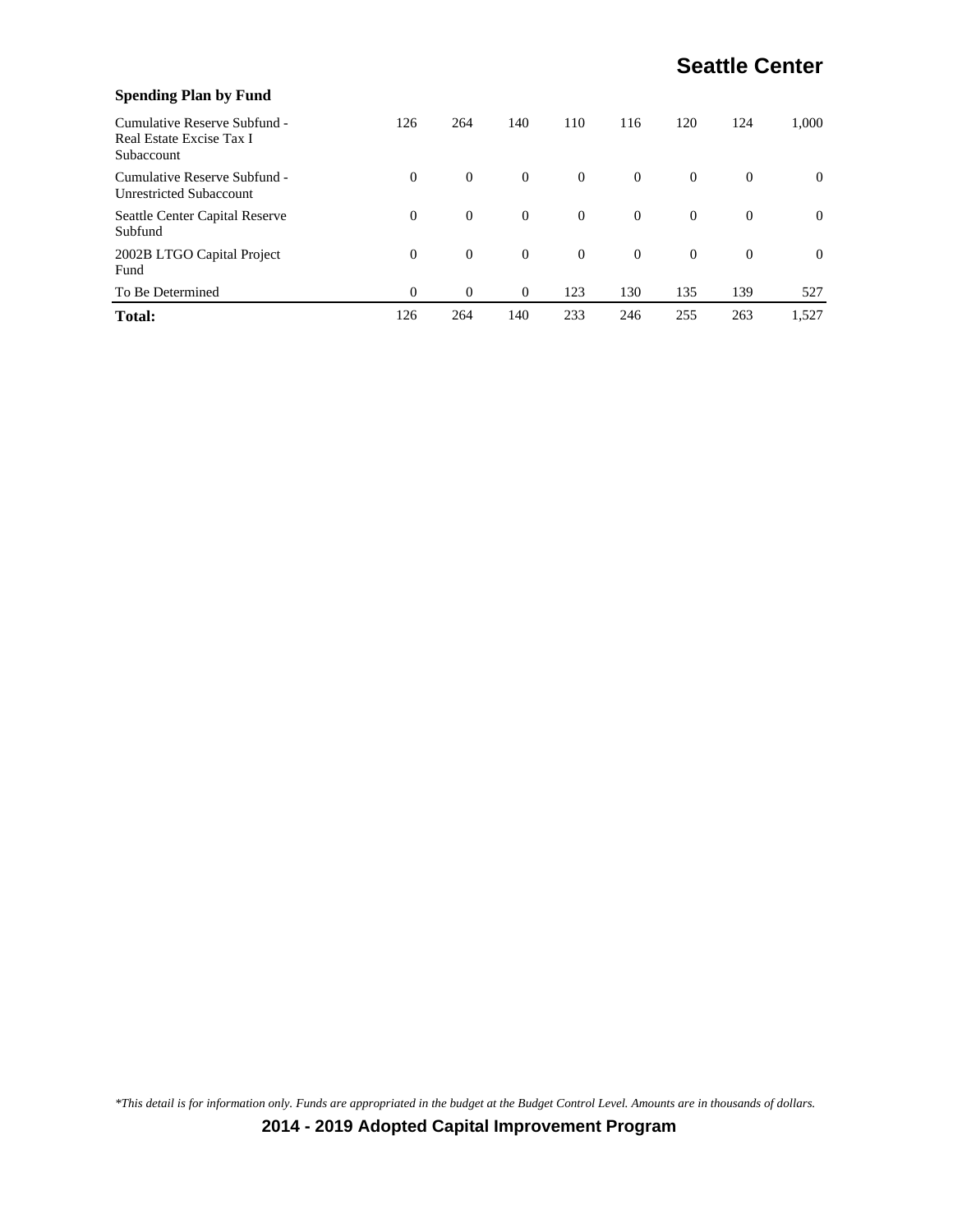#### **KeyArena Improvements & Repairs**

| <b>BCL/Program Name:</b>      | KeyArena                             | <b>BCL/Program Code:</b>     | S03P04  |
|-------------------------------|--------------------------------------|------------------------------|---------|
| <b>Project Type:</b>          | <b>Rehabilitation or Restoration</b> | <b>Start Date:</b>           | ONGOING |
| <b>Project ID:</b>            | S9901                                | <b>End Date:</b>             | ONGOING |
| <b>Location:</b>              | 334 1st Ave N                        |                              |         |
| Neighborhood Plan:            | Not in a Neighborhood Plan           | Neighborhood Plan<br>Matrix: | N/A     |
| <b>Neighborhood District:</b> | Magnolia/Queen Anne                  | <b>Urban Village:</b>        | Uptown  |

This ongoing project provides for major maintenance and improvements to KeyArena. Improvements may include, but are not limited to, lighting upgrades, replacement of the basketball floor and other event components, creation of special seating sections and partial house configurations to increase revenue, technology upgrades, and funding of concept plans for future facility upgrades. These improvements both maintain basic building operations and facility integrity and enhance KeyArena's position in the highly competitive sports and entertainment marketplace.

|                                                                        | <b>LTD</b><br><b>Actuals</b> | 2013<br>Rev | 2014             | 2015             | 2016           | 2017     | 2018           | 2019         | <b>Total</b> |
|------------------------------------------------------------------------|------------------------------|-------------|------------------|------------------|----------------|----------|----------------|--------------|--------------|
| <b>Revenue Sources</b>                                                 |                              |             |                  |                  |                |          |                |              |              |
| Key Arena Settlement Subfund<br>Revenue                                | 1,972                        | 374         | $\overline{0}$   | $\boldsymbol{0}$ | $\overline{0}$ | $\theta$ | $\theta$       | $\mathbf{0}$ | 2,346        |
| Real Estate Excise Tax I                                               | 934                          | 466         | 200              | 500              | 576            | 599      | 619            | 639          | 4,533        |
| <b>Total:</b>                                                          | 2,906                        | 840         | 200              | 500              | 576            | 599      | 619            | 639          | 6,879        |
| <b>Fund Appropriations/Allocations</b>                                 |                              |             |                  |                  |                |          |                |              |              |
| KeyArena Settlement Proceeds<br>Fund                                   | 1,972                        | 374         | $\boldsymbol{0}$ | $\mathbf{0}$     | $\overline{0}$ | $\theta$ | $\overline{0}$ | $\mathbf{0}$ | 2,346        |
| Cumulative Reserve Subfund -<br>Real Estate Excise Tax I<br>Subaccount | 934                          | 466         | 200              | 500              | 576            | 599      | 619            | 639          | 4,533        |
| Total*:                                                                | 2,906                        | 840         | 200              | 500              | 576            | 599      | 619            | 639          | 6,879        |
| O & M Costs (Savings)                                                  |                              |             | $\overline{0}$   | $\mathbf{0}$     | $\overline{0}$ | $\theta$ | $\overline{0}$ | $\mathbf{0}$ | $\mathbf{0}$ |
| <b>Spending Plan by Fund</b>                                           |                              |             |                  |                  |                |          |                |              |              |
| KeyArena Settlement Proceeds<br>Fund                                   |                              | 179         | 195              | $\mathbf{0}$     | $\overline{0}$ | $\theta$ | $\overline{0}$ | $\mathbf{0}$ | 374          |
| Cumulative Reserve Subfund -<br>Real Estate Excise Tax I<br>Subaccount |                              | 29          | 500              | 637              | 576            | 599      | 619            | 639          | 3,599        |
| Total:                                                                 |                              | 208         | 695              | 637              | 576            | 599      | 619            | 639          | 3,973        |

*\*This detail is for information only. Funds are appropriated in the budget at the Budget Control Level. Amounts are in thousands of dollars.*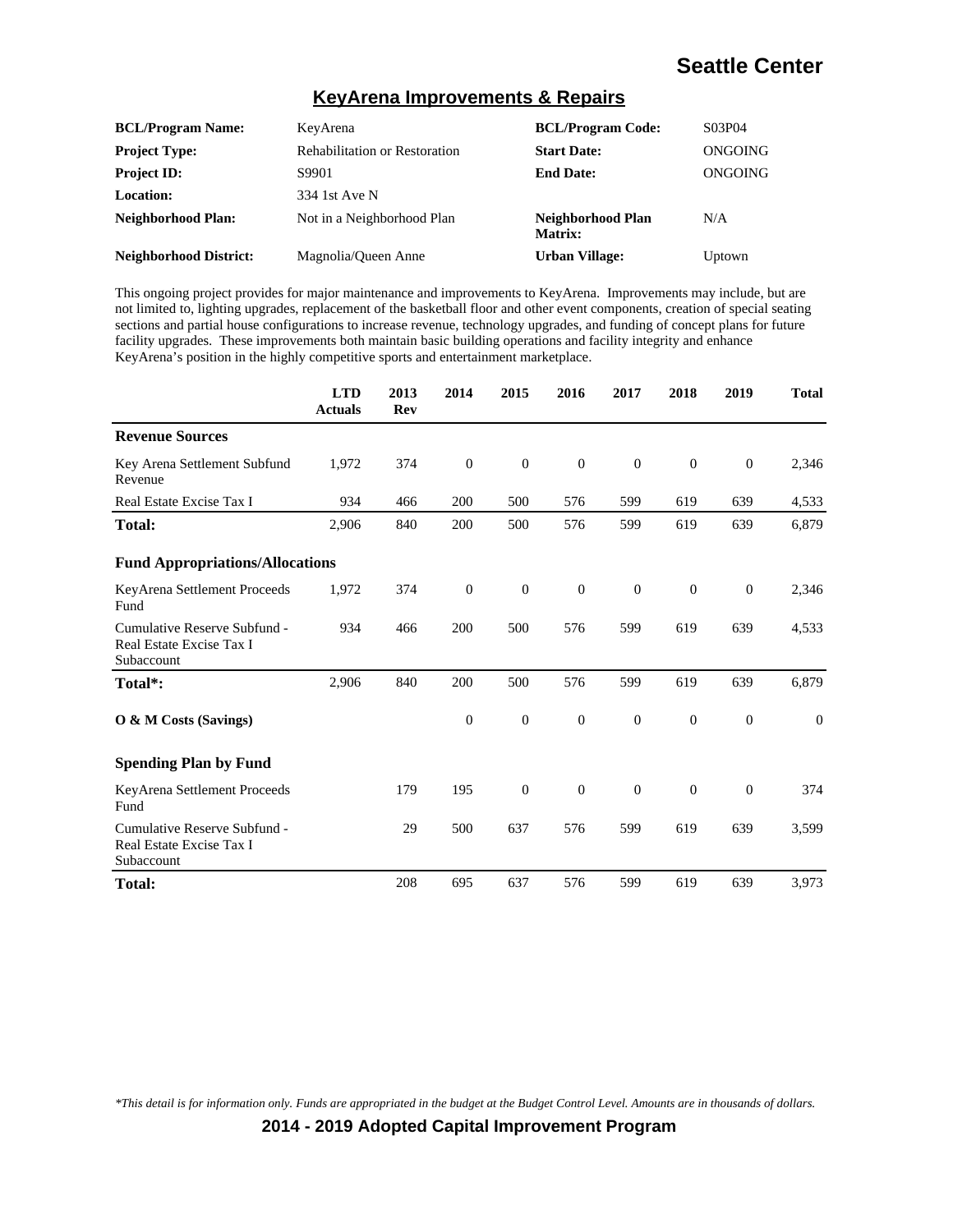#### **Lot 2 Development**

| <b>BCL/Program Name:</b>      | Lot 2 Development Project  | <b>BCL/Program Code:</b>     | S0501   |
|-------------------------------|----------------------------|------------------------------|---------|
| <b>Project Type:</b>          | New Facility               | <b>Start Date:</b>           | O4/2004 |
| <b>Project ID:</b>            | S0501                      | <b>End Date:</b>             | O4/2016 |
| <b>Location:</b>              | 5th Ave N/Republican St    |                              |         |
| <b>Neighborhood Plan:</b>     | Not in a Neighborhood Plan | Neighborhood Plan<br>Matrix: | N/A     |
| <b>Neighborhood District:</b> | Magnolia/Oueen Anne        | <b>Urban Village:</b>        | Uptown  |

This project provides for activities related to the sale of Seattle Center Parking Lot 2 to the Bill & Melinda Gates Foundation. The property sale closed in November 2006, but sale-related activities will continue for a number of years. Activities include, but are not limited to, relocation of facilities, groundwater remediation, construction oversight, and development of a replacement skateboard park.

|                                                                        | <b>LTD</b><br><b>Actuals</b> | 2013<br><b>Rev</b> | 2014             | 2015             | 2016             | 2017             | 2018             | 2019             | <b>Total</b> |
|------------------------------------------------------------------------|------------------------------|--------------------|------------------|------------------|------------------|------------------|------------------|------------------|--------------|
| <b>Revenue Sources</b>                                                 |                              |                    |                  |                  |                  |                  |                  |                  |              |
| Real Estate Excise Tax I                                               | 800                          | $\overline{0}$     | $\overline{0}$   | $\mathbf{0}$     | $\theta$         | $\Omega$         | $\mathbf{0}$     | $\mathbf{0}$     | 800          |
| Private Funding/Donations                                              | $\theta$                     | $\theta$           | 102              | $\theta$         | $\theta$         | $\theta$         | $\mathbf{0}$     | $\theta$         | 102          |
| Property Sales and Interest<br>Earnings-2                              | 5,015                        | 785                | $\overline{0}$   | $\mathbf{0}$     | $\theta$         | $\theta$         | $\mathbf{0}$     | $\theta$         | 5,800        |
| <b>Total:</b>                                                          | 5,815                        | 785                | 102              | $\overline{0}$   | $\boldsymbol{0}$ | $\boldsymbol{0}$ | $\mathbf{0}$     | $\overline{0}$   | 6,702        |
| <b>Fund Appropriations/Allocations</b>                                 |                              |                    |                  |                  |                  |                  |                  |                  |              |
| Cumulative Reserve Subfund -<br>Real Estate Excise Tax I<br>Subaccount | 800                          | $\mathbf{0}$       | $\boldsymbol{0}$ | $\boldsymbol{0}$ | $\mathbf{0}$     | $\boldsymbol{0}$ | $\boldsymbol{0}$ | $\boldsymbol{0}$ | 800          |
| Seattle Center Capital Reserve<br>Subfund                              | 5,015                        | 785                | 102              | $\boldsymbol{0}$ | $\boldsymbol{0}$ | $\mathbf{0}$     | $\mathbf{0}$     | $\boldsymbol{0}$ | 5,902        |
| Total*:                                                                | 5,815                        | 785                | 102              | $\overline{0}$   | $\mathbf{0}$     | $\Omega$         | $\Omega$         | $\overline{0}$   | 6,702        |
| O & M Costs (Savings)                                                  |                              |                    | 20               | 20               | 20               | 20               | 20               | 20               | 120          |
| <b>Spending Plan by Fund</b>                                           |                              |                    |                  |                  |                  |                  |                  |                  |              |
| Cumulative Reserve Subfund -<br>Real Estate Excise Tax I<br>Subaccount |                              | $\overline{0}$     | $\boldsymbol{0}$ | $\boldsymbol{0}$ | $\mathbf{0}$     | $\mathbf{0}$     | $\overline{0}$   | $\boldsymbol{0}$ | $\mathbf{0}$ |
| Seattle Center Capital Reserve<br>Subfund                              |                              | 75                 | 187              | 300              | 325              | $\mathbf{0}$     | $\boldsymbol{0}$ | $\mathbf{0}$     | 887          |
| <b>Total:</b>                                                          |                              | 75                 | 187              | 300              | 325              | $\Omega$         | $\mathbf{0}$     | $\theta$         | 887          |

*\*This detail is for information only. Funds are appropriated in the budget at the Budget Control Level. Amounts are in thousands of dollars.*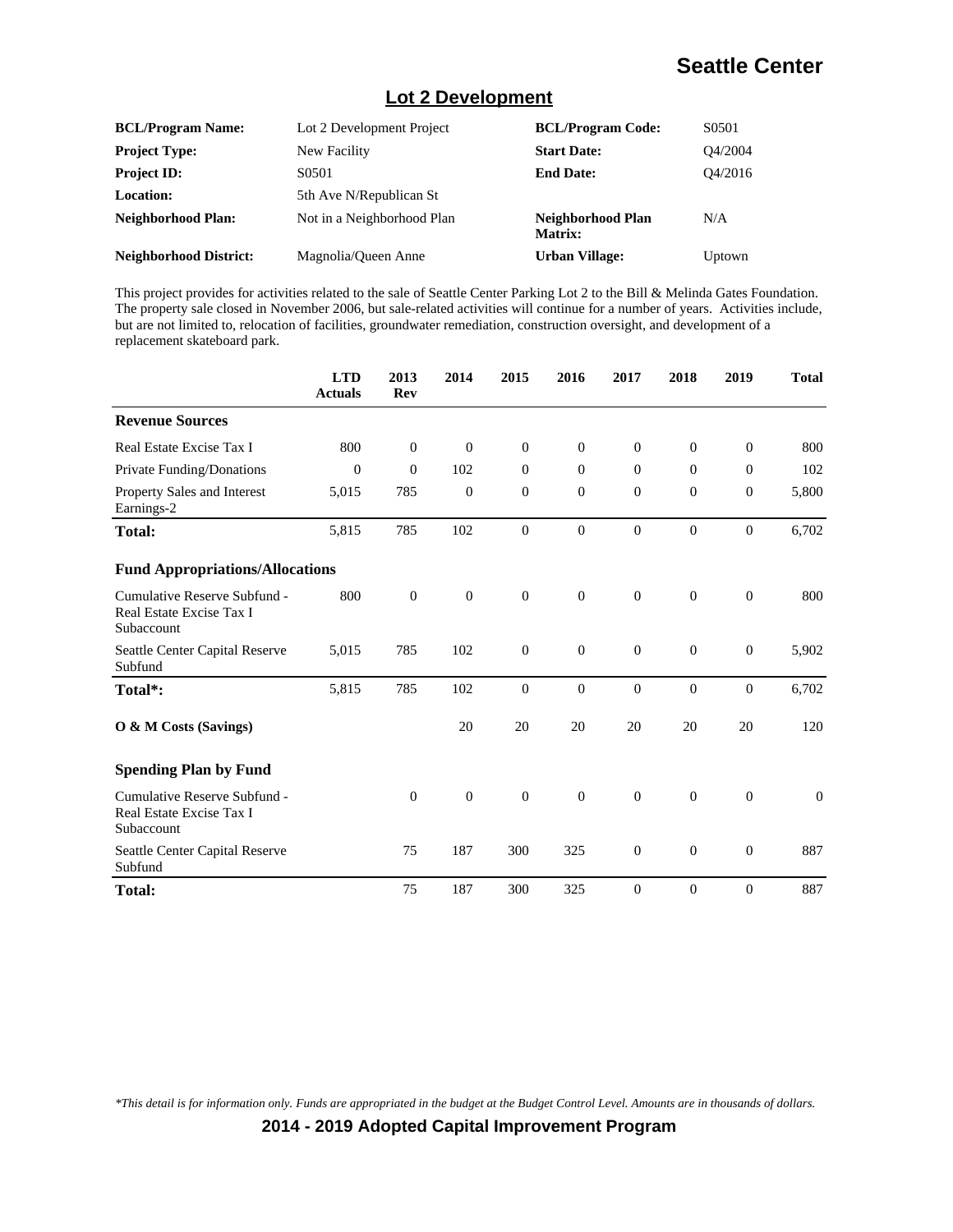#### **McCaw Hall Asset Preservation**

| <b>BCL/Program Name:</b>      | McCaw Hall Capital Reserve Fund      | <b>BCL/Program Code:</b>     | S0303   |
|-------------------------------|--------------------------------------|------------------------------|---------|
| <b>Project Type:</b>          | <b>Rehabilitation or Restoration</b> | <b>Start Date:</b>           | O1/2007 |
| <b>Project ID:</b>            | S0303                                | <b>End Date:</b>             | ONGOING |
| <b>Location:</b>              | 321 Mercer St                        |                              |         |
| <b>Neighborhood Plan:</b>     | Not in a Neighborhood Plan           | Neighborhood Plan<br>Matrix: | N/A     |
| <b>Neighborhood District:</b> | Magnolia/Queen Anne                  | <b>Urban Village:</b>        | Uptown  |

This project provides for the development, updating, and implementation of an Capital Renewal/Asset Preservation Plan for McCaw Hall, a facility completed in 2003. The plan provides a long-term road map for future major maintenance investments in the facility. Funding comes from the City and from the two resident tenants of McCaw Hall, Seattle Opera and Pacific Northwest Ballet.

|                                                                        | <b>LTD</b><br><b>Actuals</b> | 2013<br>Rev      | 2014             | 2015             | 2016             | 2017           | 2018             | 2019             | <b>Total</b> |
|------------------------------------------------------------------------|------------------------------|------------------|------------------|------------------|------------------|----------------|------------------|------------------|--------------|
| <b>Revenue Sources</b>                                                 |                              |                  |                  |                  |                  |                |                  |                  |              |
| Real Estate Excise Tax I                                               | 300                          | $\overline{0}$   | $\overline{0}$   | $\mathbf{0}$     | $\theta$         | $\theta$       | $\mathbf{0}$     | $\theta$         | 300          |
| <b>Energy Rebates</b>                                                  | 3                            | $\theta$         | $\overline{0}$   | $\overline{0}$   | $\mathbf{0}$     | $\overline{0}$ | $\mathbf{0}$     | $\theta$         | 3            |
| Real Estate Excise Tax I                                               | 321                          | 529              | 250              | 258              | 265              | 273            | 281              | 290              | 2,467        |
| Private Funding/Donations                                              | 403                          | 529              | 250              | 258              | 265              | 273            | 281              | 290              | 2,549        |
| Property Sales and Interest<br>Earnings-2                              | 15                           | $\boldsymbol{0}$ | 21               | 15               | 15               | 15             | 15               | 15               | 111          |
| To be determined                                                       | $\theta$                     | $\theta$         | $\boldsymbol{0}$ | $\theta$         | 1,817            | $\theta$       | 2,003            | $\theta$         | 3,820        |
| <b>Total:</b>                                                          | 1,042                        | 1,058            | 521              | 531              | 2,362            | 561            | 2,580            | 595              | 9,250        |
| <b>Fund Appropriations/Allocations</b>                                 |                              |                  |                  |                  |                  |                |                  |                  |              |
| Cumulative Reserve Subfund -<br>Real Estate Excise Tax I<br>Subaccount | 300                          | $\boldsymbol{0}$ | $\boldsymbol{0}$ | $\boldsymbol{0}$ | $\boldsymbol{0}$ | $\overline{0}$ | $\boldsymbol{0}$ | $\boldsymbol{0}$ | 300          |
| McCaw Hall Capital Reserve                                             | 742                          | 1,058            | 521              | 531              | 545              | 561            | 577              | 595              | 5,130        |
| Total*:                                                                | 1,042                        | 1,058            | 521              | 531              | 545              | 561            | 577              | 595              | 5,430        |
| O & M Costs (Savings)                                                  |                              |                  | $\boldsymbol{0}$ | $\boldsymbol{0}$ | $\boldsymbol{0}$ | $\mathbf{0}$   | $\boldsymbol{0}$ | $\boldsymbol{0}$ | $\mathbf{0}$ |
| <b>Spending Plan by Fund</b>                                           |                              |                  |                  |                  |                  |                |                  |                  |              |
| Cumulative Reserve Subfund -<br>Real Estate Excise Tax I<br>Subaccount |                              | $\overline{0}$   | $\boldsymbol{0}$ | $\overline{0}$   | $\theta$         | $\theta$       | $\mathbf{0}$     | $\overline{0}$   | $\mathbf{0}$ |
| McCaw Hall Capital Reserve                                             |                              | 1,058            | 521              | 531              | 545              | 310            | 828              | 366              | 4,159        |
| To Be Determined                                                       |                              | $\Omega$         | $\overline{0}$   | $\theta$         | 1,817            | $\Omega$       | 2,003            | $\Omega$         | 3,820        |
| <b>Total:</b>                                                          |                              | 1,058            | 521              | 531              | 2,362            | 310            | 2,831            | 366              | 7,979        |

*\*This detail is for information only. Funds are appropriated in the budget at the Budget Control Level. Amounts are in thousands of dollars.*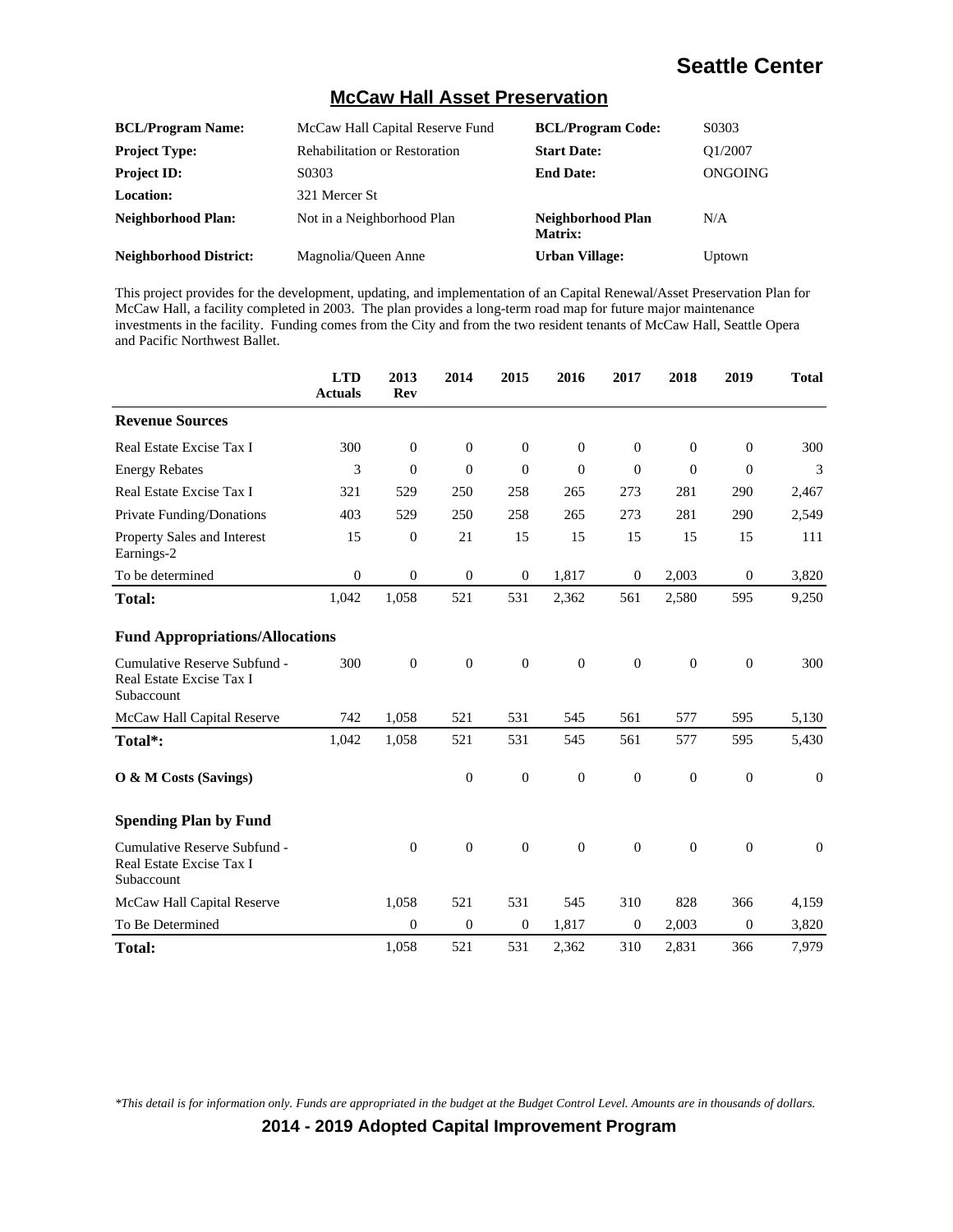#### **Monorail Improvements**

| <b>BCL/Program Name:</b>      | <b>Monorail Improvements</b>         | <b>BCL/Program Code:</b>            | S9403   |
|-------------------------------|--------------------------------------|-------------------------------------|---------|
| <b>Project Type:</b>          | <b>Rehabilitation or Restoration</b> | <b>Start Date:</b>                  | ONGOING |
| <b>Project ID:</b>            | S9403                                | <b>End Date:</b>                    | ONGOING |
| Location:                     | Seattle Center Monorail System       |                                     |         |
| Neighborhood Plan:            | Not in a Neighborhood Plan           | Neighborhood Plan<br><b>Matrix:</b> | N/A     |
| <b>Neighborhood District:</b> | Magnolia/Oueen Anne                  | <b>Urban Village:</b>               | Uptown  |

This project provides for the renovation of the Seattle Center Monorail, including the two trains, the two stations and the guideways that run in between. The City operates the Monorail through its contractor, Seattle Monorail Services. Monorail improvements may include, but are not limited to, door replacement, renovation of pneumatic and electrical systems and other train components, guideway renovation, and station upgrades.

|                                                                | <b>LTD</b><br><b>Actuals</b> | 2013<br>Rev      | 2014             | 2015             | 2016             | 2017             | 2018             | 2019             | <b>Total</b>     |
|----------------------------------------------------------------|------------------------------|------------------|------------------|------------------|------------------|------------------|------------------|------------------|------------------|
| <b>Revenue Sources</b>                                         |                              |                  |                  |                  |                  |                  |                  |                  |                  |
| <b>Federal Grant Funds</b>                                     | 5,282                        | 1,667            | 721              | 605              | 664              | 634              | 900              | 900              | 11,373           |
| <b>Private Funding/Donations</b>                               | $\Omega$                     | $\overline{0}$   | $\boldsymbol{0}$ | $\overline{0}$   | $\Omega$         | $\Omega$         | $\mathbf{0}$     | $\overline{0}$   | $\Omega$         |
| Property Sales and Interest<br>Earnings-2                      | 1,284                        | 453              | 154              | 151              | 166              | 159              | 225              | 225              | 2,817            |
| Federal ARRA Funds: FTA<br><b>Transit Capital Assistance</b>   | 1,000                        | $\boldsymbol{0}$ | $\boldsymbol{0}$ | $\boldsymbol{0}$ | $\mathbf{0}$     | $\mathbf{0}$     | $\boldsymbol{0}$ | $\boldsymbol{0}$ | 1,000            |
| <b>General Obligation Bonds</b>                                | 475                          | $\boldsymbol{0}$ | $\overline{0}$   | $\boldsymbol{0}$ | $\boldsymbol{0}$ | $\boldsymbol{0}$ | $\mathbf{0}$     | $\overline{0}$   | 475              |
| <b>General Obligation Bonds</b>                                | 4,713                        | $\theta$         | $\overline{0}$   | $\theta$         | $\mathbf{0}$     | $\Omega$         | $\Omega$         | $\theta$         | 4,713            |
| <b>Total:</b>                                                  | 12,754                       | 2,120            | 875              | 756              | 830              | 793              | 1,125            | 1,125            | 20,378           |
| <b>Fund Appropriations/Allocations</b>                         |                              |                  |                  |                  |                  |                  |                  |                  |                  |
| Cumulative Reserve Subfund -<br><b>Unrestricted Subaccount</b> | 7,566                        | 2,120            | 875              | 756              | 830              | 793              | 1,125            | 1,125            | 15,190           |
| 2003 LTGO Capital Project<br>Fund                              | 475                          | $\boldsymbol{0}$ | $\boldsymbol{0}$ | $\boldsymbol{0}$ | $\boldsymbol{0}$ | $\boldsymbol{0}$ | $\boldsymbol{0}$ | $\boldsymbol{0}$ | 475              |
| 2007 Multipurpose LTGO<br><b>Bond Fund</b>                     | 4,713                        | $\boldsymbol{0}$ | $\boldsymbol{0}$ | $\boldsymbol{0}$ | $\boldsymbol{0}$ | $\boldsymbol{0}$ | $\boldsymbol{0}$ | $\boldsymbol{0}$ | 4,713            |
| Total*:                                                        | 12,754                       | 2,120            | 875              | 756              | 830              | 793              | 1,125            | 1,125            | 20,378           |
| O & M Costs (Savings)                                          |                              |                  | $\boldsymbol{0}$ | $\boldsymbol{0}$ | $\boldsymbol{0}$ | $\boldsymbol{0}$ | $\boldsymbol{0}$ | $\overline{0}$   | $\mathbf{0}$     |
| <b>Spending Plan by Fund</b>                                   |                              |                  |                  |                  |                  |                  |                  |                  |                  |
| Cumulative Reserve Subfund -<br><b>Unrestricted Subaccount</b> |                              | 559              | 875              | 1,610            | 1,537            | 793              | 1,125            | 1,125            | 7,624            |
| 2003 LTGO Capital Project<br>Fund                              |                              | $\boldsymbol{0}$ | $\boldsymbol{0}$ | $\boldsymbol{0}$ | $\mathbf{0}$     | $\boldsymbol{0}$ | $\boldsymbol{0}$ | $\boldsymbol{0}$ | $\boldsymbol{0}$ |
| 2007 Multipurpose LTGO<br><b>Bond Fund</b>                     |                              | $\boldsymbol{0}$ | $\boldsymbol{0}$ | $\boldsymbol{0}$ | $\boldsymbol{0}$ | $\boldsymbol{0}$ | $\boldsymbol{0}$ | $\overline{0}$   | $\boldsymbol{0}$ |
| <b>Total:</b>                                                  |                              | 559              | 875              | 1,610            | 1,537            | 793              | 1,125            | 1,125            | 7,624            |

*\*This detail is for information only. Funds are appropriated in the budget at the Budget Control Level. Amounts are in thousands of dollars.*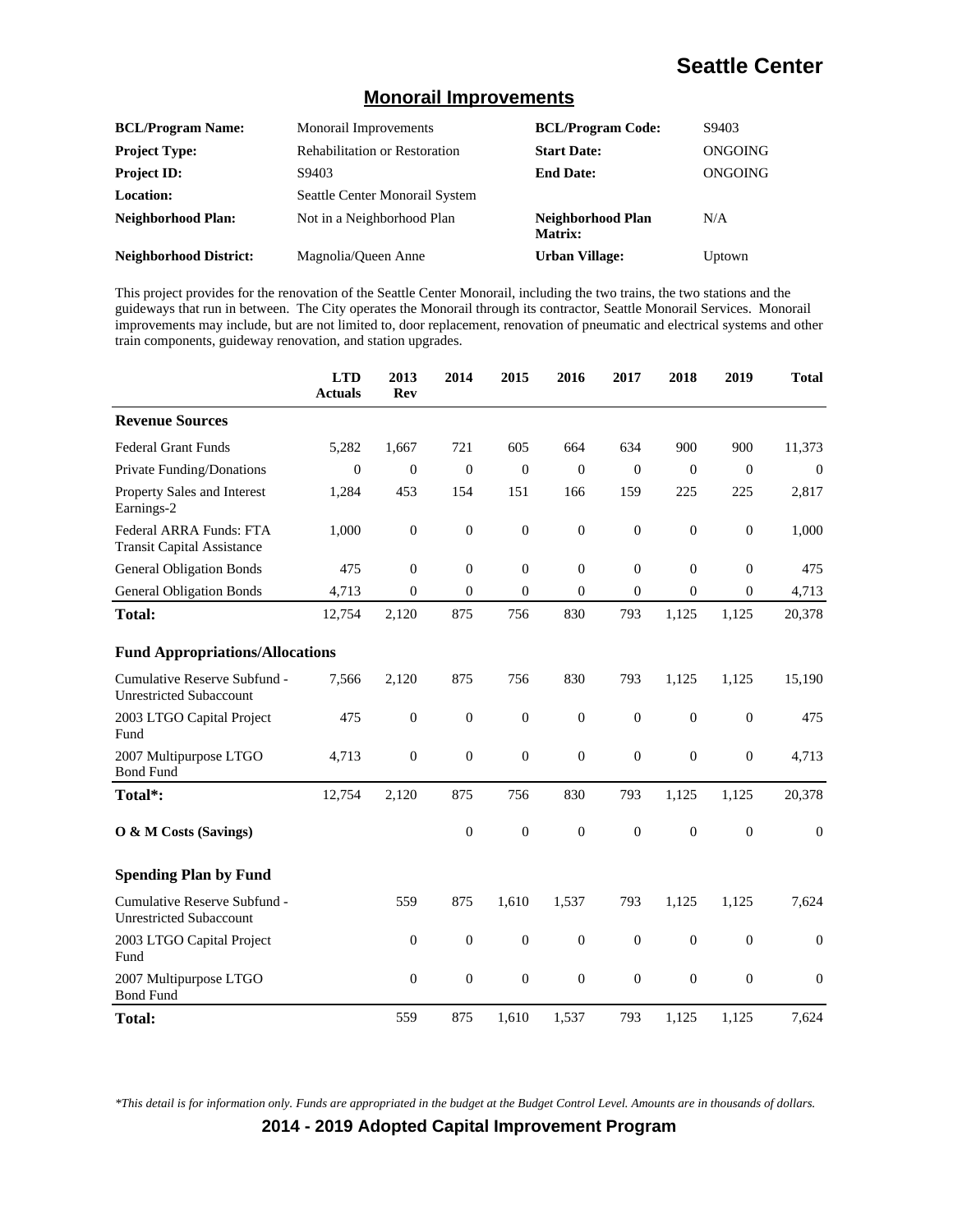#### **Monorail Improvements Debt Service**

| <b>BCL/Program Name:</b>      | Monorail Improvements                | <b>BCL/Program Code:</b>     | S9403   |
|-------------------------------|--------------------------------------|------------------------------|---------|
| <b>Project Type:</b>          | <b>Rehabilitation or Restoration</b> | <b>Start Date:</b>           | O1/2007 |
| <b>Project ID:</b>            | S0702                                | <b>End Date:</b>             | O4/2017 |
| <b>Location:</b>              | Seattle Center Monorail System       |                              |         |
| Neighborhood Plan:            | Not in a Neighborhood Plan           | Neighborhood Plan<br>Matrix: | N/A     |
| <b>Neighborhood District:</b> | Not in a Neighborhood District       | <b>Urban Village:</b>        | Uptown  |

This project provides for the payment of debt service on 10-year LTGO bonds issued in 2007 to fund rehabilitation work on the Seattle Center monorail. LTGO bonds are one fund source for the work described in the Department's Monorail Improvements project (S9403).

|                                                                | <b>LTD</b><br><b>Actuals</b> | 2013<br><b>Rev</b> | 2014             | 2015             | 2016             | 2017             | 2018             | 2019             | <b>Total</b> |
|----------------------------------------------------------------|------------------------------|--------------------|------------------|------------------|------------------|------------------|------------------|------------------|--------------|
| <b>Revenue Sources</b>                                         |                              |                    |                  |                  |                  |                  |                  |                  |              |
| <b>Federal Grant Funds</b>                                     | 970                          | 300                | 300              | 300              | 300              | 300              | $\mathbf{0}$     | $\boldsymbol{0}$ | 2,470        |
| Property Sales and Interest<br>Earnings-2                      | 1,319                        | 251                | 248              | 250              | 251              | 249              | $\mathbf{0}$     | $\overline{0}$   | 2,568        |
| <b>General Obligation Bonds</b>                                | 553                          | $\mathbf{0}$       | $\boldsymbol{0}$ | $\mathbf{0}$     | $\mathbf{0}$     | $\theta$         | $\mathbf{0}$     | $\mathbf{0}$     | 553          |
| <b>Total:</b>                                                  | 2,842                        | 551                | 548              | 550              | 551              | 549              | $\mathbf{0}$     | $\mathbf{0}$     | 5,591        |
| <b>Fund Appropriations/Allocations</b>                         |                              |                    |                  |                  |                  |                  |                  |                  |              |
| Cumulative Reserve Subfund -<br><b>Unrestricted Subaccount</b> | 2,289                        | 551                | 548              | 550              | 551              | 549              | $\mathbf{0}$     | $\boldsymbol{0}$ | 5,038        |
| 2007 Multipurpose LTGO<br><b>Bond Fund</b>                     | 553                          | $\boldsymbol{0}$   | $\boldsymbol{0}$ | $\boldsymbol{0}$ | $\boldsymbol{0}$ | $\boldsymbol{0}$ | $\boldsymbol{0}$ | $\boldsymbol{0}$ | 553          |
| Total*:                                                        | 2,842                        | 551                | 548              | 550              | 551              | 549              | $\boldsymbol{0}$ | $\boldsymbol{0}$ | 5,591        |
| O & M Costs (Savings)                                          |                              |                    | $\overline{0}$   | $\boldsymbol{0}$ | $\overline{0}$   | $\overline{0}$   | $\mathbf{0}$     | $\overline{0}$   | $\Omega$     |
| <b>Spending Plan by Fund</b>                                   |                              |                    |                  |                  |                  |                  |                  |                  |              |
| Cumulative Reserve Subfund -<br><b>Unrestricted Subaccount</b> |                              | 549                | 548              | 550              | 551              | 551              | $\mathbf{0}$     | $\boldsymbol{0}$ | 2,749        |
| 2007 Multipurpose LTGO<br><b>Bond Fund</b>                     |                              | $\mathbf{0}$       | $\boldsymbol{0}$ | $\mathbf{0}$     | $\mathbf{0}$     | $\theta$         | $\boldsymbol{0}$ | $\boldsymbol{0}$ | $\theta$     |
| <b>Total:</b>                                                  |                              | 549                | 548              | 550              | 551              | 551              | $\mathbf{0}$     | $\boldsymbol{0}$ | 2,749        |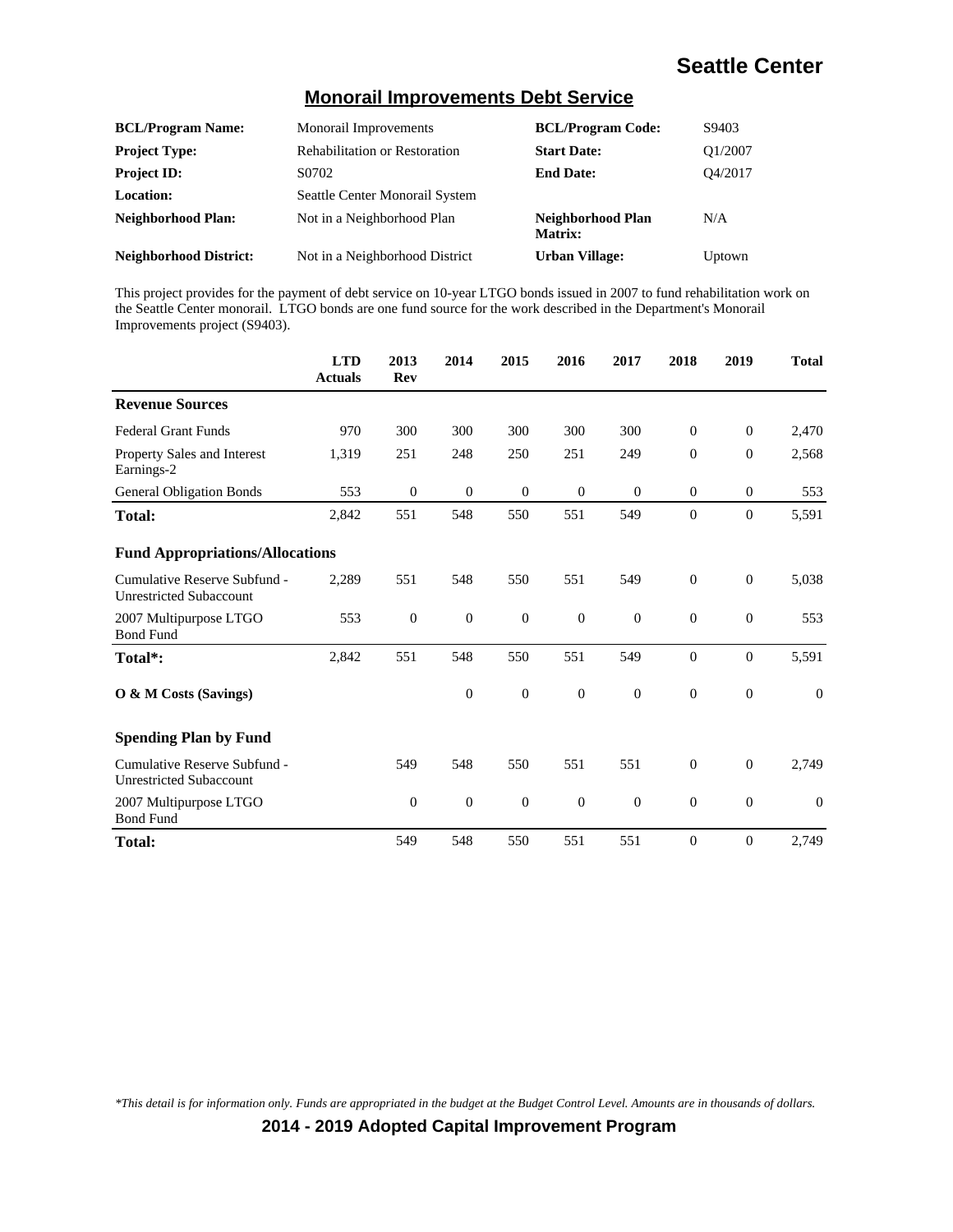#### **Municipal Energy Efficiency Program**

| <b>BCL/Program Name:</b>      | Utility Infrastructure               | <b>BCL/Program Code:</b>     | S03P03                           |
|-------------------------------|--------------------------------------|------------------------------|----------------------------------|
| <b>Project Type:</b>          | <b>Rehabilitation or Restoration</b> | <b>Start Date:</b>           | O <sub>1</sub> /20 <sub>11</sub> |
| <b>Project ID:</b>            | S <sub>1003</sub>                    | <b>End Date:</b>             | ONGOING                          |
| <b>Location:</b>              |                                      |                              |                                  |
| Neighborhood Plan:            | Not in Neighborhood Plan             | Neighborhood Plan<br>Matrix: |                                  |
| <b>Neighborhood District:</b> |                                      | Urban Village:               |                                  |

This project provides for energy saving facility retrofit projects at Seattle Center. This project results in more energy efficient building systems, reductions in utility use and cost, and other facility efficiency improvements.

|                                            | <b>LTD</b><br><b>Actuals</b> | 2013<br>Rev | 2014     | 2015           | 2016           | 2017           | 2018           | 2019           | <b>Total</b> |
|--------------------------------------------|------------------------------|-------------|----------|----------------|----------------|----------------|----------------|----------------|--------------|
| <b>Revenue Sources</b>                     |                              |             |          |                |                |                |                |                |              |
| <b>General Obligation Bonds</b>            | 195                          | 440         | $\theta$ | $\theta$       | $\theta$       | $\overline{0}$ | $\mathbf{0}$   | $\mathbf{0}$   | 635          |
| <b>Total:</b>                              | 195                          | 440         | $\theta$ | $\overline{0}$ | $\theta$       | $\theta$       | $\overline{0}$ | $\overline{0}$ | 635          |
| <b>Fund Appropriations/Allocations</b>     |                              |             |          |                |                |                |                |                |              |
| 2011 Multipurpose LTGO<br><b>Bond Fund</b> | 195                          | 440         | $\theta$ | $\theta$       | $\theta$       | $\Omega$       | $\Omega$       | $\theta$       | 635          |
| Total*:                                    | 195                          | 440         | $\theta$ | $\overline{0}$ | $\overline{0}$ | $\Omega$       | $\Omega$       | $\overline{0}$ | 635          |
| $\overline{O}$ & M Costs (Savings)         |                              |             | (35)     | (35)           | (35)           | (35)           | (35)           | (35)           | (210)        |
| <b>Spending Plan by Fund</b>               |                              |             |          |                |                |                |                |                |              |
| 2011 Multipurpose LTGO<br><b>Bond Fund</b> |                              | 193         | 247      | $\theta$       | $\theta$       | $\Omega$       | $\Omega$       | $\theta$       | 440          |
| <b>Total:</b>                              |                              | 193         | 247      | $\overline{0}$ | $\theta$       | $\theta$       | $\theta$       | $\overline{0}$ | 440          |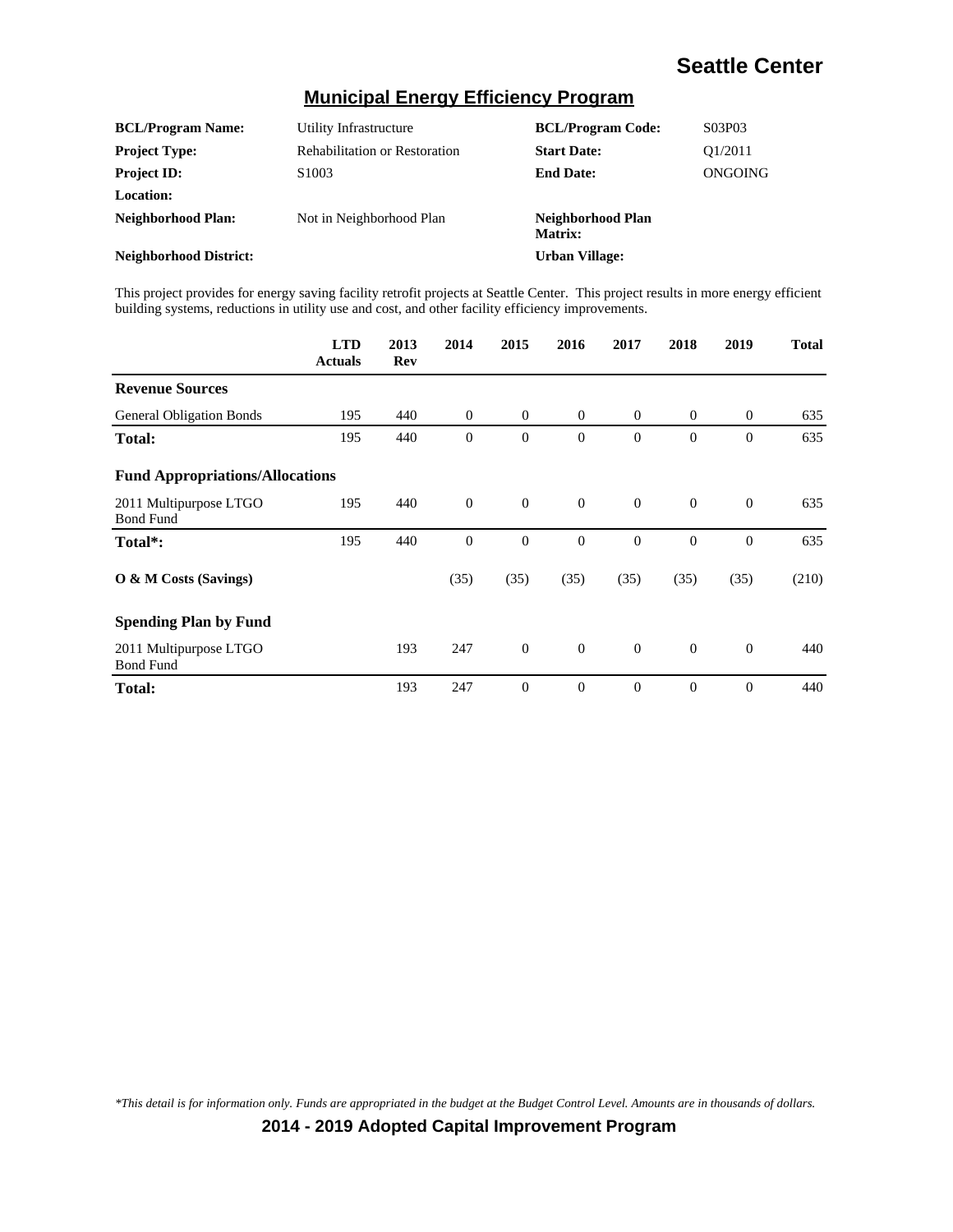#### **Northwest Rooms Redevelopment**

| <b>BCL/Program Name:</b>      | Campuswide Improvements and Repairs BCL/Program Code: |                              | S03P01 |
|-------------------------------|-------------------------------------------------------|------------------------------|--------|
| <b>Project Type:</b>          | <b>Improved Facility</b>                              | <b>Start Date:</b>           |        |
| <b>Project ID:</b>            | S <sub>1401</sub>                                     | <b>End Date:</b>             |        |
| <b>Location:</b>              | 354 1st AVE N                                         |                              |        |
| <b>Neighborhood Plan:</b>     | Not in a Neighborhood Plan                            | Neighborhood Plan<br>Matrix: |        |
| <b>Neighborhood District:</b> | Magnolia/Oueen Anne                                   | Urban Village:               | Uptown |

This project provides for the privately funded redevelopment of the upper Northwest Rooms at Seattle Center to be the new home of public radio station KEXP. City funding provides for emergency power and fiber connections to ensure that KEXP is able to fulfill its emergency broadcast role in the event of an emergency.

|                                                                        | <b>LTD</b><br><b>Actuals</b> | 2013<br>Rev | 2014     | 2015           | 2016           | 2017           | 2018           | 2019           | <b>Total</b> |
|------------------------------------------------------------------------|------------------------------|-------------|----------|----------------|----------------|----------------|----------------|----------------|--------------|
| <b>Revenue Sources</b>                                                 |                              |             |          |                |                |                |                |                |              |
| Real Estate Excise Tax I                                               | $\Omega$                     | $\theta$    | 250      | $\overline{0}$ | $\theta$       | $\overline{0}$ | $\theta$       | $\overline{0}$ | 250          |
| Private Funding/Donations                                              | $\Omega$                     | $\theta$    | $\theta$ | $\overline{0}$ | $\theta$       | $\theta$       | $\theta$       | $\overline{0}$ | $\theta$     |
| <b>Total:</b>                                                          | $\overline{0}$               | $\theta$    | 250      | $\mathbf{0}$   | $\theta$       | $\overline{0}$ | $\theta$       | $\overline{0}$ | 250          |
| <b>Fund Appropriations/Allocations</b>                                 |                              |             |          |                |                |                |                |                |              |
| Cumulative Reserve Subfund -<br>Real Estate Excise Tax I<br>Subaccount | $\overline{0}$               | $\theta$    | 250      | $\overline{0}$ | $\overline{0}$ | $\overline{0}$ | $\overline{0}$ | $\theta$       | 250          |
| <b>Private Resources</b>                                               | $\Omega$                     | $\theta$    | $\Omega$ | $\theta$       | $\theta$       | $\Omega$       | $\overline{0}$ | $\theta$       | $\theta$     |
| Total <sup>*</sup> :                                                   | $\theta$                     | $\theta$    | 250      | $\mathbf{0}$   | $\Omega$       | $\Omega$       | $\Omega$       | $\Omega$       | 250          |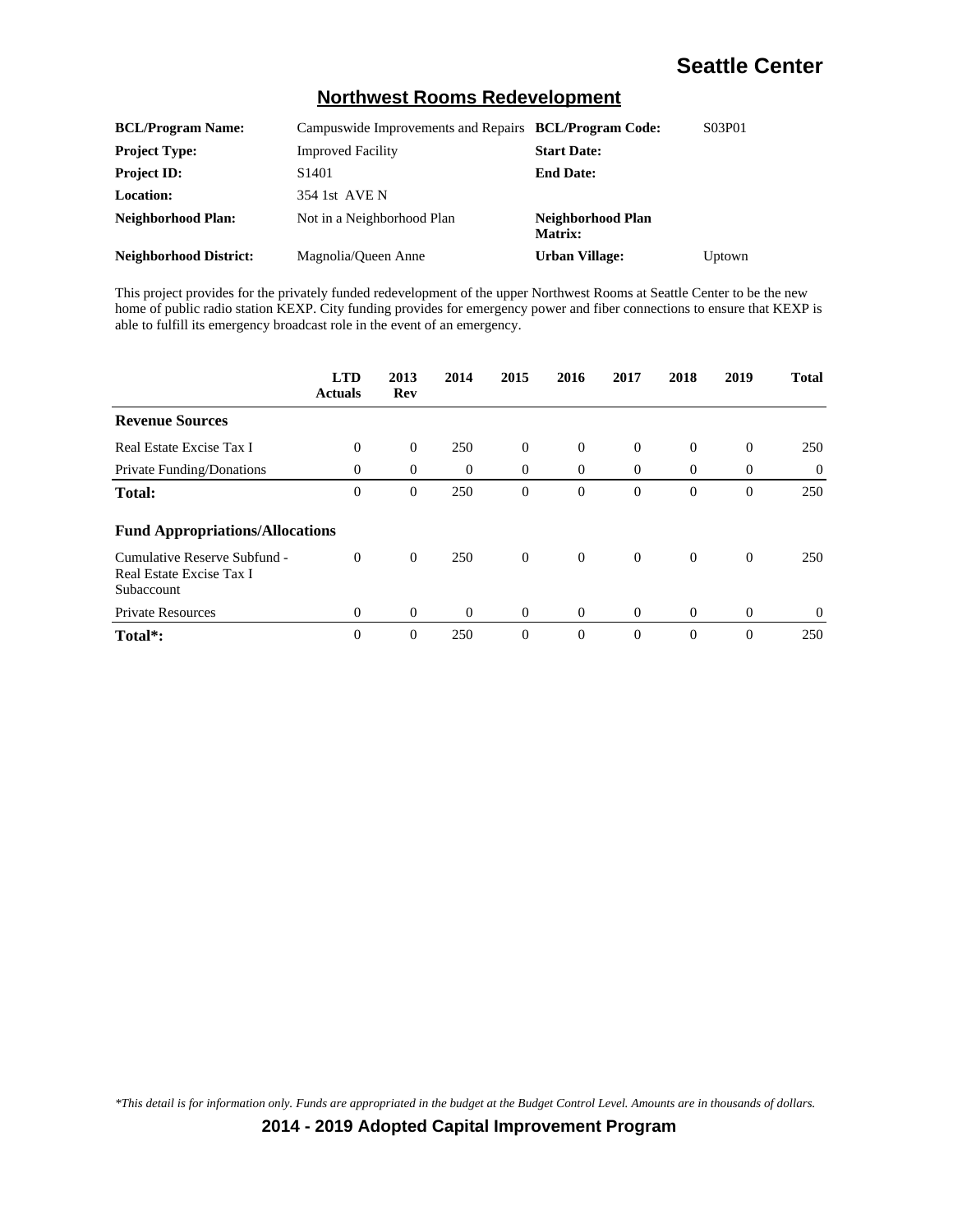#### **Open Space Restoration and Repair**

| <b>BCL/Program Name:</b>      | Campuswide Improvements and Repairs BCL/Program Code: |                                     | S03P01  |
|-------------------------------|-------------------------------------------------------|-------------------------------------|---------|
| <b>Project Type:</b>          | <b>Rehabilitation or Restoration</b>                  | <b>Start Date:</b>                  | ONGOING |
| <b>Project ID:</b>            | S9704                                                 | <b>End Date:</b>                    | ONGOING |
| <b>Location:</b>              | <b>Seattle Center Campus</b>                          |                                     |         |
| <b>Neighborhood Plan:</b>     | Not in a Neighborhood Plan                            | Neighborhood Plan<br><b>Matrix:</b> | N/A     |
| <b>Neighborhood District:</b> | Magnolia/Oueen Anne                                   | <b>Urban Village:</b>               | Uptown  |

This ongoing project provides for the renovation, repair and the planning for the future renovation of open spaces, green spaces, hard surfaces, and fountains throughout the 74-acre Seattle Center campus. Typical improvements may include, but are not limited to, International Fountain mechanical and hard surface renovation, pedestrian and landscape improvements, hard surface repairs in heavily-trafficked areas, and tree replacement.

|                                                                        | <b>LTD</b><br><b>Actuals</b> | 2013<br>Rev      | 2014         | 2015             | 2016             | 2017           | 2018             | 2019             | <b>Total</b>     |
|------------------------------------------------------------------------|------------------------------|------------------|--------------|------------------|------------------|----------------|------------------|------------------|------------------|
| <b>Revenue Sources</b>                                                 |                              |                  |              |                  |                  |                |                  |                  |                  |
| Real Estate Excise Tax I                                               | 2,729                        | 423              | 530          | 450              | 450              | 450            | 450              | 450              | 5,932            |
| Private Funding/Donations                                              | 25                           | $\theta$         | $\mathbf{0}$ | $\overline{0}$   | $\mathbf{0}$     | $\overline{0}$ | $\mathbf{0}$     | $\overline{0}$   | 25               |
| Property Sales and Interest<br>Earnings-2                              | 1,977                        | $\boldsymbol{0}$ | $\theta$     | $\overline{0}$   | $\overline{0}$   | $\mathbf{0}$   | $\theta$         | $\boldsymbol{0}$ | 1,977            |
| Property Sales and Interest<br>Earnings-2                              | 1,215                        | $\overline{0}$   | $\theta$     | $\overline{0}$   | $\overline{0}$   | $\mathbf{0}$   | $\theta$         | $\boldsymbol{0}$ | 1,215            |
| <b>General Obligation Bonds</b>                                        | 1,175                        | $\boldsymbol{0}$ | $\mathbf{0}$ | $\boldsymbol{0}$ | $\overline{0}$   | $\overline{0}$ | $\mathbf{0}$     | $\boldsymbol{0}$ | 1,175            |
| Total:                                                                 | 7,121                        | 423              | 530          | 450              | 450              | 450            | 450              | 450              | 10,324           |
| <b>Fund Appropriations/Allocations</b>                                 |                              |                  |              |                  |                  |                |                  |                  |                  |
| Cumulative Reserve Subfund -<br>Real Estate Excise Tax I<br>Subaccount | 2,729                        | 423              | 530          | 450              | 450              | 450            | 450              | 450              | 5,932            |
| Cumulative Reserve Subfund -<br><b>Unrestricted Subaccount</b>         | 2,002                        | $\theta$         | $\theta$     | $\overline{0}$   | $\overline{0}$   | $\mathbf{0}$   | $\theta$         | $\theta$         | 2,002            |
| Seattle Center Capital Reserve<br>Subfund                              | 1,215                        | $\overline{0}$   | $\theta$     | $\overline{0}$   | $\overline{0}$   | $\overline{0}$ | $\theta$         | $\theta$         | 1,215            |
| 2002B LTGO Capital Project<br>Fund                                     | 1,175                        | $\boldsymbol{0}$ | $\mathbf{0}$ | $\boldsymbol{0}$ | $\boldsymbol{0}$ | $\mathbf{0}$   | $\boldsymbol{0}$ | $\mathbf{0}$     | 1,175            |
| Total*:                                                                | 7,121                        | 423              | 530          | 450              | 450              | 450            | 450              | 450              | 10,324           |
| O & M Costs (Savings)                                                  |                              |                  | $\theta$     | $\overline{0}$   | $\overline{0}$   | $\mathbf{0}$   | $\theta$         | $\overline{0}$   | $\boldsymbol{0}$ |

*\*This detail is for information only. Funds are appropriated in the budget at the Budget Control Level. Amounts are in thousands of dollars.*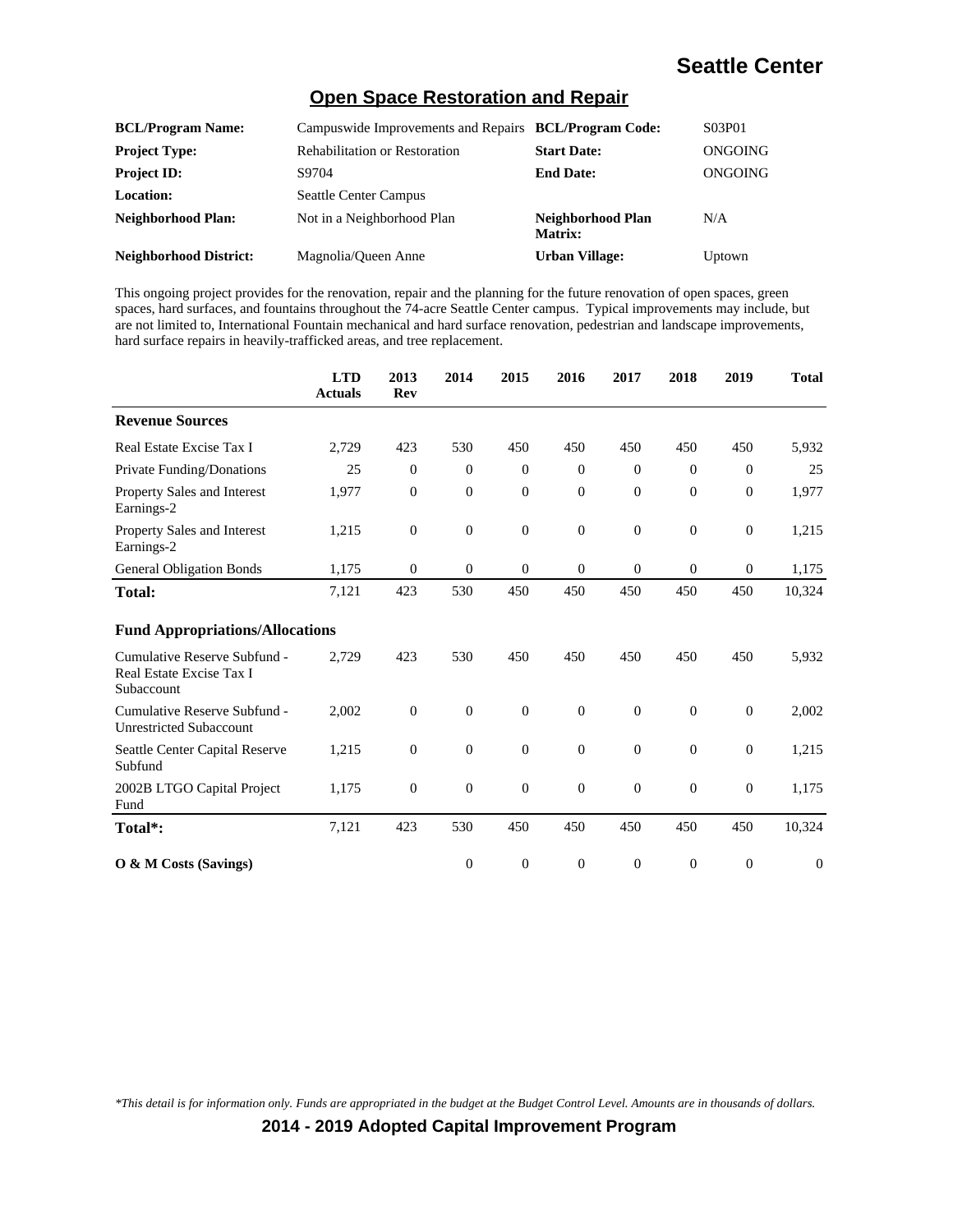| <b>Spending Plan by Fund</b>                                           |          |          |                |                |          |          |              |          |
|------------------------------------------------------------------------|----------|----------|----------------|----------------|----------|----------|--------------|----------|
| Cumulative Reserve Subfund -<br>Real Estate Excise Tax I<br>Subaccount | 99       | 854      | 450            | 450            | 450      | 450      | 450          | 3.203    |
| Cumulative Reserve Subfund -<br><b>Unrestricted Subaccount</b>         | $\Omega$ | $\theta$ | $\overline{0}$ | $\overline{0}$ | $\theta$ | $\theta$ | $\theta$     | $\Omega$ |
| Seattle Center Capital Reserve<br>Subfund                              | $\Omega$ | $\theta$ | $\overline{0}$ | $\overline{0}$ | $\Omega$ | $\theta$ | $\mathbf{0}$ | $\theta$ |
| 2002B LTGO Capital Project<br>Fund                                     | $\Omega$ | $\theta$ | $\overline{0}$ | $\overline{0}$ | $\theta$ | $\theta$ | $\mathbf{0}$ | $\Omega$ |
| <b>Total:</b>                                                          | 99       | 854      | 450            | 450            | 450      | 450      | 450          | 3,203    |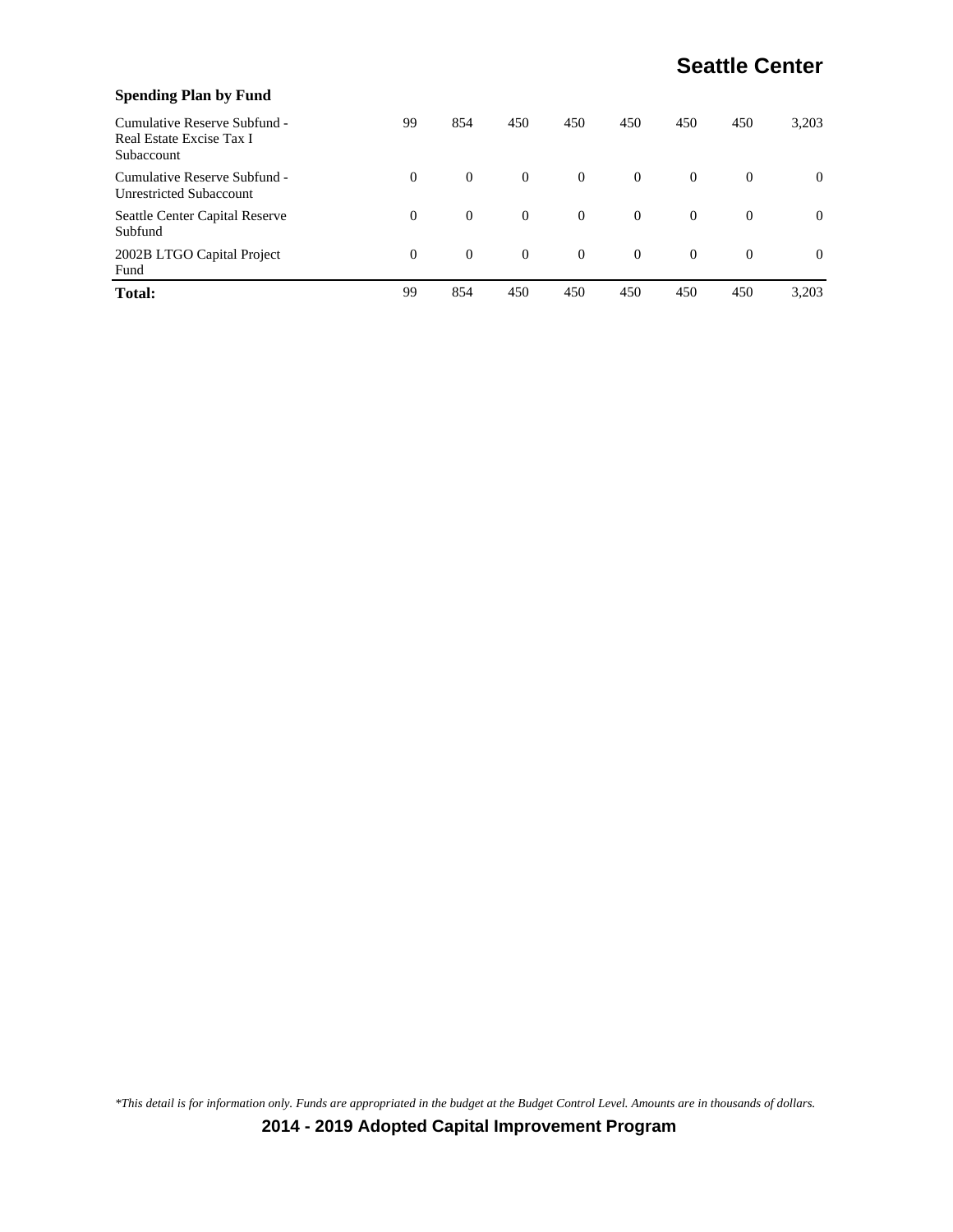#### **Parking Repairs and Improvements**

| <b>BCL/Program Name:</b>      | Parking Repairs and Improvements     | <b>BCL/Program Code:</b>     | S0301   |
|-------------------------------|--------------------------------------|------------------------------|---------|
| <b>Project Type:</b>          | <b>Rehabilitation or Restoration</b> | <b>Start Date:</b>           | ONGOING |
| <b>Project ID:</b>            | S0301                                | <b>End Date:</b>             | ONGOING |
| Location:                     | <b>Seattle Center Campus</b>         |                              |         |
| <b>Neighborhood Plan:</b>     | Not in a Neighborhood Plan           | Neighborhood Plan<br>Matrix: | N/A     |
| <b>Neighborhood District:</b> | Magnolia/Queen Anne                  | <b>Urban Village:</b>        | Uptown  |

This ongoing project provides for the repair and improvement of Seattle Center's parking facilities. Typical improvements may include, but are not limited to, concrete repairs, garage resealing, installation of emergency phones, and installation of access and revenue control systems.

|                                                                        | <b>LTD</b><br><b>Actuals</b> | 2013<br>Rev      | 2014             | 2015             | 2016             | 2017             | 2018             | 2019             | <b>Total</b> |
|------------------------------------------------------------------------|------------------------------|------------------|------------------|------------------|------------------|------------------|------------------|------------------|--------------|
| <b>Revenue Sources</b>                                                 |                              |                  |                  |                  |                  |                  |                  |                  |              |
| Real Estate Excise Tax I                                               | 269                          | 561              | $\mathbf{0}$     | $\boldsymbol{0}$ | 250              | 250              | 250              | 250              | 1,830        |
| Property Sales and Interest<br>Earnings-2                              | 160                          | $\overline{0}$   | $\mathbf{0}$     | $\overline{0}$   | $\overline{0}$   | $\Omega$         | $\overline{0}$   | $\overline{0}$   | 160          |
| Property Sales and Interest<br>Earnings-2                              | 780                          | 20               | $\mathbf{0}$     | $\overline{0}$   | $\overline{0}$   | $\overline{0}$   | $\overline{0}$   | $\overline{0}$   | 800          |
| To be determined                                                       | $\boldsymbol{0}$             | $\overline{0}$   | $\mathbf{0}$     | $\mathbf{0}$     | 250              | $\mathbf{0}$     | $\overline{0}$   | $\overline{0}$   | 250          |
| <b>Total:</b>                                                          | 1,209                        | 581              | $\boldsymbol{0}$ | $\boldsymbol{0}$ | 500              | 250              | 250              | 250              | 3,040        |
| <b>Fund Appropriations/Allocations</b>                                 |                              |                  |                  |                  |                  |                  |                  |                  |              |
| Cumulative Reserve Subfund -<br>Real Estate Excise Tax I<br>Subaccount | 269                          | 561              | $\boldsymbol{0}$ | $\boldsymbol{0}$ | 250              | 250              | 250              | 250              | 1,830        |
| Cumulative Reserve Subfund -<br><b>Unrestricted Subaccount</b>         | 160                          | $\boldsymbol{0}$ | $\boldsymbol{0}$ | $\boldsymbol{0}$ | $\boldsymbol{0}$ | $\boldsymbol{0}$ | $\boldsymbol{0}$ | $\boldsymbol{0}$ | 160          |
| Seattle Center Capital Reserve<br>Subfund                              | 780                          | 20               | $\mathbf{0}$     | $\boldsymbol{0}$ | $\boldsymbol{0}$ | $\mathbf{0}$     | $\mathbf{0}$     | $\mathbf{0}$     | 800          |
| Total*:                                                                | 1,209                        | 581              | $\boldsymbol{0}$ | $\boldsymbol{0}$ | 250              | 250              | 250              | 250              | 2,790        |
| O & M Costs (Savings)                                                  |                              |                  | $\mathbf{0}$     | $\overline{0}$   | $\overline{0}$   | $\theta$         | $\overline{0}$   | $\overline{0}$   | $\mathbf{0}$ |
| <b>Spending Plan by Fund</b>                                           |                              |                  |                  |                  |                  |                  |                  |                  |              |
| Cumulative Reserve Subfund -<br>Real Estate Excise Tax I<br>Subaccount |                              | 95               | 466              | $\boldsymbol{0}$ | 250              | 250              | 250              | 250              | 1,561        |
| Cumulative Reserve Subfund -<br><b>Unrestricted Subaccount</b>         |                              | $\overline{0}$   | $\boldsymbol{0}$ | $\overline{0}$   | $\overline{0}$   | $\overline{0}$   | $\overline{0}$   | $\overline{0}$   | $\theta$     |
| Seattle Center Capital Reserve<br>Subfund                              |                              | $\overline{c}$   | 18               | $\overline{0}$   | $\mathbf{0}$     | $\mathbf{0}$     | $\overline{0}$   | $\boldsymbol{0}$ | 20           |
| To Be Determined                                                       |                              | $\mathbf{0}$     | $\mathbf{0}$     | 0                | 250              | $\mathbf{0}$     | $\overline{0}$   | $\mathbf{0}$     | 250          |
| Total:                                                                 |                              | 97               | 484              | $\overline{0}$   | 500              | 250              | 250              | 250              | 1,831        |

*\*This detail is for information only. Funds are appropriated in the budget at the Budget Control Level. Amounts are in thousands of dollars.*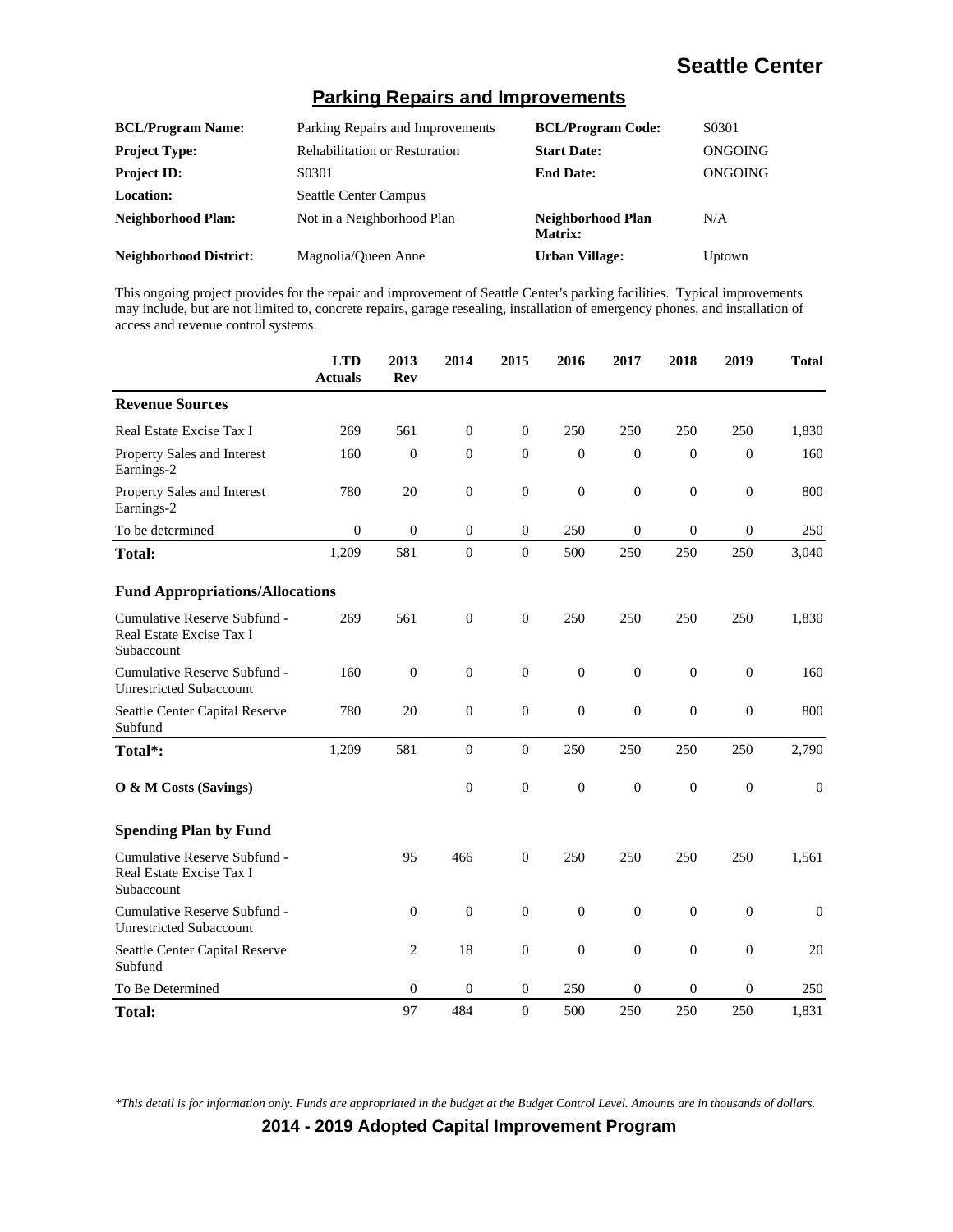#### **Preliminary Engineering and Planning**

| <b>BCL/Program Name:</b>      | Campuswide Improvements and Repairs BCL/Program Code: |                              | S03P01  |
|-------------------------------|-------------------------------------------------------|------------------------------|---------|
| <b>Project Type:</b>          | <b>Rehabilitation or Restoration</b>                  | <b>Start Date:</b>           | ONGOING |
| <b>Project ID:</b>            | S9706                                                 | <b>End Date:</b>             | ONGOING |
| Location:                     | <b>Seattle Center Campus</b>                          |                              |         |
| <b>Neighborhood Plan:</b>     | Not in a Neighborhood Plan                            | Neighborhood Plan<br>Matrix: | N/A     |
| <b>Neighborhood District:</b> | Magnolia/Queen Anne                                   | <b>Urban Village:</b>        | Uptown  |

This ongoing project provides for the development of scopes of work, concept plans, design alternatives, and cost estimates for Seattle Center capital projects. Typical planning work includes, but is not limited to, pre-design and analysis of project alternatives, planning for property sales, and conceptual design and financial analysis of capital improvement options in conjunction with development of, and revisions to, the Seattle Center Century 21 Master Plan.

|                                                                        | <b>LTD</b><br><b>Actuals</b> | 2013<br><b>Rev</b> | 2014           | 2015             | 2016         | 2017         | 2018           | 2019             | <b>Total</b> |
|------------------------------------------------------------------------|------------------------------|--------------------|----------------|------------------|--------------|--------------|----------------|------------------|--------------|
| <b>Revenue Sources</b>                                                 |                              |                    |                |                  |              |              |                |                  |              |
| Real Estate Excise Tax I                                               | 543                          | 182                | 75             | 100              | 100          | 100          | 100            | 100              | 1,300        |
| Property Sales and Interest<br>Earnings-2                              | 438                          | 118                | $\overline{0}$ | $\boldsymbol{0}$ | $\mathbf{0}$ | $\mathbf{0}$ | $\mathbf{0}$   | $\overline{0}$   | 556          |
| To be determined                                                       | $\mathbf{0}$                 | $\mathbf{0}$       | $\mathbf{0}$   | $\theta$         | $\mathbf{0}$ | $\theta$     | $\overline{0}$ | $\overline{0}$   | $\mathbf{0}$ |
| <b>Total:</b>                                                          | 981                          | 300                | 75             | 100              | 100          | 100          | 100            | 100              | 1,856        |
| <b>Fund Appropriations/Allocations</b>                                 |                              |                    |                |                  |              |              |                |                  |              |
| Cumulative Reserve Subfund -<br>Real Estate Excise Tax I<br>Subaccount | 543                          | 182                | 75             | 100              | 100          | 100          | 100            | 100              | 1,300        |
| Cumulative Reserve Subfund -<br><b>Unrestricted Subaccount</b>         | 438                          | 118                | $\mathbf{0}$   | $\mathbf{0}$     | $\mathbf{0}$ | $\mathbf{0}$ | $\mathbf{0}$   | $\boldsymbol{0}$ | 556          |
| Total*:                                                                | 981                          | 300                | 75             | 100              | 100          | 100          | 100            | 100              | 1,856        |
| O & M Costs (Savings)                                                  |                              |                    | $\mathbf{0}$   | $\boldsymbol{0}$ | $\mathbf{0}$ | $\mathbf{0}$ | $\mathbf{0}$   | $\boldsymbol{0}$ | $\mathbf{0}$ |
| <b>Spending Plan by Fund</b>                                           |                              |                    |                |                  |              |              |                |                  |              |
| Cumulative Reserve Subfund -<br>Real Estate Excise Tax I<br>Subaccount |                              | 102                | 115            | 140              | 100          | 100          | 100            | 100              | 757          |
| Cumulative Reserve Subfund -<br><b>Unrestricted Subaccount</b>         |                              | 32                 | 86             | $\boldsymbol{0}$ | $\mathbf{0}$ | $\mathbf{0}$ | $\mathbf{0}$   | $\theta$         | 118          |
| To Be Determined                                                       |                              | $\boldsymbol{0}$   | $\mathbf{0}$   | $\mathbf{0}$     | $\mathbf{0}$ | $\mathbf{0}$ | $\mathbf{0}$   | $\theta$         | $\mathbf{0}$ |
| <b>Total:</b>                                                          |                              | 134                | 201            | 140              | 100          | 100          | 100            | 100              | 875          |

*\*This detail is for information only. Funds are appropriated in the budget at the Budget Control Level. Amounts are in thousands of dollars.*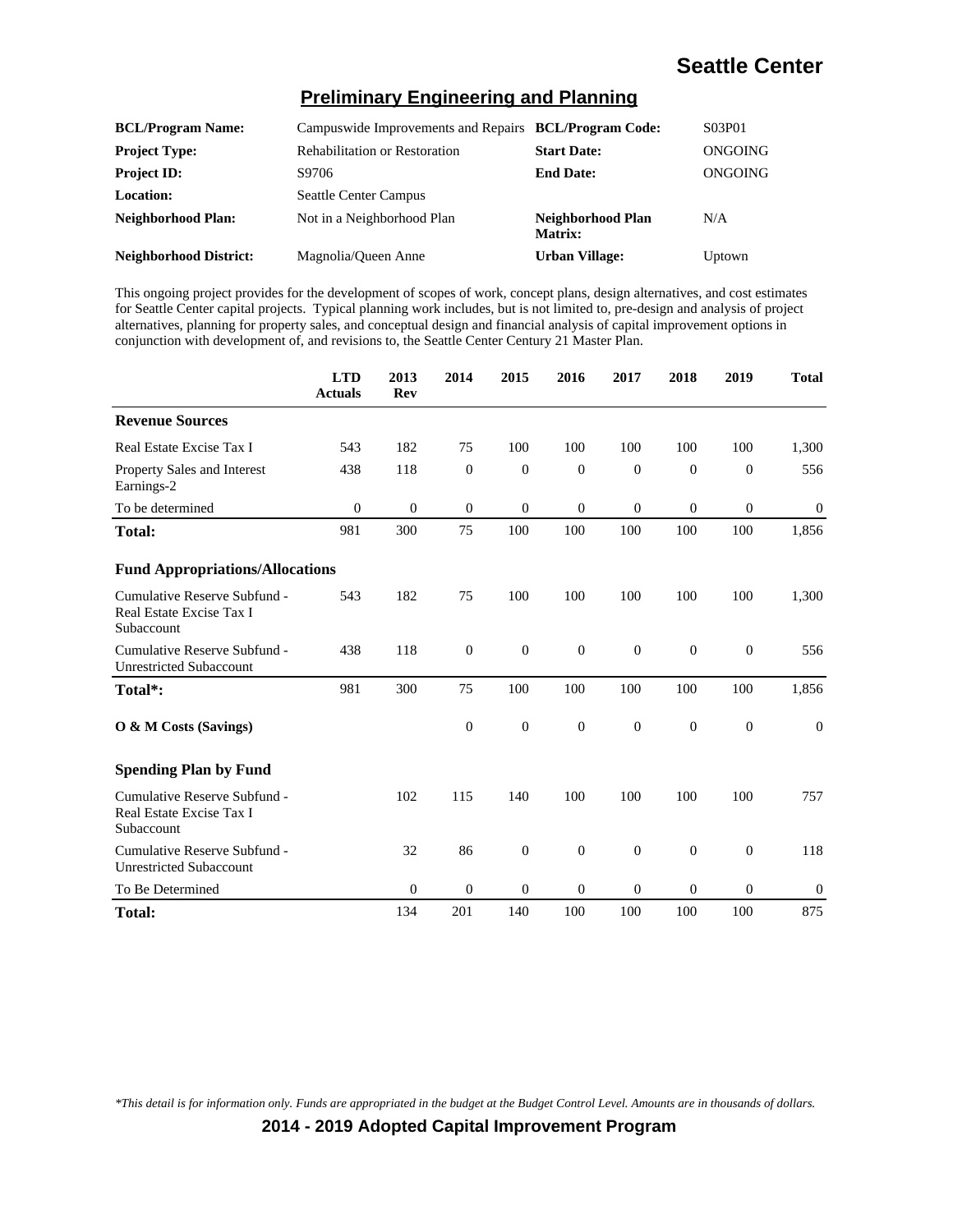#### **Public Gathering Space Improvements**

| <b>BCL/Program Name:</b>      | <b>Public Gathering Space Improvements</b> | <b>BCL/Program Code:</b>     | S9902   |
|-------------------------------|--------------------------------------------|------------------------------|---------|
| <b>Project Type:</b>          | <b>Rehabilitation or Restoration</b>       | <b>Start Date:</b>           | ONGOING |
| <b>Project ID:</b>            | S9902                                      | <b>End Date:</b>             | ONGOING |
| <b>Location:</b>              | <b>Seattle Center Campus</b>               |                              |         |
| <b>Neighborhood Plan:</b>     | Not in a Neighborhood Plan                 | Neighborhood Plan<br>Matrix: | N/A     |
| <b>Neighborhood District:</b> | Magnolia/Oueen Anne                        | <b>Urban Village:</b>        | Uptown  |

The purpose of the Public Gathering Space Improvements BCL is to provide for major maintenance and improvements to meeting rooms, exhibition spaces, and public gathering spaces at Seattle Center. This BCL is funded by CRS REET I (Fund 00163).

|                                                                        | <b>LTD</b><br><b>Actuals</b> | 2013<br><b>Rev</b> | 2014             | 2015             | 2016             | 2017         | 2018         | 2019             | <b>Total</b>     |
|------------------------------------------------------------------------|------------------------------|--------------------|------------------|------------------|------------------|--------------|--------------|------------------|------------------|
| <b>Revenue Sources</b>                                                 |                              |                    |                  |                  |                  |              |              |                  |                  |
| Real Estate Excise Tax I                                               | 503                          | 1,000              | 750              | $\theta$         | $\mathbf{0}$     | $\Omega$     | $\Omega$     | $\theta$         | 2,253            |
| Private Funding/Donations                                              | 60                           | $\theta$           | $\theta$         | $\theta$         | $\mathbf{0}$     | $\theta$     | $\mathbf{0}$ | $\overline{0}$   | 60               |
| <b>Property Sales and Interest</b><br>Earnings-2                       | 1,077                        | 104                | 90               | 90               | 90               | 100          | 100          | 100              | 1,751            |
| Property Sales and Interest<br>Earnings-2                              | 1,280                        | $\mathbf{0}$       | $\boldsymbol{0}$ | $\boldsymbol{0}$ | $\boldsymbol{0}$ | $\mathbf{0}$ | $\mathbf{0}$ | $\boldsymbol{0}$ | 1,280            |
| <b>General Obligation Bonds</b>                                        | 140                          | $\theta$           | $\boldsymbol{0}$ | $\mathbf{0}$     | $\mathbf{0}$     | $\theta$     | $\mathbf{0}$ | $\mathbf{0}$     | 140              |
| To be determined                                                       | $\theta$                     | $\overline{0}$     | $\overline{0}$   | $\theta$         | 229              | 238          | 246          | 254              | 967              |
| <b>Total:</b>                                                          | 3,060                        | 1,104              | 840              | 90               | 319              | 338          | 346          | 354              | 6,451            |
| <b>Fund Appropriations/Allocations</b>                                 |                              |                    |                  |                  |                  |              |              |                  |                  |
| Cumulative Reserve Subfund -<br>Real Estate Excise Tax I<br>Subaccount | 503                          | 1,000              | 750              | $\boldsymbol{0}$ | $\theta$         | $\theta$     | $\mathbf{0}$ | $\boldsymbol{0}$ | 2,253            |
| Cumulative Reserve Subfund -<br><b>Unrestricted Subaccount</b>         | 1,137                        | 104                | 90               | 90               | 90               | 100          | 100          | 100              | 1,811            |
| Seattle Center Capital Reserve<br>Subfund                              | 1,280                        | $\mathbf{0}$       | $\boldsymbol{0}$ | $\boldsymbol{0}$ | $\theta$         | $\theta$     | $\mathbf{0}$ | $\boldsymbol{0}$ | 1,280            |
| 2002B LTGO Capital Project<br>Fund                                     | 140                          | $\boldsymbol{0}$   | $\boldsymbol{0}$ | $\boldsymbol{0}$ | $\boldsymbol{0}$ | $\theta$     | $\mathbf{0}$ | $\boldsymbol{0}$ | 140              |
| Total*:                                                                | 3,060                        | 1,104              | 840              | 90               | 90               | 100          | 100          | 100              | 5,484            |
| O & M Costs (Savings)                                                  |                              |                    | $\boldsymbol{0}$ | $\boldsymbol{0}$ | $\overline{0}$   | $\theta$     | $\mathbf{0}$ | $\mathbf{0}$     | $\boldsymbol{0}$ |

*\*This detail is for information only. Funds are appropriated in the budget at the Budget Control Level. Amounts are in thousands of dollars.*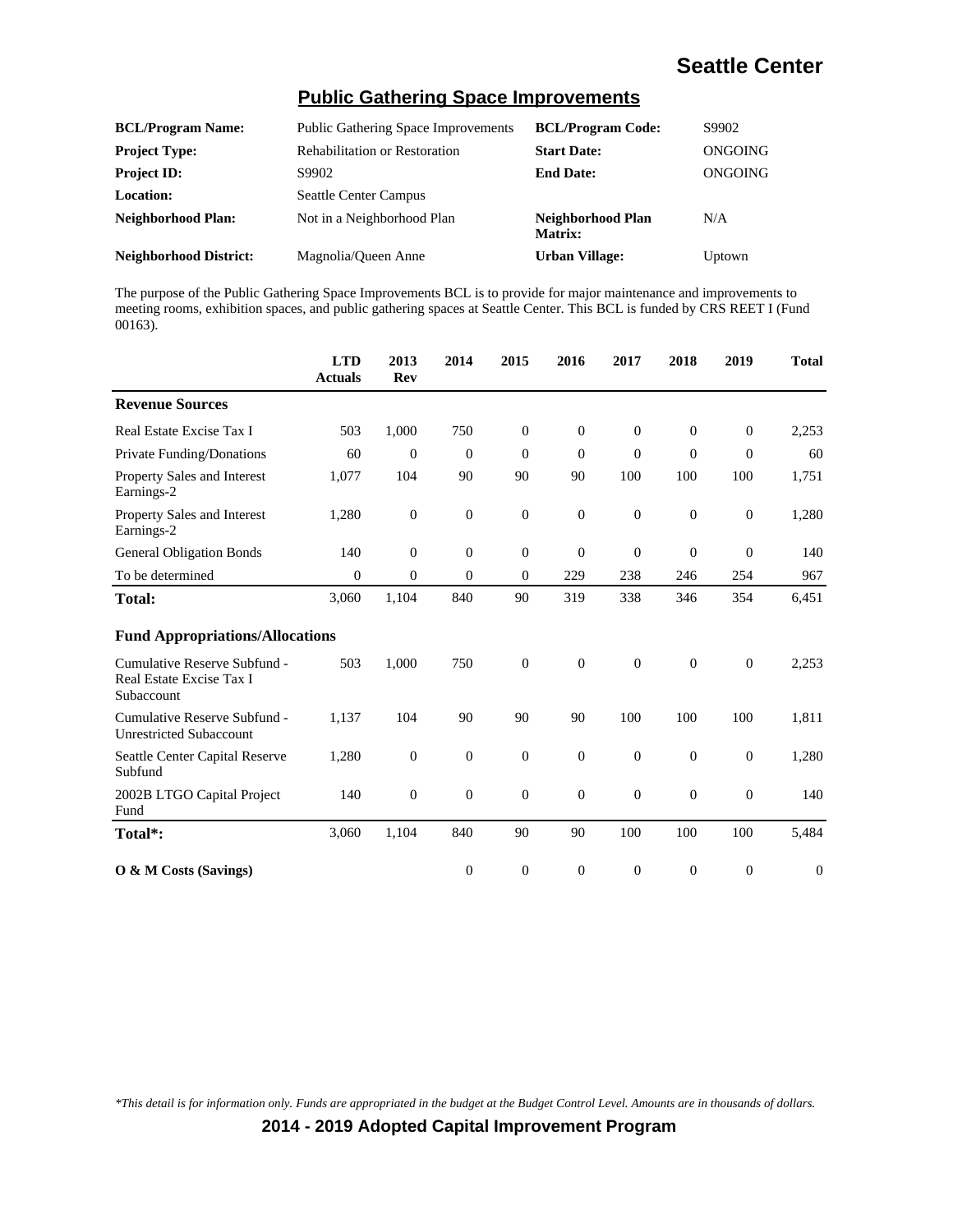| <b>Spending Plan by Fund</b>                                           |          |          |                |                |                |          |          |          |
|------------------------------------------------------------------------|----------|----------|----------------|----------------|----------------|----------|----------|----------|
| Cumulative Reserve Subfund -<br>Real Estate Excise Tax I<br>Subaccount | 825      | 925      | $\theta$       | $\overline{0}$ | $\overline{0}$ | $\Omega$ | $\theta$ | 1,750    |
| Cumulative Reserve Subfund -<br><b>Unrestricted Subaccount</b>         | 85       | 109      | 90             | 90             | 100            | 100      | 100      | 674      |
| Seattle Center Capital Reserve<br>Subfund                              | $\Omega$ | $\theta$ | $\overline{0}$ | $\overline{0}$ | $\Omega$       | $\Omega$ | $\Omega$ | $\theta$ |
| 2002B LTGO Capital Project<br>Fund                                     | $\Omega$ | $\theta$ | $\overline{0}$ | $\overline{0}$ | $\Omega$       | $\Omega$ | $\Omega$ | $\theta$ |
| To Be Determined                                                       | $\Omega$ | $\Omega$ | $\mathbf{0}$   | 229            | 238            | 246      | 254      | 967      |
| <b>Total:</b>                                                          | 910      | 1.034    | 90             | 319            | 338            | 346      | 354      | 3,391    |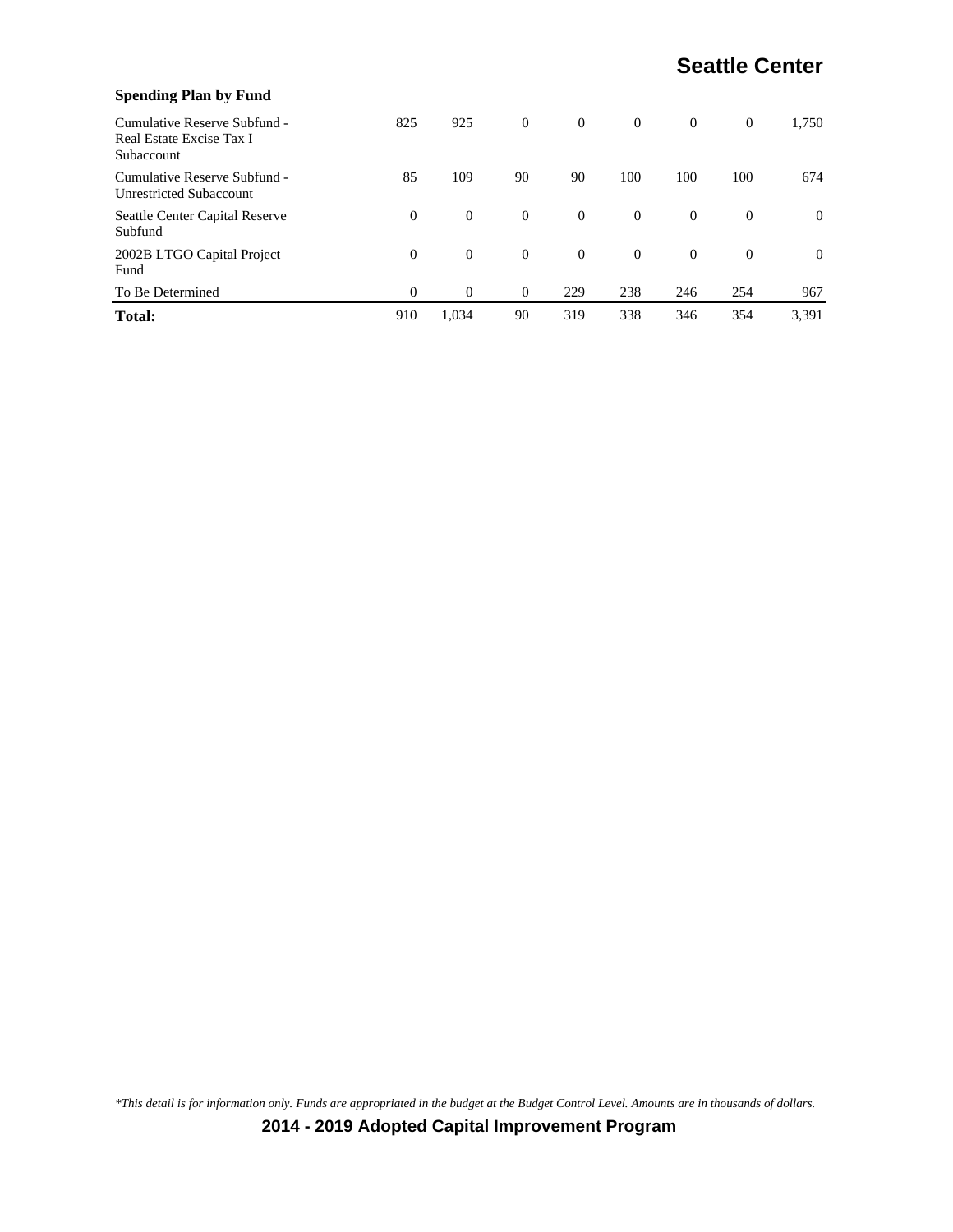| <b>BCL/Program Name:</b>      | Facility Infrastructure Renovation and<br>Repair | <b>BCL/Program Code:</b>     | S03P02  |
|-------------------------------|--------------------------------------------------|------------------------------|---------|
| <b>Project Type:</b>          | <b>Rehabilitation or Restoration</b>             | <b>Start Date:</b>           | ONGOING |
| <b>Project ID:</b>            | S9701                                            | <b>End Date:</b>             | ONGOING |
| <b>Location:</b>              | <b>Seattle Center Campus</b>                     |                              |         |
| Neighborhood Plan:            | Not in a Neighborhood Plan                       | Neighborhood Plan<br>Matrix: | N/A     |
| <b>Neighborhood District:</b> | Magnolia/Queen Anne                              | <b>Urban Village:</b>        | Uptown  |

#### **Roof/Structural Replacement and Repair**

This project provides for roof repair and replacement, and structural and seismic analysis and repairs throughout the Seattle Center campus. Typical improvements may include, but are not limited to, roof replacement, flytower repairs, seismic studies, and seismic retrofits.

|                                                                        | <b>LTD</b><br><b>Actuals</b> | 2013<br><b>Rev</b> | 2014             | 2015         | 2016           | 2017     | 2018             | 2019             | <b>Total</b> |
|------------------------------------------------------------------------|------------------------------|--------------------|------------------|--------------|----------------|----------|------------------|------------------|--------------|
| <b>Revenue Sources</b>                                                 |                              |                    |                  |              |                |          |                  |                  |              |
| Real Estate Excise Tax I                                               | 704                          | $\mathbf{0}$       | $\overline{0}$   | $\theta$     | 210            | 218      | 225              | 233              | 1,590        |
| Property Sales and Interest<br>Earnings-2                              | 1,154                        | $\mathbf{0}$       | $\overline{0}$   | $\theta$     | $\overline{0}$ | $\theta$ | $\mathbf{0}$     | $\overline{0}$   | 1,154        |
| <b>General Obligation Bonds</b>                                        | 450                          | $\Omega$           | $\overline{0}$   | $\theta$     | $\theta$       | $\Omega$ | $\Omega$         | $\theta$         | 450          |
| <b>General Obligation Bonds</b>                                        | 6,330                        | $\theta$           | $\overline{0}$   | $\mathbf{0}$ | $\overline{0}$ | $\theta$ | $\mathbf{0}$     | $\theta$         | 6,330        |
| To be determined                                                       | $\boldsymbol{0}$             | $\mathbf{0}$       | $\overline{0}$   | $\mathbf{0}$ | 200            | $\theta$ | $\boldsymbol{0}$ | $\boldsymbol{0}$ | 200          |
| <b>Total:</b>                                                          | 8,638                        | $\mathbf{0}$       | $\overline{0}$   | $\theta$     | 410            | 218      | 225              | 233              | 9,724        |
| <b>Fund Appropriations/Allocations</b>                                 |                              |                    |                  |              |                |          |                  |                  |              |
| Cumulative Reserve Subfund -<br>Real Estate Excise Tax I<br>Subaccount | 704                          | $\mathbf{0}$       | $\overline{0}$   | $\mathbf{0}$ | 210            | 218      | 225              | 233              | 1,590        |
| Cumulative Reserve Subfund -<br><b>Unrestricted Subaccount</b>         | 1,154                        | $\mathbf{0}$       | $\overline{0}$   | $\theta$     | $\overline{0}$ | $\theta$ | $\mathbf{0}$     | $\theta$         | 1,154        |
| 2002B LTGO Capital Project<br>Fund                                     | 450                          | $\overline{0}$     | $\boldsymbol{0}$ | $\mathbf{0}$ | $\mathbf{0}$   | $\theta$ | $\mathbf{0}$     | $\overline{0}$   | 450          |
| 2003 LTGO Capital Project<br>Fund                                      | 6,330                        | $\mathbf{0}$       | $\overline{0}$   | $\mathbf{0}$ | $\mathbf{0}$   | $\theta$ | $\overline{0}$   | $\boldsymbol{0}$ | 6,330        |
| Total*:                                                                | 8,638                        | $\overline{0}$     | $\overline{0}$   | $\mathbf{0}$ | 210            | 218      | 225              | 233              | 9,524        |
| O & M Costs (Savings)                                                  |                              |                    | $\overline{0}$   | $\theta$     | $\theta$       | $\theta$ | $\mathbf{0}$     | $\mathbf{0}$     | $\theta$     |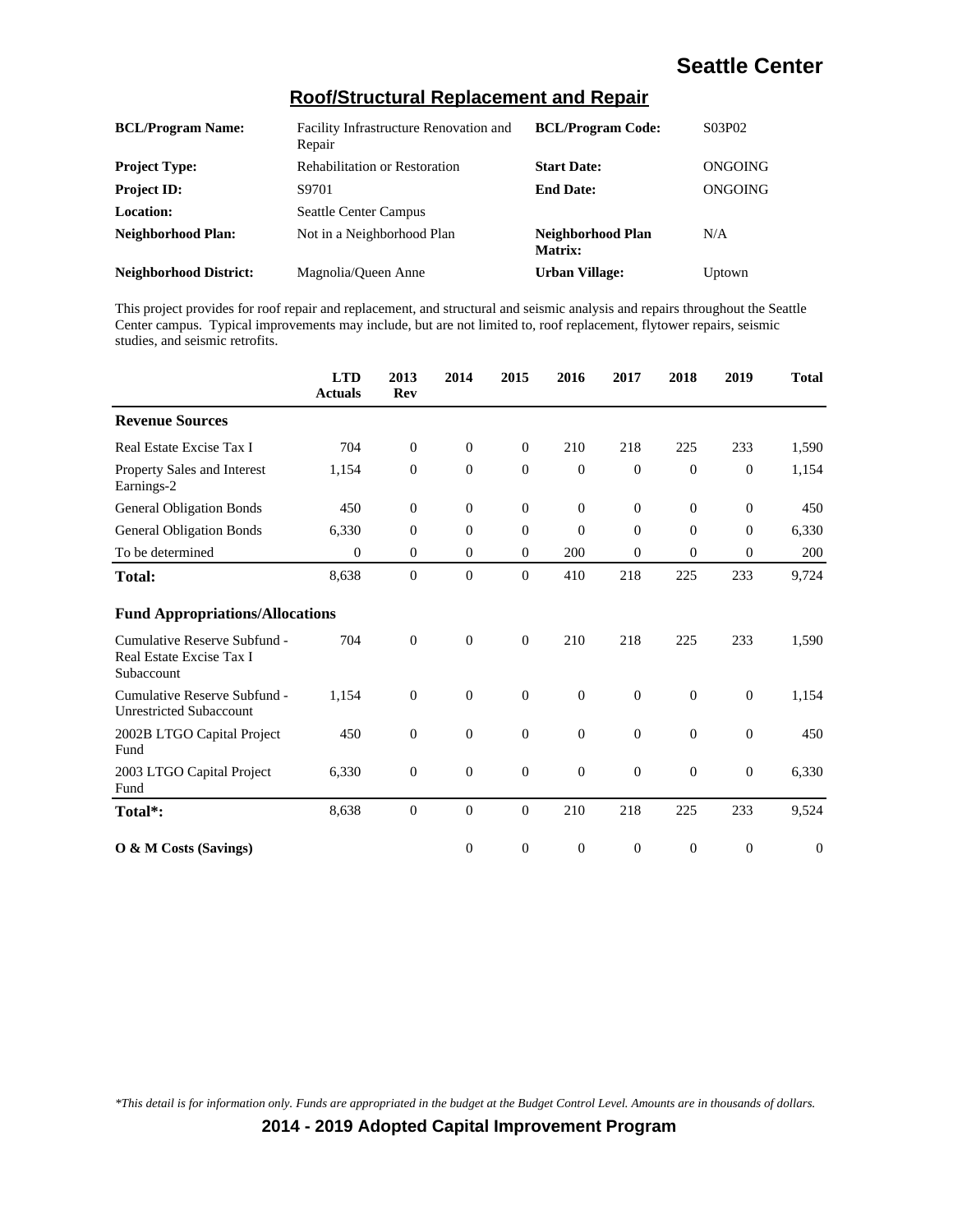| <b>BCL/Program Name:</b>      | Facility Infrastructure Renovation and<br>Repair | <b>BCL/Program Code:</b>     | S03P02  |
|-------------------------------|--------------------------------------------------|------------------------------|---------|
| <b>Project Type:</b>          | <b>Rehabilitation or Restoration</b>             | <b>Start Date:</b>           | O1/2003 |
| <b>Project ID:</b>            | S0304                                            | <b>End Date:</b>             | O3/2013 |
| <b>Location:</b>              | <b>Seattle Center Campus</b>                     |                              |         |
| <b>Neighborhood Plan:</b>     | Not in a Neighborhood Plan                       | Neighborhood Plan<br>Matrix: | N/A     |
| <b>Neighborhood District:</b> | Magnolia/Queen Anne                              | <b>Urban Village:</b>        | Uptown  |

#### **Roof/Structural Replacement and Repair - Debt Service**

This project funds debt service on 10-year LTGO bonds issued in 2003 to fund roof replacement and seismic and structural rehabilitation work on the Seattle Center Campus. LTGO bonds are one funding source for the work described in the Department's Roof/Structural Replacement and Repair CIP project (S9701).

|                                                                        | <b>LTD</b><br><b>Actuals</b> | 2013<br>Rev      | 2014           | 2015           | 2016           | 2017           | 2018           | 2019             | <b>Total</b> |
|------------------------------------------------------------------------|------------------------------|------------------|----------------|----------------|----------------|----------------|----------------|------------------|--------------|
| <b>Revenue Sources</b>                                                 |                              |                  |                |                |                |                |                |                  |              |
| Real Estate Excise Tax I                                               | 6,315                        | 780              | $\theta$       | $\theta$       | $\theta$       | $\overline{0}$ | $\mathbf{0}$   | $\theta$         | 7,095        |
| <b>General Obligation Bonds</b>                                        | 832                          | $\boldsymbol{0}$ | $\overline{0}$ | $\overline{0}$ | $\mathbf{0}$   | $\overline{0}$ | $\theta$       | $\boldsymbol{0}$ | 832          |
| <b>Total:</b>                                                          | 7,147                        | 780              | $\theta$       | $\overline{0}$ | $\overline{0}$ | $\theta$       | $\theta$       | $\theta$         | 7,927        |
| <b>Fund Appropriations/Allocations</b>                                 |                              |                  |                |                |                |                |                |                  |              |
| Cumulative Reserve Subfund -<br>Real Estate Excise Tax I<br>Subaccount | 6,315                        | 780              | $\theta$       | $\mathbf{0}$   | $\theta$       | $\theta$       | $\mathbf{0}$   | $\overline{0}$   | 7,095        |
| 2003 LTGO Capital Project<br>Fund                                      | 832                          | $\mathbf{0}$     | $\theta$       | $\mathbf{0}$   | $\theta$       | $\overline{0}$ | $\overline{0}$ | $\theta$         | 832          |
| Total*:                                                                | 7,147                        | 780              | $\theta$       | $\mathbf{0}$   | $\theta$       | $\theta$       | $\mathbf{0}$   | $\theta$         | 7,927        |
| O & M Costs (Savings)                                                  |                              |                  | $\theta$       | $\theta$       | $\theta$       | $\overline{0}$ | $\theta$       | $\overline{0}$   | $\theta$     |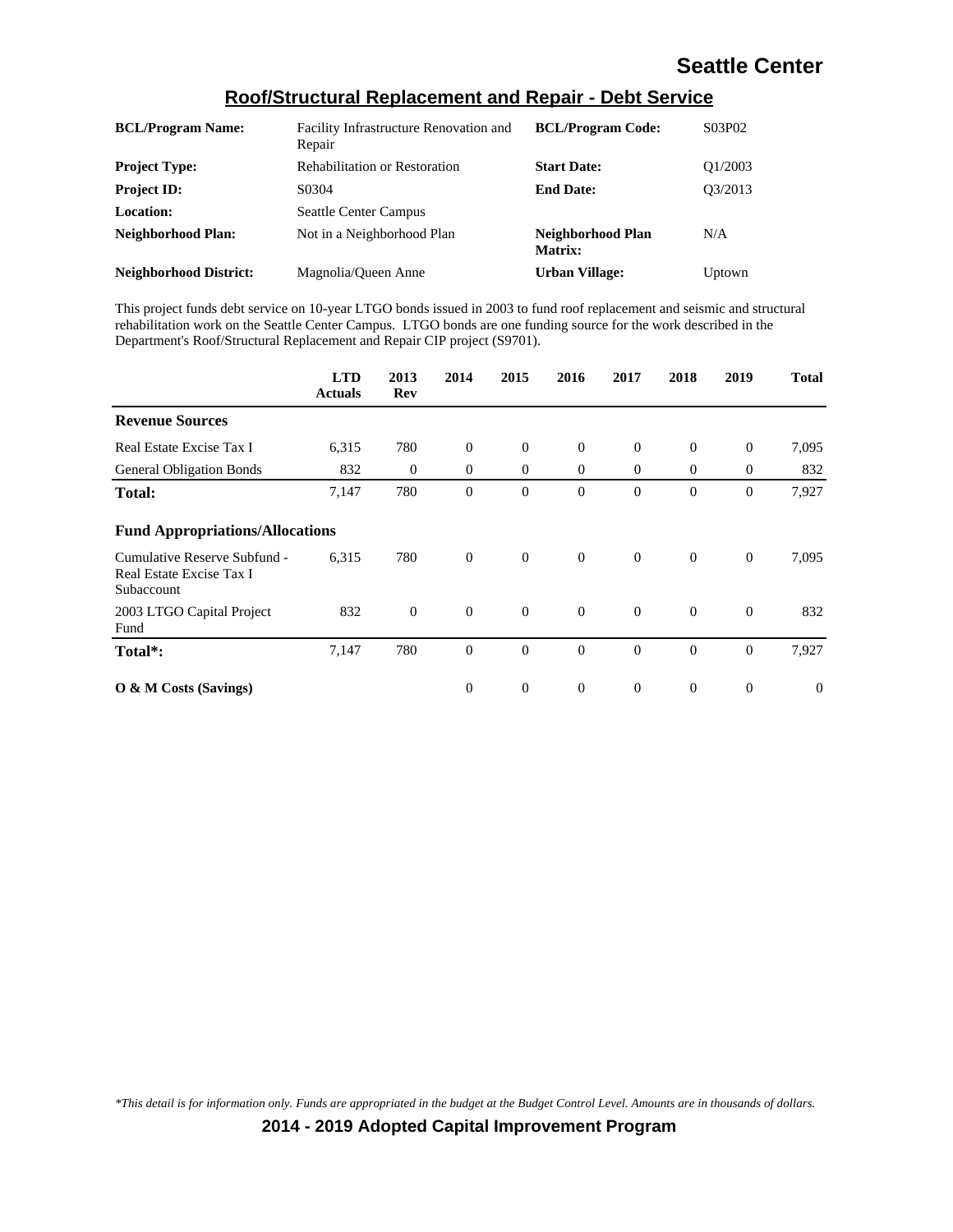#### **Seattle Center Long Range Investment Plan**

| <b>BCL/Program Name:</b>      | Campuswide Improvements and Repairs BCL/Program Code: |                              | S03P01                     |
|-------------------------------|-------------------------------------------------------|------------------------------|----------------------------|
| <b>Project Type:</b>          | <b>Improved Facility</b>                              | <b>Start Date:</b>           | O4/2006                    |
| <b>Project ID:</b>            | S0703                                                 | <b>End Date:</b>             | ONGOING                    |
| <b>Location:</b>              | <b>Seattle Center Campus</b>                          |                              |                            |
| <b>Neighborhood Plan:</b>     | Not in a Neighborhood Plan                            | Neighborhood Plan<br>Matrix: | N/A                        |
| <b>Neighborhood District:</b> | Magnolia/Oueen Anne                                   | <b>Urban Village:</b>        | Not in an Urban<br>Village |

This project provides for the development and implementation of the Seattle Center Century 21 Master Plan. Work includes, but is not limited to, working with stakeholder groups and consultant teams to identify development alternatives, holding public meetings, developing concept plans, carrying out environmental review, developing public and private partnerships, and recommending packages of improvements to elected officials.

|                                                                        | <b>LTD</b><br><b>Actuals</b> | 2013<br>Rev    | 2014           | 2015             | 2016             | 2017             | 2018             | 2019             | <b>Total</b> |
|------------------------------------------------------------------------|------------------------------|----------------|----------------|------------------|------------------|------------------|------------------|------------------|--------------|
| <b>Revenue Sources</b>                                                 |                              |                |                |                  |                  |                  |                  |                  |              |
| Real Estate Excise Tax I                                               | $\theta$                     | $\theta$       | 270            | $\overline{0}$   | $\theta$         | $\theta$         | $\overline{0}$   | $\theta$         | 270          |
| Property Sales and Interest<br>Earnings-2                              | 1,359                        | 225            | 20             | $\mathbf{0}$     | $\theta$         | $\Omega$         | $\overline{0}$   | $\theta$         | 1,604        |
| <b>Total:</b>                                                          | 1,359                        | 225            | 290            | $\mathbf{0}$     | $\mathbf{0}$     | $\Omega$         | $\overline{0}$   | $\theta$         | 1,874        |
| <b>Fund Appropriations/Allocations</b>                                 |                              |                |                |                  |                  |                  |                  |                  |              |
| Cumulative Reserve Subfund -<br>Real Estate Excise Tax I<br>Subaccount | $\theta$                     | $\overline{0}$ | 270            | $\boldsymbol{0}$ | $\boldsymbol{0}$ | $\theta$         | $\mathbf{0}$     | $\boldsymbol{0}$ | 270          |
| Seattle Center Capital Reserve<br>Subfund                              | 1,359                        | 225            | 20             | $\mathbf{0}$     | $\mathbf{0}$     | $\mathbf{0}$     | $\mathbf{0}$     | $\boldsymbol{0}$ | 1,604        |
| Total*:                                                                | 1,359                        | 225            | 290            | $\mathbf{0}$     | $\boldsymbol{0}$ | $\boldsymbol{0}$ | $\boldsymbol{0}$ | $\overline{0}$   | 1,874        |
| O & M Costs (Savings)                                                  |                              |                | $\overline{0}$ | $\overline{0}$   | $\mathbf{0}$     | $\overline{0}$   | $\overline{0}$   | $\overline{0}$   | $\mathbf{0}$ |
| <b>Spending Plan by Fund</b>                                           |                              |                |                |                  |                  |                  |                  |                  |              |
| Cumulative Reserve Subfund -<br>Real Estate Excise Tax I<br>Subaccount |                              | $\overline{0}$ | 270            | $\mathbf{0}$     | $\theta$         | $\theta$         | $\overline{0}$   | $\overline{0}$   | 270          |
| Seattle Center Capital Reserve<br>Subfund                              |                              | 120            | 125            | $\mathbf{0}$     | $\mathbf{0}$     | $\overline{0}$   | $\boldsymbol{0}$ | $\boldsymbol{0}$ | 245          |
| Total:                                                                 |                              | 120            | 395            | $\mathbf{0}$     | $\mathbf{0}$     | $\theta$         | $\mathbf{0}$     | $\overline{0}$   | 515          |

*\*This detail is for information only. Funds are appropriated in the budget at the Budget Control Level. Amounts are in thousands of dollars.*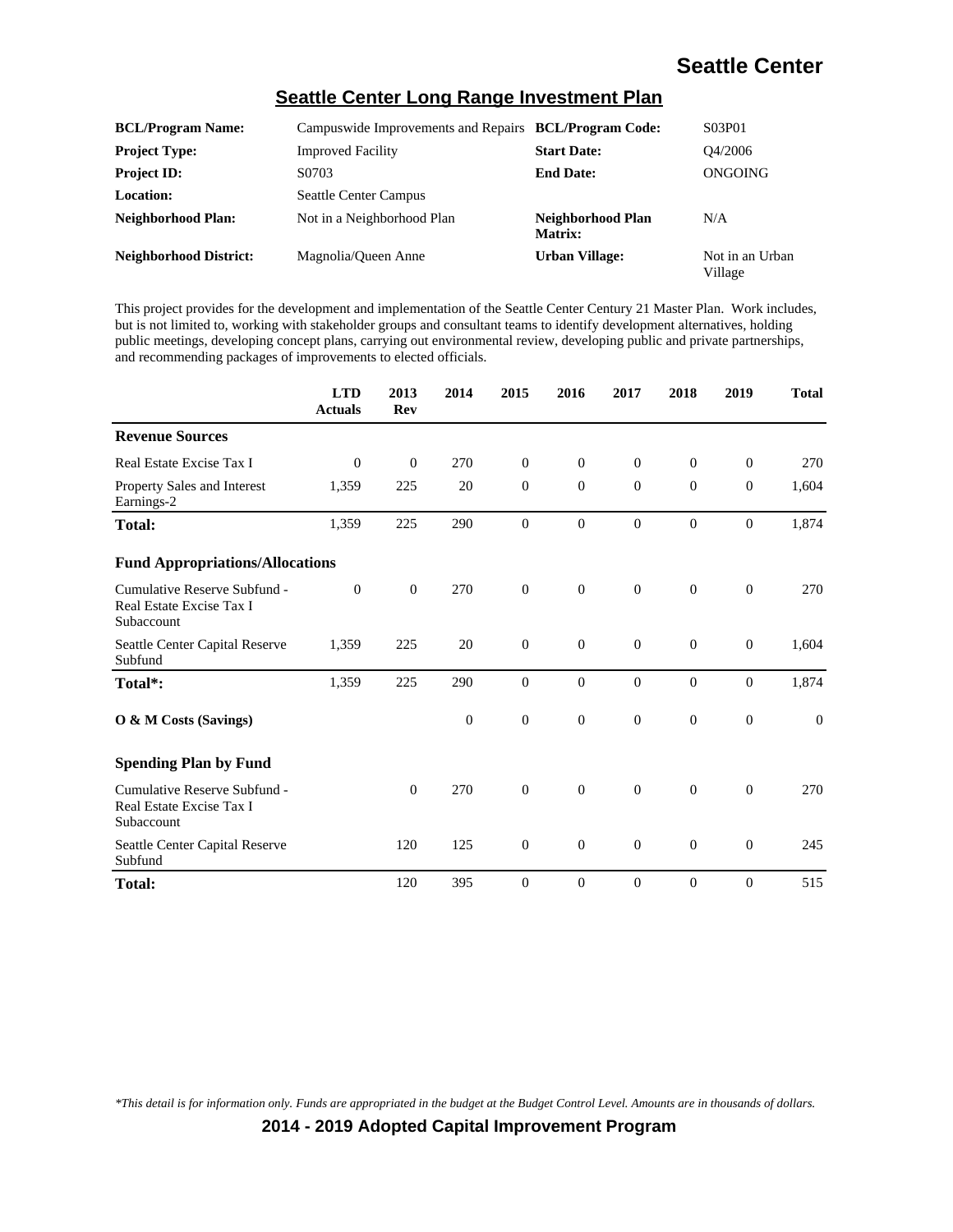#### **Site Signage**

| <b>BCL/Program Name:</b>      | Campuswide Improvements and Repairs BCL/Program Code: |                              | S03P01  |
|-------------------------------|-------------------------------------------------------|------------------------------|---------|
| <b>Project Type:</b>          | <b>Rehabilitation or Restoration</b>                  | <b>Start Date:</b>           | ONGOING |
| <b>Project ID:</b>            | S9118                                                 | <b>End Date:</b>             | ONGOING |
| <b>Location:</b>              | <b>Seattle Center Campus</b>                          |                              |         |
| <b>Neighborhood Plan:</b>     | Not in a Neighborhood Plan                            | Neighborhood Plan<br>Matrix: | N/A     |
| <b>Neighborhood District:</b> | Magnolia/Queen Anne                                   | <b>Urban Village:</b>        | Uptown  |

This ongoing project funds replacement and renovation of wayfinding, event, and informational signage throughout the Seattle Center campus. Improvements may include, but are not limited to, replacement of exterior readerboards, event and directional signage, and development of a digital media network of electronic signage throughout the campus.

|                                                                                         | <b>LTD</b><br><b>Actuals</b> | 2013<br>Rev  | 2014             | 2015             | 2016             | 2017           | 2018             | 2019           | <b>Total</b> |
|-----------------------------------------------------------------------------------------|------------------------------|--------------|------------------|------------------|------------------|----------------|------------------|----------------|--------------|
| <b>Revenue Sources</b>                                                                  |                              |              |                  |                  |                  |                |                  |                |              |
| Real Estate Excise Tax I                                                                | 91                           | 50           | $\mathbf{0}$     | $\overline{0}$   | 100              | 100            | 100              | 100            | 541          |
| <b>Property Sales and Interest</b><br>Earnings-2                                        | 485                          | $\theta$     | $\Omega$         | $\overline{0}$   | $\theta$         | $\Omega$       | $\mathbf{0}$     | $\overline{0}$ | 485          |
| Seattle Voter-Approved Levy                                                             | 606                          | $\theta$     | $\mathbf{0}$     | $\mathbf{0}$     | $\theta$         | $\theta$       | $\theta$         | $\theta$       | 606          |
| Property Sales and Interest<br>Earnings-2                                               | 1,889                        | 11           | $\boldsymbol{0}$ | $\boldsymbol{0}$ | $\mathbf{0}$     | $\overline{0}$ | $\boldsymbol{0}$ | $\mathbf{0}$   | 1,900        |
| <b>Total:</b>                                                                           | 3,071                        | 61           | $\theta$         | $\boldsymbol{0}$ | 100              | 100            | 100              | 100            | 3,532        |
| <b>Fund Appropriations/Allocations</b>                                                  |                              |              |                  |                  |                  |                |                  |                |              |
| Cumulative Reserve Subfund -<br>Real Estate Excise Tax I<br>Subaccount                  | 91                           | 50           | $\mathbf{0}$     | $\mathbf{0}$     | 100              | 100            | 100              | 100            | 541          |
| Cumulative Reserve Subfund -<br><b>Unrestricted Subaccount</b>                          | 485                          | $\mathbf{0}$ | $\boldsymbol{0}$ | $\boldsymbol{0}$ | $\boldsymbol{0}$ | $\mathbf{0}$   | $\theta$         | $\mathbf{0}$   | 485          |
| Seattle Center Redevelopment<br>and Parks Community Center -<br>1991 Levy Fund (Closed) | 606                          | $\theta$     | $\mathbf{0}$     | $\mathbf{0}$     | $\Omega$         | $\Omega$       | $\theta$         | $\theta$       | 606          |
| Seattle Center Capital Reserve<br>Subfund                                               | 1,889                        | 11           | $\mathbf{0}$     | $\boldsymbol{0}$ | $\overline{0}$   | $\theta$       | $\theta$         | $\mathbf{0}$   | 1,900        |
| Total*:                                                                                 | 3,071                        | 61           | $\boldsymbol{0}$ | $\overline{0}$   | 100              | 100            | 100              | 100            | 3,532        |
| O & M Costs (Savings)                                                                   |                              |              | $\mathbf{0}$     | $\overline{0}$   | $\theta$         | $\Omega$       | $\theta$         | $\overline{0}$ | $\theta$     |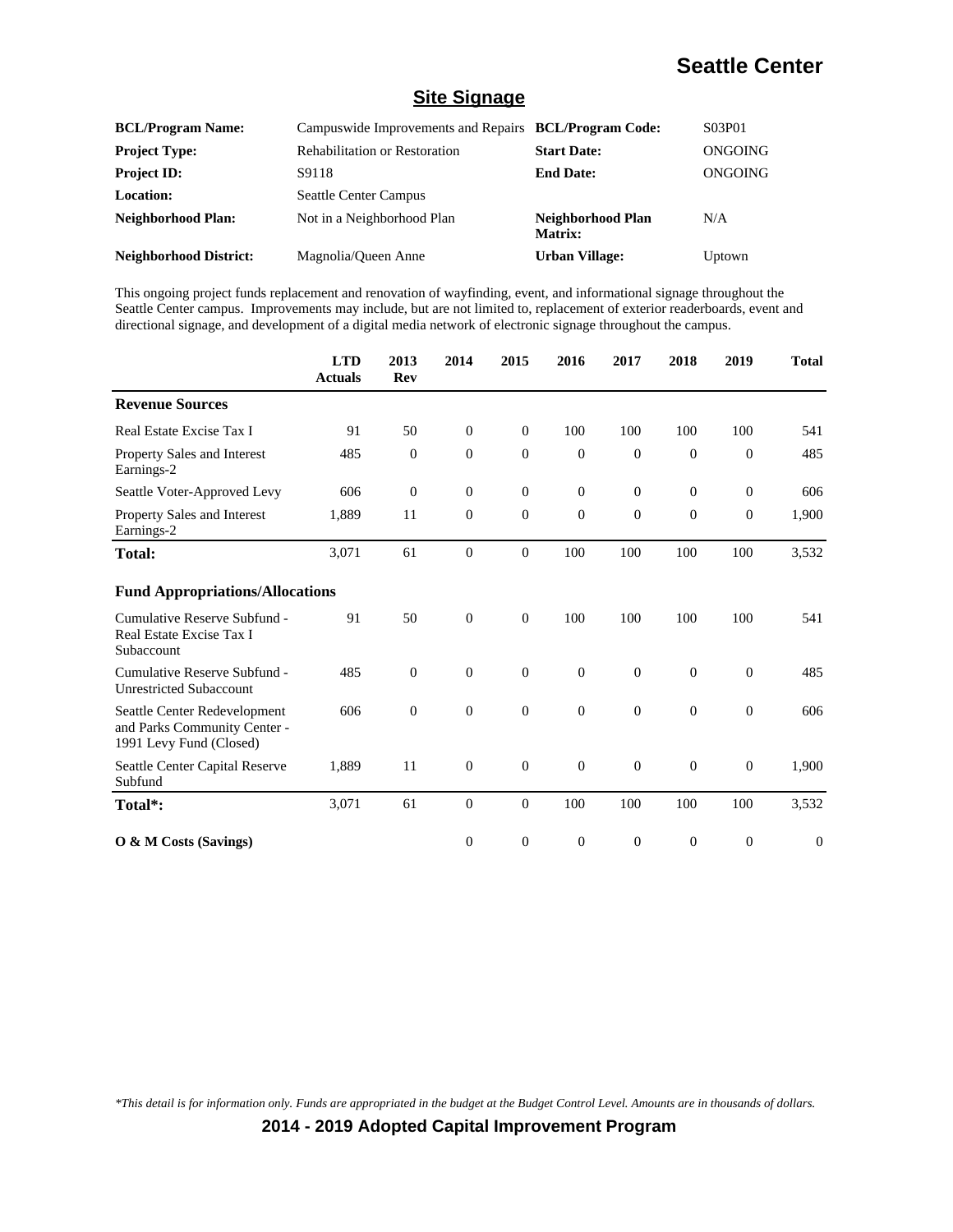| <b>Spending Plan by Fund</b>                                                            |          |          |                |                |          |          |          |          |
|-----------------------------------------------------------------------------------------|----------|----------|----------------|----------------|----------|----------|----------|----------|
| Cumulative Reserve Subfund -<br>Real Estate Excise Tax I<br>Subaccount                  | 20       | 30       | $\overline{0}$ | 100            | 100      | 100      | 100      | 450      |
| Cumulative Reserve Subfund -<br><b>Unrestricted Subaccount</b>                          | $\Omega$ | $\theta$ | $\overline{0}$ | $\overline{0}$ | $\theta$ | $\theta$ | $\Omega$ | $\theta$ |
| Seattle Center Redevelopment<br>and Parks Community Center -<br>1991 Levy Fund (Closed) | $\Omega$ | $\theta$ | $\overline{0}$ | $\theta$       | $\theta$ | $\Omega$ | $\Omega$ | $\Omega$ |
| Seattle Center Capital Reserve<br>Subfund                                               | 11       | $\Omega$ | $\overline{0}$ | $\Omega$       | $\Omega$ | $\theta$ | $\Omega$ | 11       |
| <b>Total:</b>                                                                           | 31       | 30       | $\theta$       | 100            | 100      | 100      | 100      | 461      |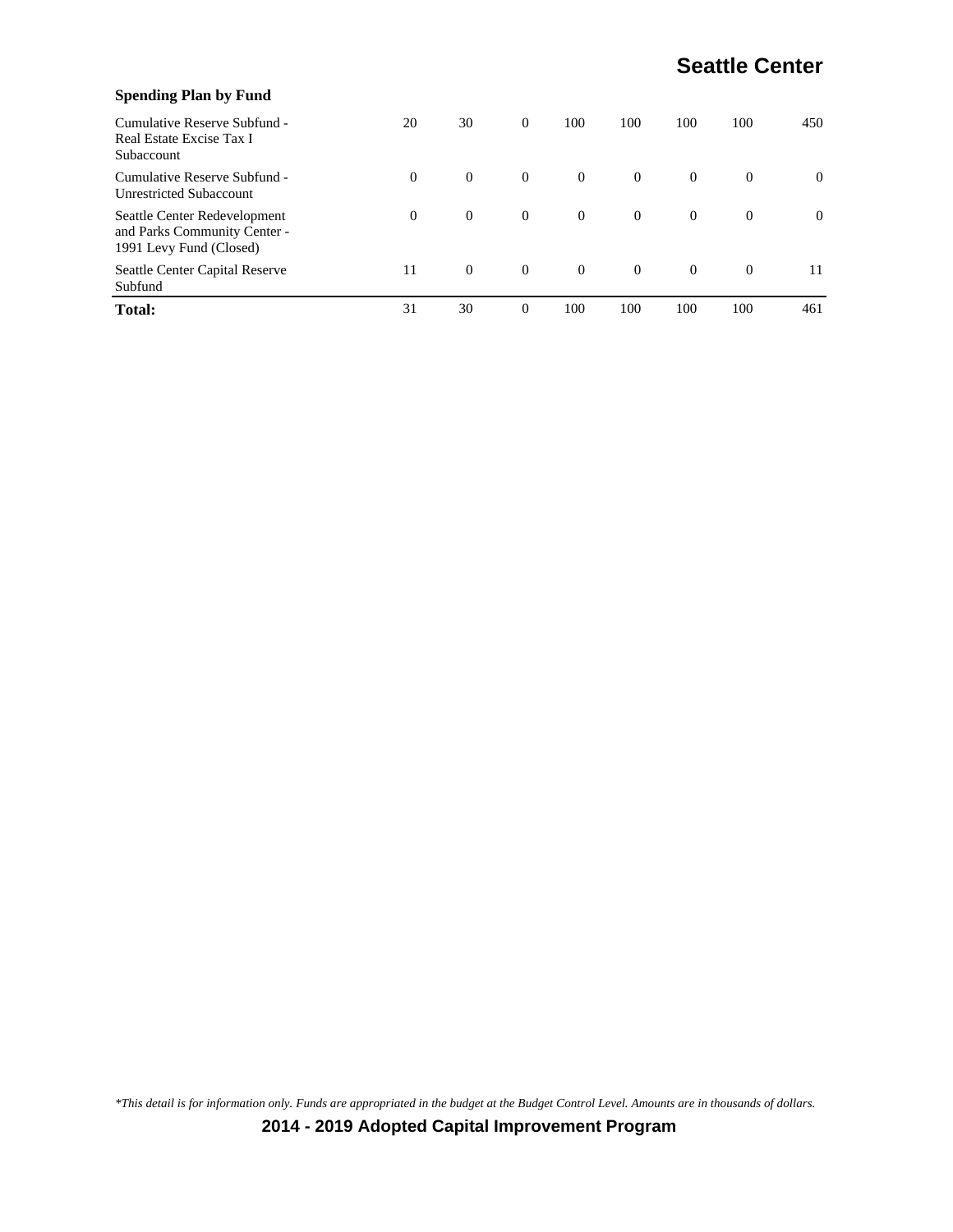#### **Theatre Improvements and Repairs**

| <b>BCL/Program Name:</b>      | Theatre Improvements and Repairs     | <b>BCL/Program Code:</b>     | S9604   |
|-------------------------------|--------------------------------------|------------------------------|---------|
| <b>Project Type:</b>          | <b>Rehabilitation or Restoration</b> | <b>Start Date:</b>           | ONGOING |
| <b>Project ID:</b>            | S9604                                | <b>End Date:</b>             | ONGOING |
| <b>Location:</b>              | <b>Seattle Center Campus</b>         |                              |         |
| <b>Neighborhood Plan:</b>     | Not in a Neighborhood Plan           | Neighborhood Plan<br>Matrix: | N/A     |
| <b>Neighborhood District:</b> | Magnolia/Oueen Anne                  | <b>Urban Village:</b>        | Uptown  |

This ongoing project funds improvements to the various theater spaces and facilities on the Seattle Center campus. Typical improvements may include, but are not limited to, fire safety, mechanical, structural, sound, staging, dressing room and lobby improvements.

|                                                                        | <b>LTD</b><br><b>Actuals</b> | 2013<br>Rev      | 2014             | 2015             | 2016             | 2017             | 2018             | 2019             | <b>Total</b>     |
|------------------------------------------------------------------------|------------------------------|------------------|------------------|------------------|------------------|------------------|------------------|------------------|------------------|
| <b>Revenue Sources</b>                                                 |                              |                  |                  |                  |                  |                  |                  |                  |                  |
| Real Estate Excise Tax I                                               | 963                          | 130              | $\overline{0}$   | $\mathbf{0}$     | 250              | 250              | 250              | 250              | 2,093            |
| Property Sales and Interest<br>Earnings-2                              | 1,545                        | 74               | $\overline{0}$   | $\mathbf{0}$     | $\overline{0}$   | $\theta$         | $\mathbf{0}$     | $\overline{0}$   | 1,619            |
| <b>General Obligation Bonds</b>                                        | 1,130                        | $\boldsymbol{0}$ | $\boldsymbol{0}$ | $\boldsymbol{0}$ | $\mathbf{0}$     | $\mathbf{0}$     | $\boldsymbol{0}$ | $\mathbf{0}$     | 1,130            |
| To be determined                                                       | $\overline{0}$               | $\overline{0}$   | $\overline{0}$   | $\mathbf{0}$     | 409              | 425              | 440              | 454              | 1,728            |
| <b>Total:</b>                                                          | 3,638                        | 204              | $\theta$         | $\Omega$         | 659              | 675              | 690              | 704              | 6,570            |
| <b>Fund Appropriations/Allocations</b>                                 |                              |                  |                  |                  |                  |                  |                  |                  |                  |
| Cumulative Reserve Subfund -<br>Real Estate Excise Tax I<br>Subaccount | 963                          | 130              | $\overline{0}$   | $\overline{0}$   | 250              | 250              | 250              | 250              | 2,093            |
| Cumulative Reserve Subfund -<br><b>Unrestricted Subaccount</b>         | 1,545                        | 74               | $\boldsymbol{0}$ | $\boldsymbol{0}$ | $\boldsymbol{0}$ | $\overline{0}$   | $\boldsymbol{0}$ | $\boldsymbol{0}$ | 1,619            |
| 2002B LTGO Capital Project<br>Fund                                     | 1,130                        | $\mathbf{0}$     | $\overline{0}$   | $\mathbf{0}$     | $\theta$         | $\theta$         | $\mathbf{0}$     | $\theta$         | 1,130            |
| Total*:                                                                | 3,638                        | 204              | $\boldsymbol{0}$ | $\boldsymbol{0}$ | 250              | 250              | 250              | 250              | 4,842            |
| O & M Costs (Savings)                                                  |                              |                  | $\boldsymbol{0}$ | $\boldsymbol{0}$ | $\boldsymbol{0}$ | $\boldsymbol{0}$ | $\boldsymbol{0}$ | $\mathbf{0}$     | $\boldsymbol{0}$ |
| <b>Spending Plan by Fund</b>                                           |                              |                  |                  |                  |                  |                  |                  |                  |                  |
| Cumulative Reserve Subfund -<br>Real Estate Excise Tax I<br>Subaccount |                              | 50               | 80               | $\boldsymbol{0}$ | 250              | 250              | 250              | 250              | 1,130            |
| Cumulative Reserve Subfund -<br><b>Unrestricted Subaccount</b>         |                              | $\overline{4}$   | 70               | $\boldsymbol{0}$ | $\overline{0}$   | $\overline{0}$   | $\mathbf{0}$     | $\overline{0}$   | 74               |
| 2002B LTGO Capital Project<br>Fund                                     |                              | $\overline{0}$   | $\overline{0}$   | $\mathbf{0}$     | $\mathbf{0}$     | $\theta$         | $\mathbf{0}$     | $\theta$         | $\theta$         |
| To Be Determined                                                       |                              | $\theta$         | $\boldsymbol{0}$ | $\mathbf{0}$     | 409              | 425              | 440              | 454              | 1,728            |
| Total:                                                                 |                              | 54               | 150              | $\boldsymbol{0}$ | 659              | 675              | 690              | 704              | 2,932            |

*\*This detail is for information only. Funds are appropriated in the budget at the Budget Control Level. Amounts are in thousands of dollars.*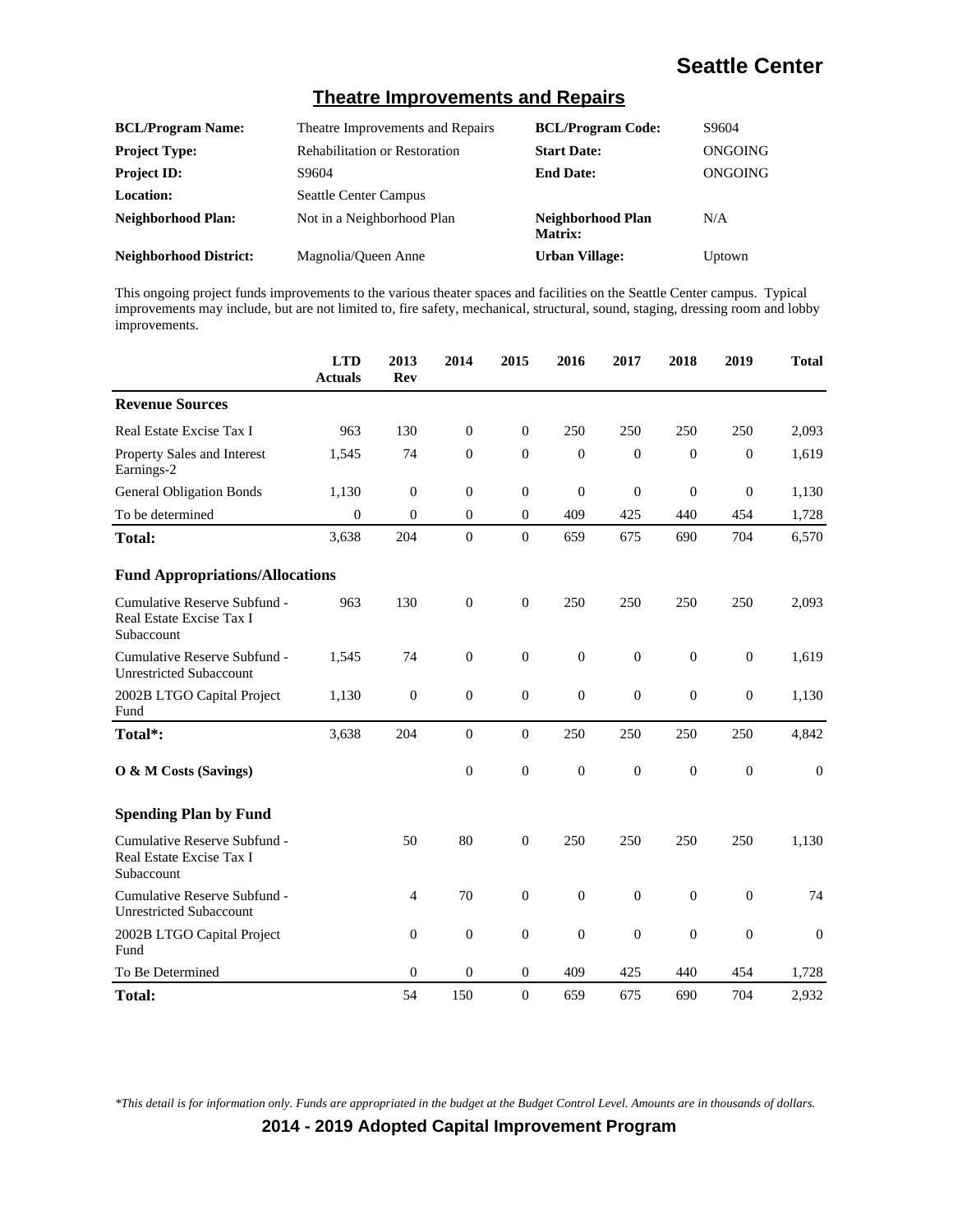#### **Utility Infrastructure Master Plan & Repairs**

| <b>BCL/Program Name:</b>      | Utility Infrastructure               | <b>BCL/Program Code:</b>     | S03P03  |
|-------------------------------|--------------------------------------|------------------------------|---------|
| <b>Project Type:</b>          | <b>Rehabilitation or Restoration</b> | <b>Start Date:</b>           | ONGOING |
| <b>Project ID:</b>            | S0101                                | <b>End Date:</b>             | ONGOING |
| Location:                     | <b>Seattle Center Campus</b>         |                              |         |
| <b>Neighborhood Plan:</b>     | Not in a Neighborhood Plan           | Neighborhood Plan<br>Matrix: | N/A     |
| <b>Neighborhood District:</b> | Magnolia/Queen Anne                  | <b>Urban Village:</b>        | Uptown  |

This ongoing project funds the repair and renovation of utility infrastructure at Seattle Center. Utility infrastructure includes chilled water and steam lines, electrical equipment, communication lines, and other systems. Typical improvements may include, but are not limited to, repair and replacement of underground piping for steam, chilled water and condensate lines; efficiency upgrades to the Center's chilled water loop; HVAC system renovation; replacement of water and fire mains; connectivity improvements; and electrical infrastructure upgrades.

|                                                                        | <b>LTD</b><br><b>Actuals</b> | 2013<br><b>Rev</b> | 2014             | 2015             | 2016             | 2017             | 2018             | 2019             | <b>Total</b>     |
|------------------------------------------------------------------------|------------------------------|--------------------|------------------|------------------|------------------|------------------|------------------|------------------|------------------|
| <b>Revenue Sources</b>                                                 |                              |                    |                  |                  |                  |                  |                  |                  |                  |
| Real Estate Excise Tax I                                               | 2,985                        | 275                | 410              | 415              | 435              | 453              | 468              | 483              | 5,924            |
| <b>General Obligation Bonds</b>                                        | 1,151                        | $\theta$           | $\theta$         | $\overline{0}$   | $\Omega$         | $\overline{0}$   | $\theta$         | $\theta$         | 1,151            |
| <b>General Obligation Bonds</b>                                        | 238                          | $\overline{0}$     | $\theta$         | $\overline{0}$   | $\overline{0}$   | $\mathbf{0}$     | $\mathbf{0}$     | $\overline{0}$   | 238              |
| <b>Total:</b>                                                          | 4,374                        | 275                | 410              | 415              | 435              | 453              | 468              | 483              | 7,313            |
| <b>Fund Appropriations/Allocations</b>                                 |                              |                    |                  |                  |                  |                  |                  |                  |                  |
| Cumulative Reserve Subfund -<br>Real Estate Excise Tax I<br>Subaccount | 2,985                        | 275                | 410              | 415              | 435              | 453              | 468              | 483              | 5,924            |
| 2002B LTGO Capital Project<br>Fund                                     | 1,151                        | $\boldsymbol{0}$   | $\boldsymbol{0}$ | $\boldsymbol{0}$ | $\boldsymbol{0}$ | $\boldsymbol{0}$ | $\boldsymbol{0}$ | $\boldsymbol{0}$ | 1,151            |
| 2003 LTGO Capital Project<br>Fund                                      | 238                          | $\boldsymbol{0}$   | $\boldsymbol{0}$ | $\boldsymbol{0}$ | $\boldsymbol{0}$ | $\mathbf{0}$     | $\overline{0}$   | $\boldsymbol{0}$ | 238              |
| Total*:                                                                | 4,374                        | 275                | 410              | 415              | 435              | 453              | 468              | 483              | 7,313            |
| O & M Costs (Savings)                                                  |                              |                    | $\boldsymbol{0}$ | $\boldsymbol{0}$ | $\boldsymbol{0}$ | $\overline{0}$   | $\mathbf{0}$     | $\overline{0}$   | $\theta$         |
| <b>Spending Plan by Fund</b>                                           |                              |                    |                  |                  |                  |                  |                  |                  |                  |
| Cumulative Reserve Subfund -<br>Real Estate Excise Tax I<br>Subaccount |                              | 250                | 425              | 425              | 435              | 453              | 468              | 483              | 2,939            |
| 2002B LTGO Capital Project<br>Fund                                     |                              | $\boldsymbol{0}$   | $\boldsymbol{0}$ | $\boldsymbol{0}$ | $\boldsymbol{0}$ | $\mathbf{0}$     | $\boldsymbol{0}$ | $\boldsymbol{0}$ | $\mathbf{0}$     |
| 2003 LTGO Capital Project<br>Fund                                      |                              | $\overline{0}$     | $\theta$         | $\boldsymbol{0}$ | $\overline{0}$   | $\mathbf{0}$     | $\overline{0}$   | $\mathbf{0}$     | $\boldsymbol{0}$ |
| <b>Total:</b>                                                          |                              | 250                | 425              | 425              | 435              | 453              | 468              | 483              | 2,939            |

*\*This detail is for information only. Funds are appropriated in the budget at the Budget Control Level. Amounts are in thousands of dollars.*